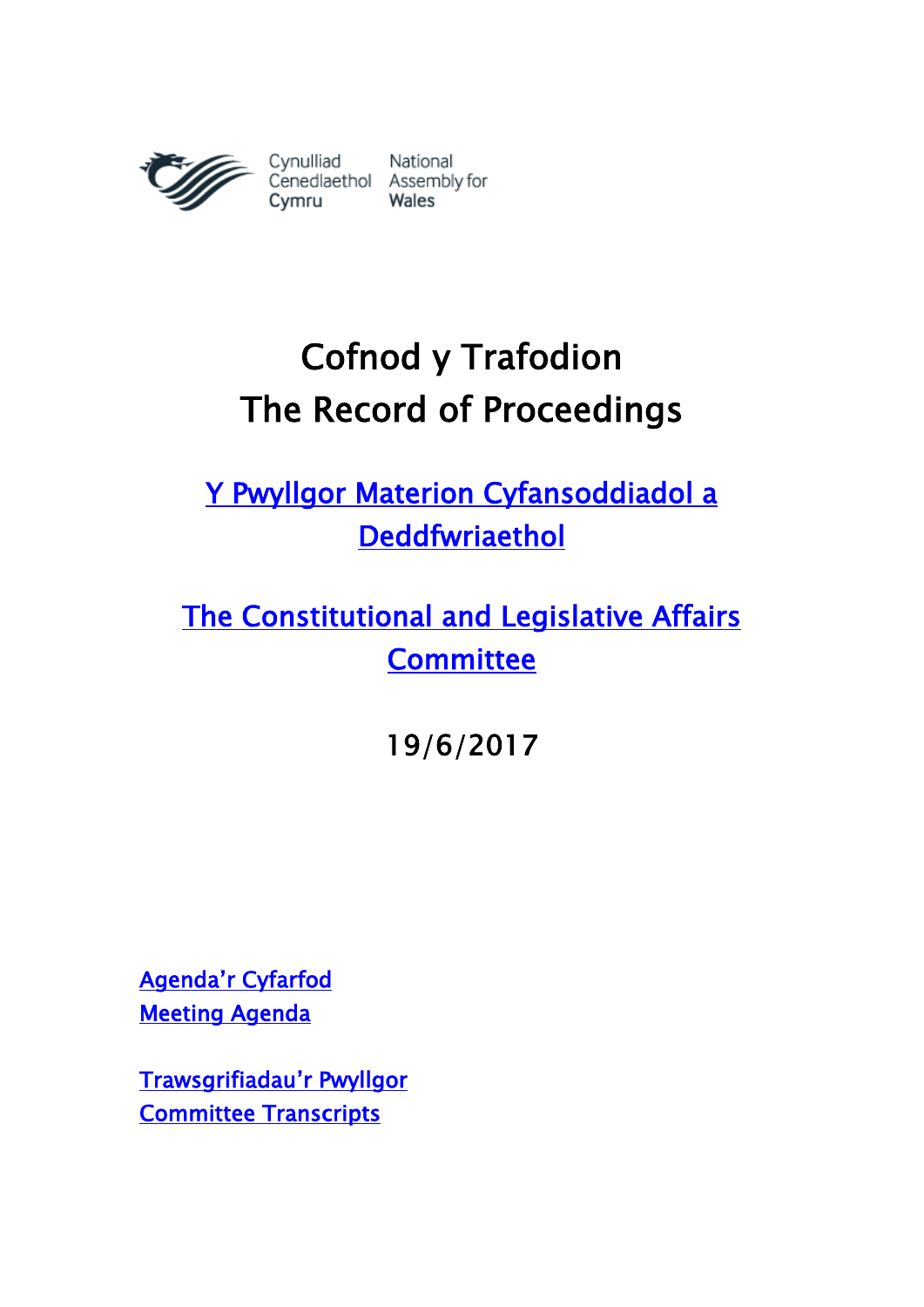### **Cynnwys Contents**

- [4](#page-3-0) [Cyflwyniad, Ymddiheuriadau, Dirprwyon a Datganiadau o Fuddiant](#page-3-0)  [Introduction, Apologies, Substitutions and Declarations of Interest](#page-3-0)
- 4 [Ymchwiliad Llais Cryfach i Gymru: Sesiwn Rhanddeiliaid](#page-3-1) [Stronger Voice for Wales Inquiry: Stakeholder Session](#page-3-1)
- 42 P[apurau i'w Nodi](#page-41-0) [Papers to Note](#page-41-0)
- 43 [Cynnig o dan Reol Sefydlog 17.42 i Benderfynu Gwahardd y Cyhoedd](#page-42-0)  [o'r Cyfarfod](#page-42-0) [Motion under Standing Order 17.42 to Resolve to Exclude the Public](#page-42-0)  [from the Meeting](#page-42-0)

Cofnodir y trafodion yn yr iaith y llefarwyd hwy ynddi yn y pwyllgor. Yn ogystal, cynhwysir trawsgrifiad o'r cyfieithu ar y pryd. Lle mae cyfranwyr wedi darparu cywiriadau i'w tystiolaeth, nodir y rheini yn y trawsgrifiad.

The proceedings are reported in the language in which they were spoken in the committee. In addition, a transcription of the simultaneous interpretation is included. Where contributors have supplied corrections to their evidence, these are noted in the transcript.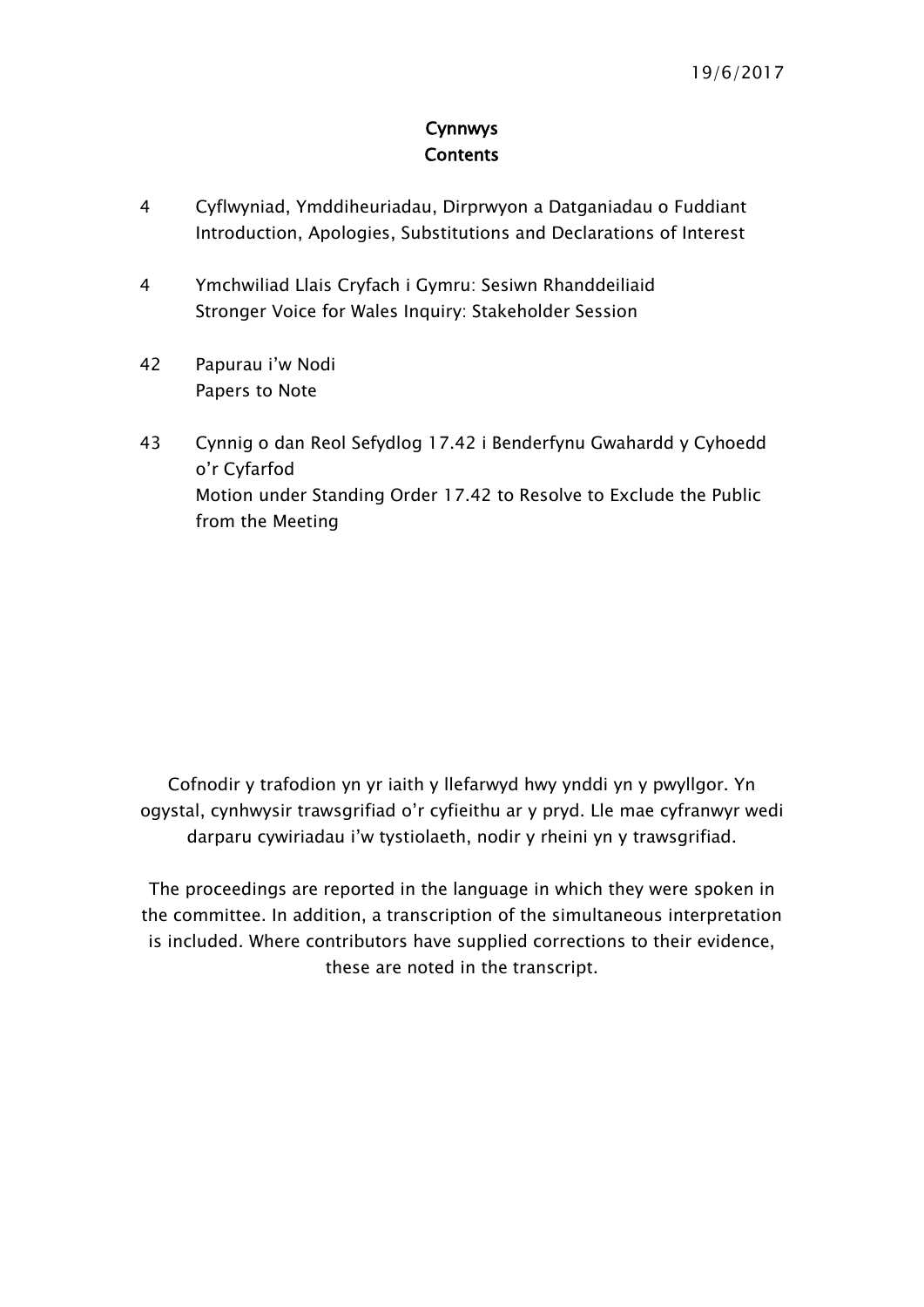# Aelodau'r pwyllgor yn bresennol Committee members in attendance

| Yr Arglwydd / Lord<br>Dafydd Elis-Thomas<br>Bywgraffiad Biography | Annibynnol<br>Independent                                                      |
|-------------------------------------------------------------------|--------------------------------------------------------------------------------|
| Huw Irranca-Davies<br>Bywgraffiad Biography                       | Llafur (Cadeirydd y Pwyllgor)<br>Labour (Committee Chair)                      |
| Dai Lloyd<br>Bywgraffiad Biography                                | Plaid Cymru<br>The Party of Wales                                              |
| David Melding<br>Bywgraffiad Biography                            | Ceidwadwyr Cymreig<br><b>Welsh Conservatives</b>                               |
| Eraill yn bresennol<br>Others in attendance                       |                                                                                |
| <b>Ben Arnold</b>                                                 | Prifysgolion Cymru<br><b>Universities Wales</b>                                |
| <b>Ben Cottam</b>                                                 | Ffederasiwn Busnesau Bach<br><b>Federation of Small Businesses</b>             |
| Dr Nick Fenwick                                                   | Undeb Amaethwyr Cymru<br><b>Farmers Union of Wales</b>                         |
| <b>Stephen Hinchley</b>                                           | <b>RSPB</b>                                                                    |
| Nesta Lloyd-Jones                                                 | Cydffederasiwn GIG Cymru<br><b>Welsh NHS Confederation</b>                     |
| Jon Rae                                                           | Cymdeithas Llywodraeth Leol Cymru<br><b>Welsh Local Government Association</b> |
| <b>Huw Thomas</b>                                                 | Undeb Cenedlaethol yr Amaethwyr<br>National Farmers Union of Wales             |
| Sharon Thompson                                                   | <b>RSPB Cymru Wales</b>                                                        |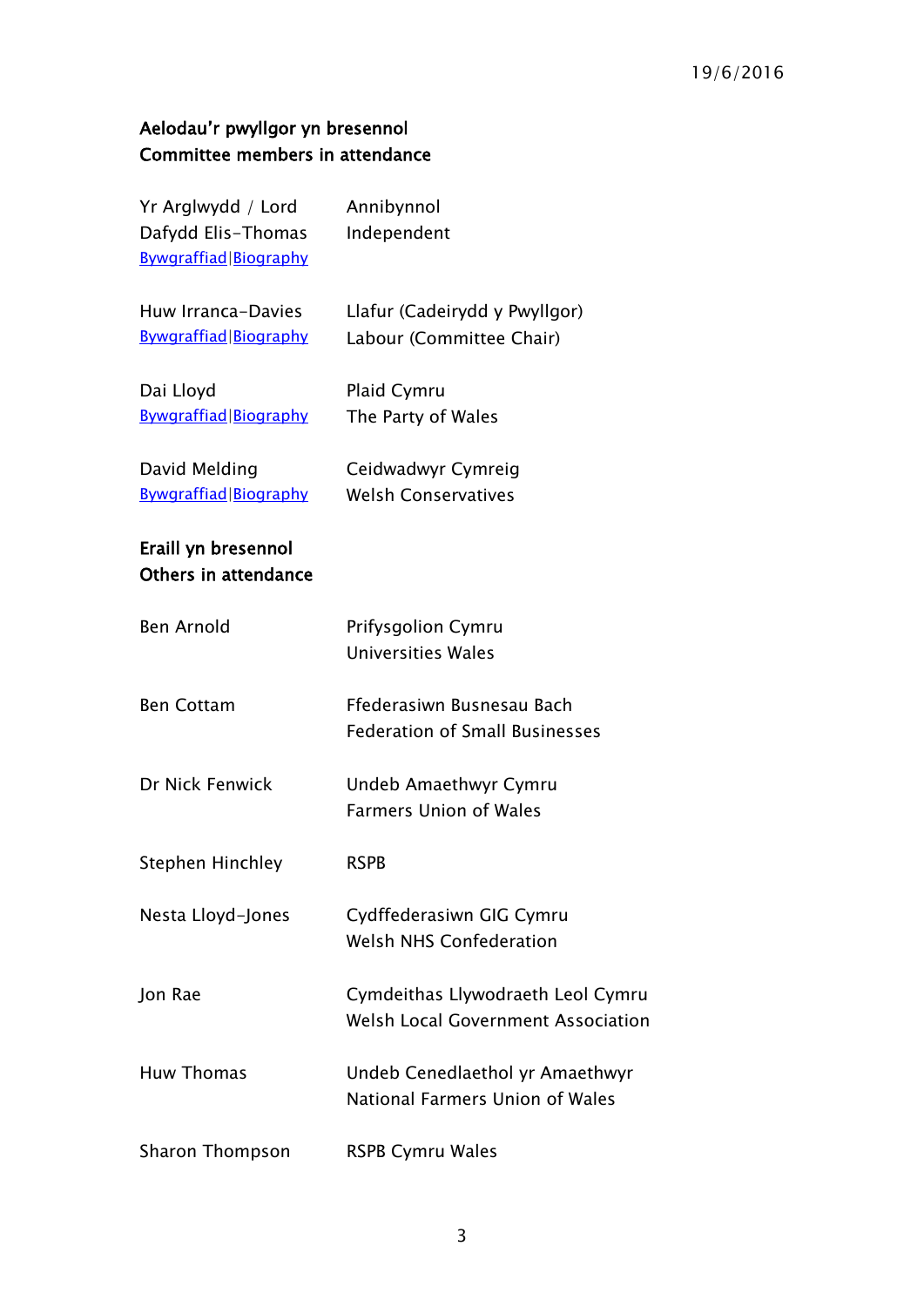## Swyddogion Cynulliad Cenedlaethol Cymru yn bresennol National Assembly for Wales officials in attendance

| <b>Ruth Hatton</b>     | Dirprwy Glerc<br><b>Deputy Clerk</b>    |
|------------------------|-----------------------------------------|
| <b>Gareth Howells</b>  | Cynghorydd Cyfreithiol<br>Legal Adviser |
| <b>Tanwen Summers</b>  | Ail Glerc<br><b>Second Clerk</b>        |
| <b>Gareth Williams</b> | Clerc<br>Clerk                          |
|                        |                                         |

Dechreuodd y cyfarfod am 14:00. The meeting began at14:00.

# <span id="page-3-0"></span>Cyflwyniad, Ymddiheuriadau, Dirprwyon a Datganiadau o Fuddiant Introduction, Apologies, Substitutions and Declarations of Interest

[1] Huw Irranca-Davies: Good afternoon. Before we begin the substantive part of this afternoon's session, I just want to give apologies for Nathan Gill, one of our committee members, who can't be with us today. Otherwise, we do have a full complement.

# <span id="page-3-1"></span>Ymchwiliad Llais Cryfach i Gymru: Sesiwn Rhanddeiliaid Stronger Voice for Wales Inquiry: Stakeholder Session

[2] Huw Irranca-Davies: With that, we're going to move on to the main item on the agenda, which is part of the stronger voice for Wales inquiry that we've been involved with for some time. Today, we have a stakeholder session and, for those who may be listening in or following this afterwards on transcript, this is not the typical formal evidence-based session where we direct questions at a panel of witnesses; this is very much a round table, with a group of invited stakeholders, and we're looking at, particularly, the second strand of our inquiry into the stronger voice for Wales inquiry, which we'll turn to in a moment. But, first of all, just so that everybody knows who they are, if we very, very briefly, Nick, work our way around the table. Nick, over to you.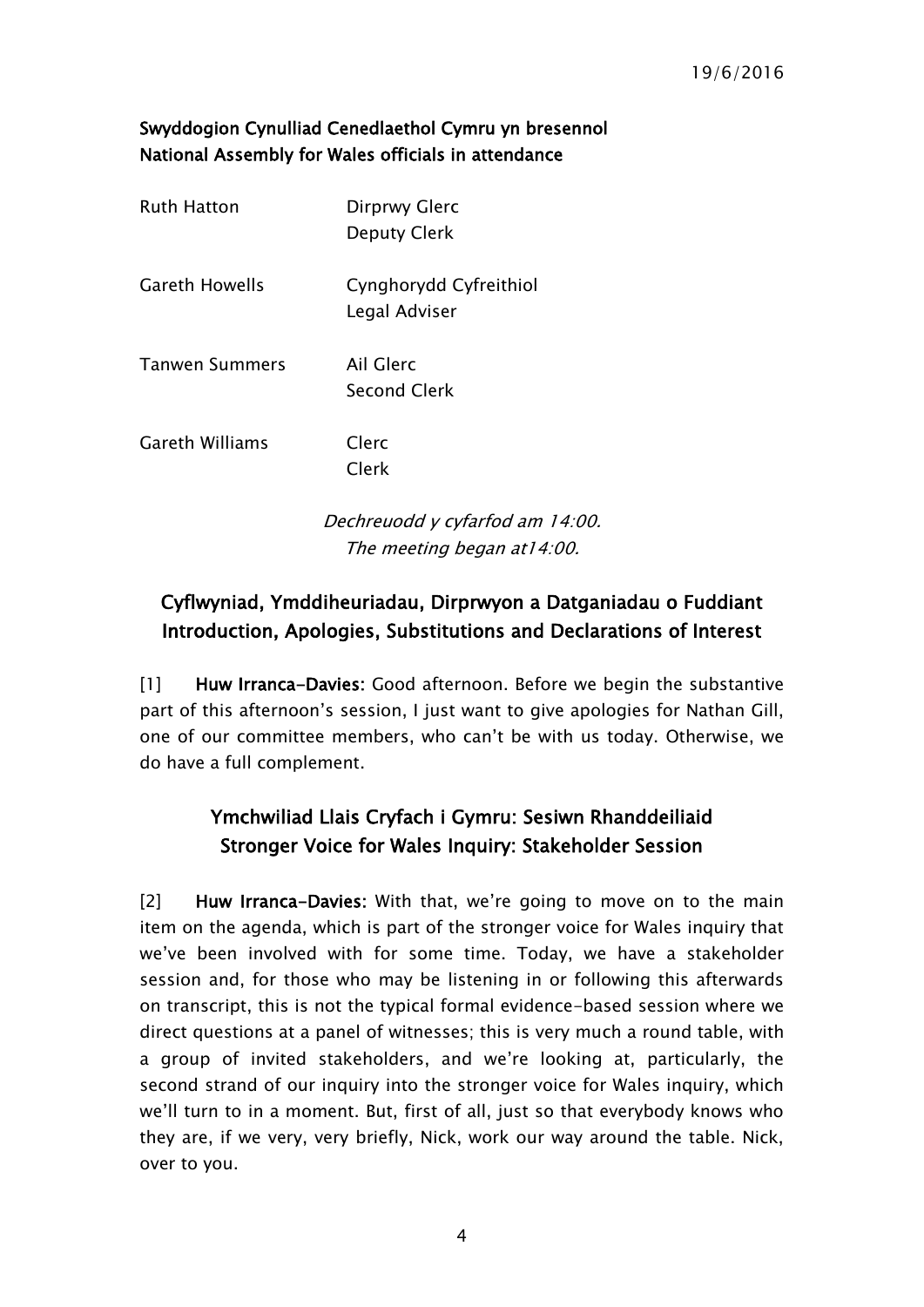[3] Dr Fenwick: I'm Nick Fenwick, I'm head of policy for the Farmers Union of Wales.

[4] Yr Arglwydd Elis-Thomas: Lord Elis-Thomas: Dafydd Elis-Dafydd Elis-Thomas, Aelod Cynulliad Thomas, Assembly Member for Dwyfor Meirionydd. Dwyfor Meirionydd.

[5] Mr Thomas: Huw Thomas, political adviser, NFU Cymru.

[6] Dai Lloyd: Dai Lloyd, Aelod Dai Lloyd: Dai Lloyd, Assembly Cynulliad, Plaid Cymru. Member, Plaid Cymru.

[7] Mr Howells: Gareth Howells, Mr Howells: Gareth Howells, legal cynghorydd cyfreithiol i'r pwyllgor. adviser to the committee.

[8] Ms Lloyd-Jones: Nesta Lloyd-Jones, the policy and public affairs manager for the Welsh NHS Confederation.

[9] Mr Cottam: Ben Cottam, head of external affairs, Federation of Small Businesses Wales.

[10] Mr Arnold: Ben Arnold, Universities Wales—I'm a policy adviser there.

[11] Mr Rae: Jon Rae, director of resources at the Welsh Local Government Association.

[12] David Melding: David Melding, Welsh Conservative Party.

[13] Mr Hinchley: Stephen Hinchley, principal policy officer at the UK office of the Royal Society for the Protection of Birds.

[14] Ms Thompson: Sharon Thompson, head of policy and advocacy, RSPB Cymru.

[15] Ms Summers: Tanwen Summers, second clerk.

[16] Huw Irranca-Davies: Well, there we are; thank you very much. In double-quick time we did that then. So, we're looking today at the question of the second strand of our stronger voice for Wales inquiry. Strand 1 focused very much on constitutional issues, which if you want to stray into

5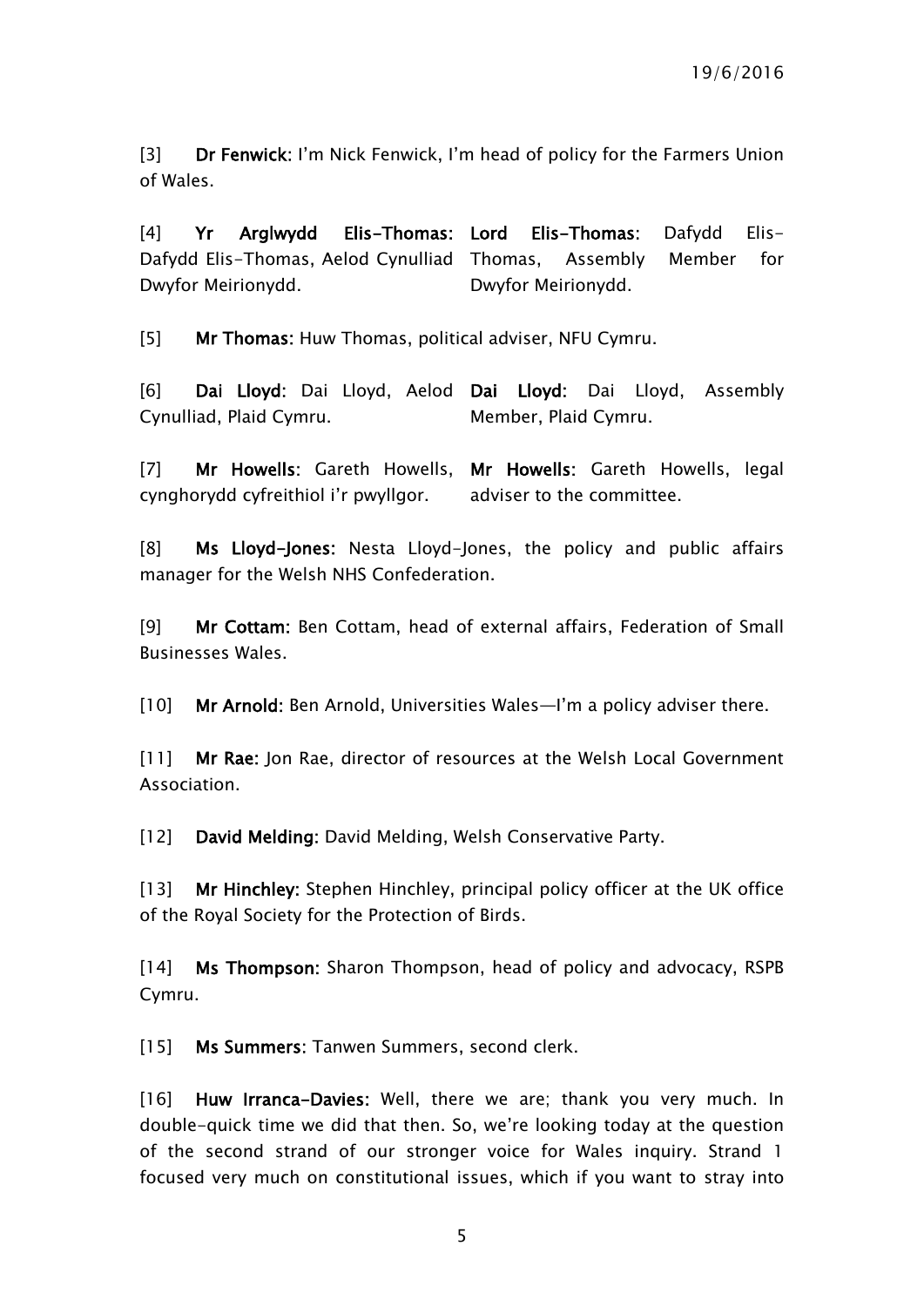19/6/2016

today in the course of the discussion by all means do. But strand 2 is very much to do with policy matters—thematic policy areas—hence why we've got a good array of people from different parts of the civic and the business community and the third sector community as well, to look at that issue of your thoughts on the nature of relationships between the Welsh and UK Governments, how they function, how they can be improved, which is what we're looking at: a stronger voice for Wales, improved opportunities for policy learning between Governments and Parliaments, best practice in relations across the UK, the nature of the relationship between the Welsh and UK legislatures, and identifying other opportunities for better working and so on.

[17] This is very much to do with the theme of, in the areas of policy that you, our invited guests, are involved in, how do we improve the way in which the voice of Wales is represented, is heard, not simply within Wales, but particularly in the modern context of devolution and the union that we have, but at a UK level, as well. Clearly, it's important, with current negotiations around the exit from the European Union, but it's more than that; it's the day-to-day, bread-and-butter stuff of how we get our voice heard. It's a sub-20-year-old institution, 18 years old. It's evolved over time and we've been interested in looking back at how we've done and how things have changed, but, in looking forward, how do we strengthen our voice?

[18] So, it's very much a round-table approach. Just look to me or to Tanwen on my side if you want to come in. If I could begin just by kicking off here with the broad question of your experience of working with Welsh Government, but also with Whitehall departments: what has worked well and what hasn't worked well, how could things be better? And don't feel shy. Who'd like to kick us off?

[19] Dr Fenwick: I'm happy to say something.

[20] Huw Irranca-Davies: Nick, you've dived in.

[21] Dr Fenwick: I've dived in. I'm just happy to give a broad context. In our experience, the fact that Wales is a far smaller country and we tend to live in each other's pockets, to some extent, and people are very—you know, there are a lot people who are related to each other as well. That is, in some ways, reflected in terms of the communication between Welsh Government and Welsh Government officials and right up to a ministerial level sometimes, and people who are out there in the countryside. Certainly, in our experience

6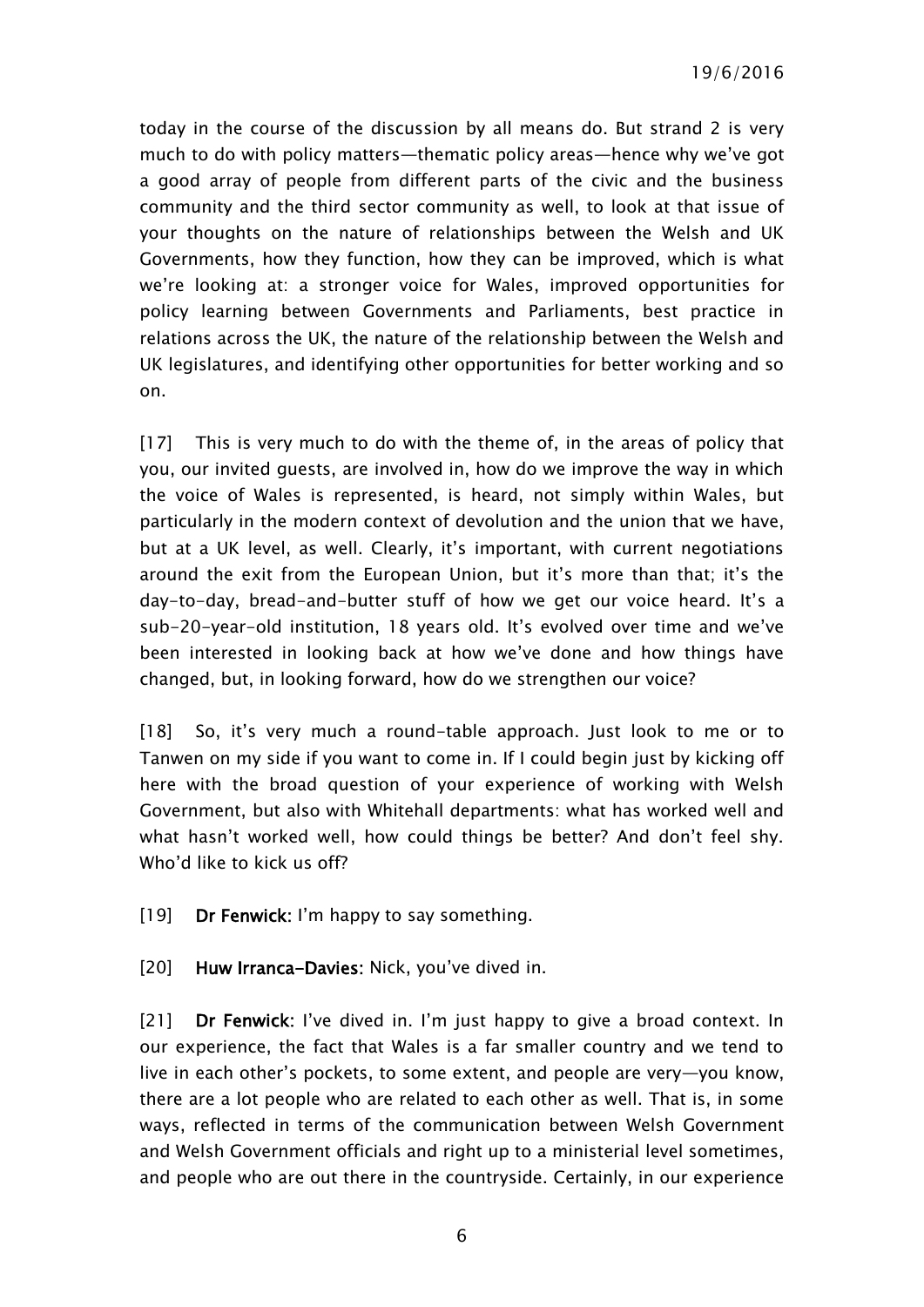there's a geographical distance that extends into communication distances between officials who are very much within that M25 corridor and those who may live in Cumbria or, indeed, in Wales. Certainly, we can pick up the phone and speak to officials and have a very good rapport with them, and know each other personally. The feeling I get is that that doesn't exist. It certainly doesn't exist between ourselves and Westminster.

[22] Huw Irranca-Davies: How would you directly engage with Westminster, I suppose, bearing in mind what you said about the closeness within Wales? What about getting your voice heard at Westminster?

[23] Dr Fenwick: Primarily, we would do so through Ministers and any officials that we happened to know, but agriculture is quite unique—bearing in mind that the Farmers Union of Wales is solely a Welsh-based organisation—because of the degree of devolution as regards agriculture, except at certain times, for example when there's CAP reform on the agenda.

[24] Lord Elis-Thomas: Wouldn't you extend into the Marches a little bit?

[25] Dr Fenwick: Yes, but the contact would be more remote with officials who deal with that sort of issue. So, we wouldn't have that contact simply because there is so much devolution as regards agriculture, except at critical times. We are currently living in such a critical time, actually, because of Brexit.

[26] Huw Irranca-Davies: And before I bounce it round to anybody else for comments on this opening broad question, do you find it in any way, then, a disadvantage—you have that ease of access, you have that platform within Wales—do you find it a disadvantage to your members in not having the same platform at a UK level? Or can pretty much everything you do be satisfied within the relationships with Welsh Ministers as we approach European questions now, or bigger issues, or, previously, wider trade issues? Has it been satisfactory for you to engage at a Welsh level or would you have preferred to have had more of a voice up there at Westminster as well?

[27] Dr Fenwick: Well, we've certainly had more of a voice, in all fairness to the English Ministers, because of Brexit, particularly with regard to trade and, indeed, things like whether we should or shouldn't have a UK framework for agriculture. At the other end of the spectrum, you have the day-to-day stuff—things like movement rules and cross-border issues where we would love to have the lines of communication to the Department for Environment,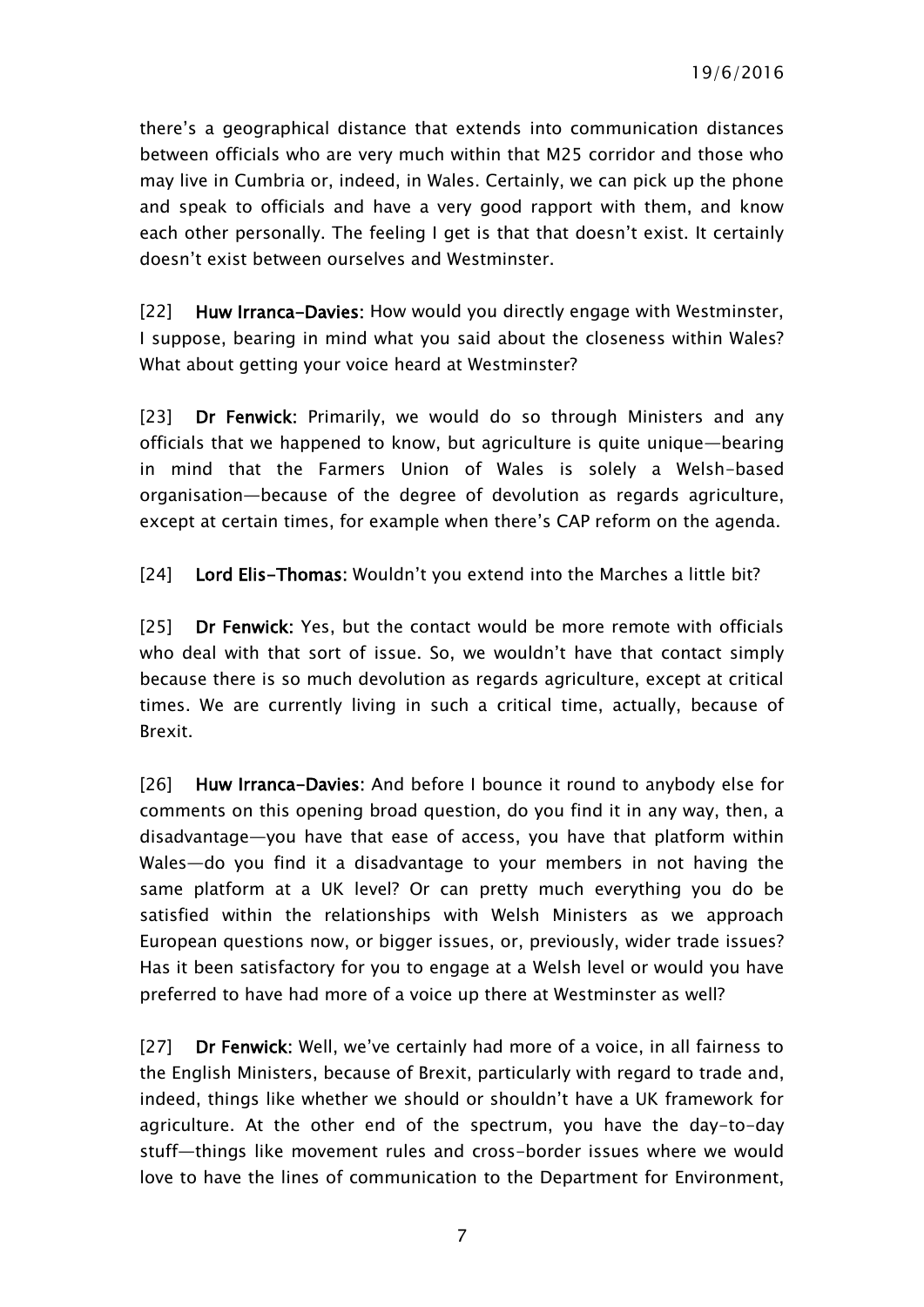Food and Rural Affairs and the Rural Payments Agency that we have with Welsh Government, but don't have with the RPA, et cetera.

[28] Huw Irranca-Davies: Nesta, please.

[29] Ms Lloyd-Jones: So, the Welsh NHS Confederation, we're the membership body for the seven health boards and the three trusts. So, the majority of the work that we do relates to health and social care, which is of course devolved. We do have offices also—we're part of the wider NHS Confederation—in London, in Belfast and also in Brussels. So, in regard to our relationship with the Assembly and the Welsh Government, when it comes to any committee inquiry that relates to health, whether it's the Health and Social Care Committee or children's, we have a very good relationship with the clerks. So, we would go to the health boards and the trusts to find representatives through our membership to give evidence to different committees. So, there's that aspect.

[30] When it comes to Westminster, about three years ago, there was an inquiry on cross-border healthcare. It was led by the Welsh Affairs Committee, but we, due to the interest from our members, did put a very detailed response, and a number of our members did respond to that. When it came to that particular committee, our London office didn't respond, and not many trusts in England responded, because the number of Welsh patients going over to England for treatment, and specialist treatment, is of course higher than the number of English patients coming to Wales. However, there are more English patients registered with GPs. So, the crossborder flow is an area that we do keep an eye on, and our London office keeps an eye on. When it comes to Westminster inquiries or committees, if there's a devolved aspect or something that impacts on our members, we would feed in to our English office's response. But that's more ad hoc, I'd say.

[31] Huw Irranca-Davies: Yes, okay. Sharon, and then I'll come across to you.

[32] Ms Thompson: So, I'll give a perspective from working for RSPB Cymru, and then, if Stephen has anything to add from a UK perspective, I'll let him correct me, or whatever. So, environmental issues are, on the whole, devolved and, to some extent, that means that the work that we do here in Wales tends to be compartmentalised here in Wales, and our relationship both with the civil service and politically tends to be focused on the Welsh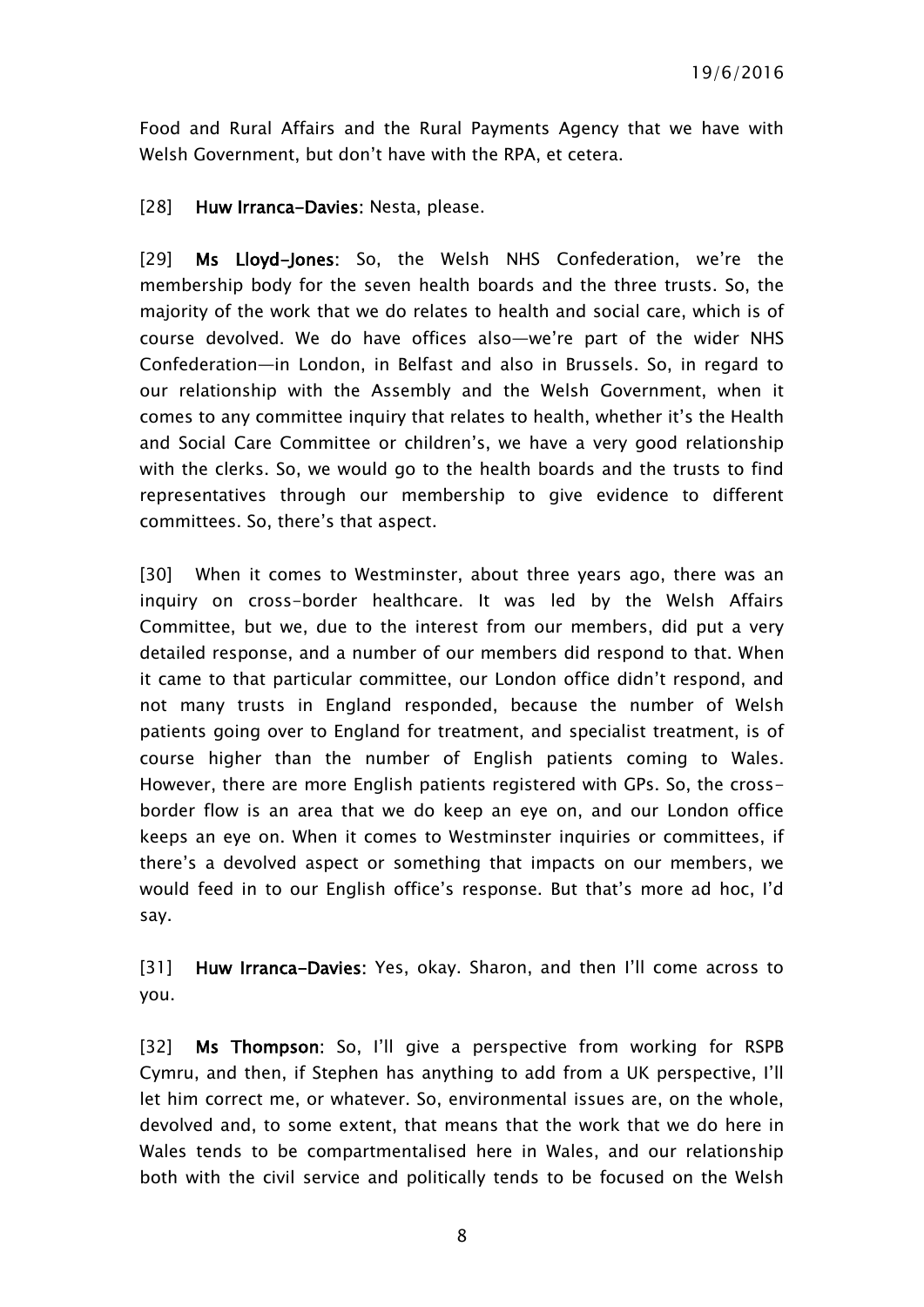institutions.

[33] It's probably fair to say that Brexit has changed the context for lots of things. Our engagement from Wales to the UK institutions—so, Whitehall and Westminster—has been fairly limited and would be very specifically focused on a key issue that was raised in Wales, but I can't even think of anything that was happening previously. However, in the last year, we have responded to the Welsh Affairs Committee on a review of agriculture and land management as well.

[34] Huw Irranca-Davies: Was that because they invited you, or did you spot it and you—?

[35] Ms Thompson: Well, they invited colleagues at our UK headquarters, so the feeling is that it's still quite compartmentalised. So, if you think, as well, we also work, or have up until now worked at a European level with other like-minded organisations across Europe and globally, and a lot of it tends to be, while linked, compartmentalised in that you have different groups of people working on it. So, we agree our policies within the organisation and then deliver them in different ways in each of the countries, and, similar to the NHS, we have offices in Northern Ireland and Scotland as well.

[36] So, I think what Brexit has done, to some extent, is that it has maybe broken down some of those barriers and raised the fact that we've maybe been too comfortable in some of our own silos. So, I agree completely with Nick that the access, both within the Parliament here in Wales and with the civil service, is much greater. And, to be fair, there is probably a greater level of stability. So, once you build a relationship with people, they tend to be there the year later, whereas I have worked in Westminster and you have to build the relationship usually every couple of years and re-explain everything. So, it's nice to be able to go back and just pick up where you left off, rather than having to start from the beginning.

[37] Huw Irranca-Davies: I could see some nodding heads there. Is that the relationship you've built up with the civil servants, the senior officials or the Ministers, because—?

[38] Ms Thompson: A bit of both, but the civil service probably in Whitehall seems to move faster than the Ministers do, which is not to say that they're completely the same person every time. But, you know, it can be MPs who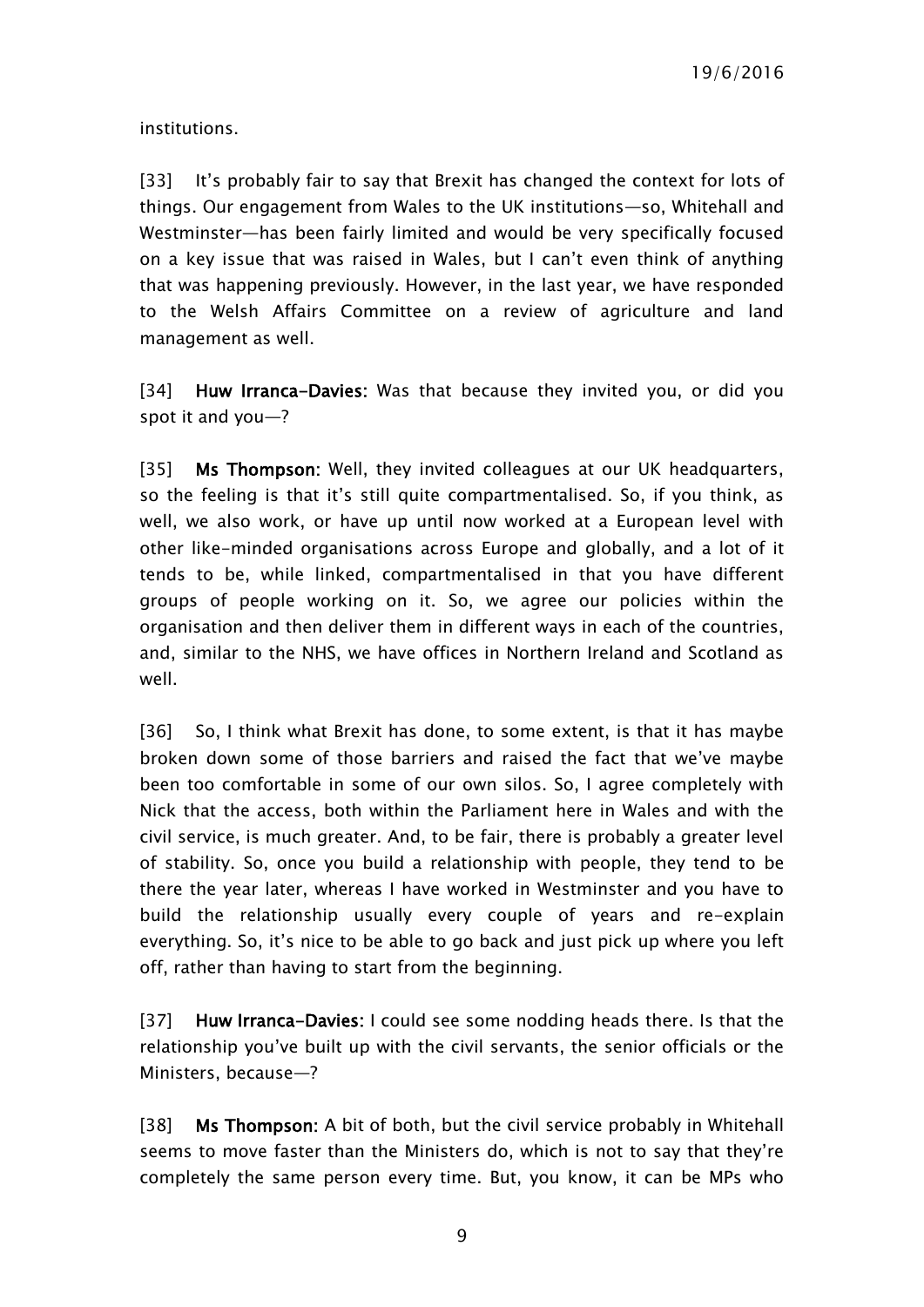have been there for 20, 30 years, which is a lot longer than some of the civil servants.

[39] Huw Irranca-Davies: Before I go to Huw, you were saying that it's changed now with Brexit.

[40] **Ms Thompson:** We all have to get outside our comfort zone and where we've been working because there are bigger things at stake. I suppose, to some extent, it was unclear what the added value was of the things you were doing outside the country where you were having influence, where now—. I mean, the very title of this inquiry is 'a stronger voice for Wales'. How are we making sure—. We're getting lots of access and there are lots of workshops and lots of working groups happening here in Wales about Brexit, and we know that people have come down from Scotland and said, 'Wow, this is amazing', but what influence and what impact is that having then in terms of what's happening in Whitehall and Westminster? That's the bit I'm not clear about, and I'm not sure that our colleagues are clear—can they see this information coming in, and how is it influencing what's happening in those UK institutions?

[41] Huw Irranca-Davies: Has that been the same for other colleagues around here—that, because of where we are with the European discussions, they've lifted their eyes more than normally and thought, 'Right'? Some of you will engage on a regular basis with Westminster departments, but has it been a moment where you've had to go, 'Oh, right, now we've got to look at Wales but also up there'? And, if that is the case, does it all go back into the comfort box when, in two, three, four or five years down the line, things have resolved themselves? Sorry, I was going to come to Huw first, and then I'll come up to Ben. Sorry. Huw.

[42] Mr Thomas: No, that's fine. I suppose just addressing your point there, Chair, I'm not really sure whether people will—. As has been said, Brexit has forced people to break down those barriers that were between them. Whether that will set the pattern for a longer term arrangement of working or, once the Brexit issue has been resolved, whether people will perhaps retreat into the silos that they were in before, I don't really know. It's difficult to say; I think it's an unprecedented situation that we're facing really. So, I'm not really sure about the answer to that question.

14:15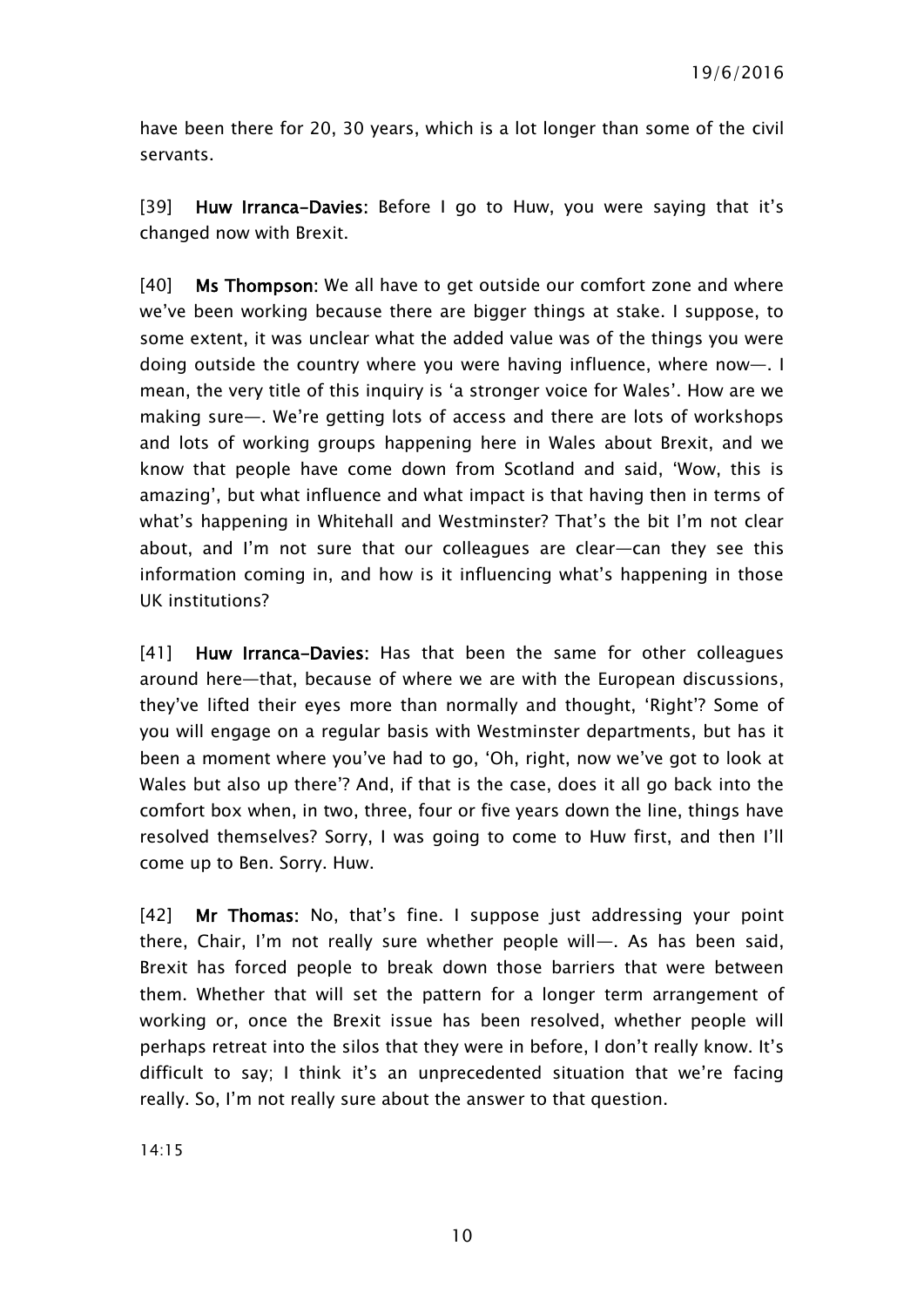[43] But, more generally, I identify very much with the comments that Nick and Sharon have made about the fact that devolution has brought our Ministers, our politicians and civil servants much closer to us, and they are far, far more accessible in terms of geography and in terms of time as well. It's far easier to get hold of people and get them to come and speak to an audience of our farmer members on an issue. We would probably struggle to get a UK Minister in, but it's far easier with Welsh Government Ministers as well.

[44] We are an England-and-Wales organisation. We also have a small office in London, quite near Parliament. Because of devolution and the way things have been for the last 20 years with agriculture devolved from the outset, I think our efforts have rightly been focused on this place and at Welsh Government, but, sometimes, it is useful and there are things which are higher level, things like, as Nick said, CAP reform, but also things like the groceries code adjudicator as well, which is one instance where having that presence can be very useful, and having those connections. But, yes, getting hold of UK Government Ministers can perhaps be a bit more challenging, although recognising as well that, since Brexit, they have been far more willing to engage and take soundings from us, and ditto the committees in Westminster as well. We engaged with the House of Lords and the House of Commons on Brexit. They've sought our views on aspects of Brexit as the process has gone along.

#### [45] Huw Irranca-Davies: Okay, thank you. Ben.

[46] Mr Cottam: With regard to that point about whether Brexit has changed the way in which we operate, I think, even internally for us as a UK organisation, that's caused us to look at our relationships across our organisation, to realise maybe the UK-wide imperative of joining up to make sure that we have a position that both strengthens the intelligence not just of the UK Government, but of Welsh Government as well. I think, particularly with regard to Brexit, there is a need for maybe some clarity as to the ministerial connectivity between Welsh Government and UK Government. For instance, we now have the joint ministerial forum, which obviously provides some assurance, I guess, that something's going on, but the clarity and the mechanism for that activity is far from certain. So, in terms of the way in which we would engage different Governments to contribute to that, that's yet to pan out. But we've undertaken quite an extensive engagement across our membership in the last few months to really define a UK approach to the issues that are of interest to our members.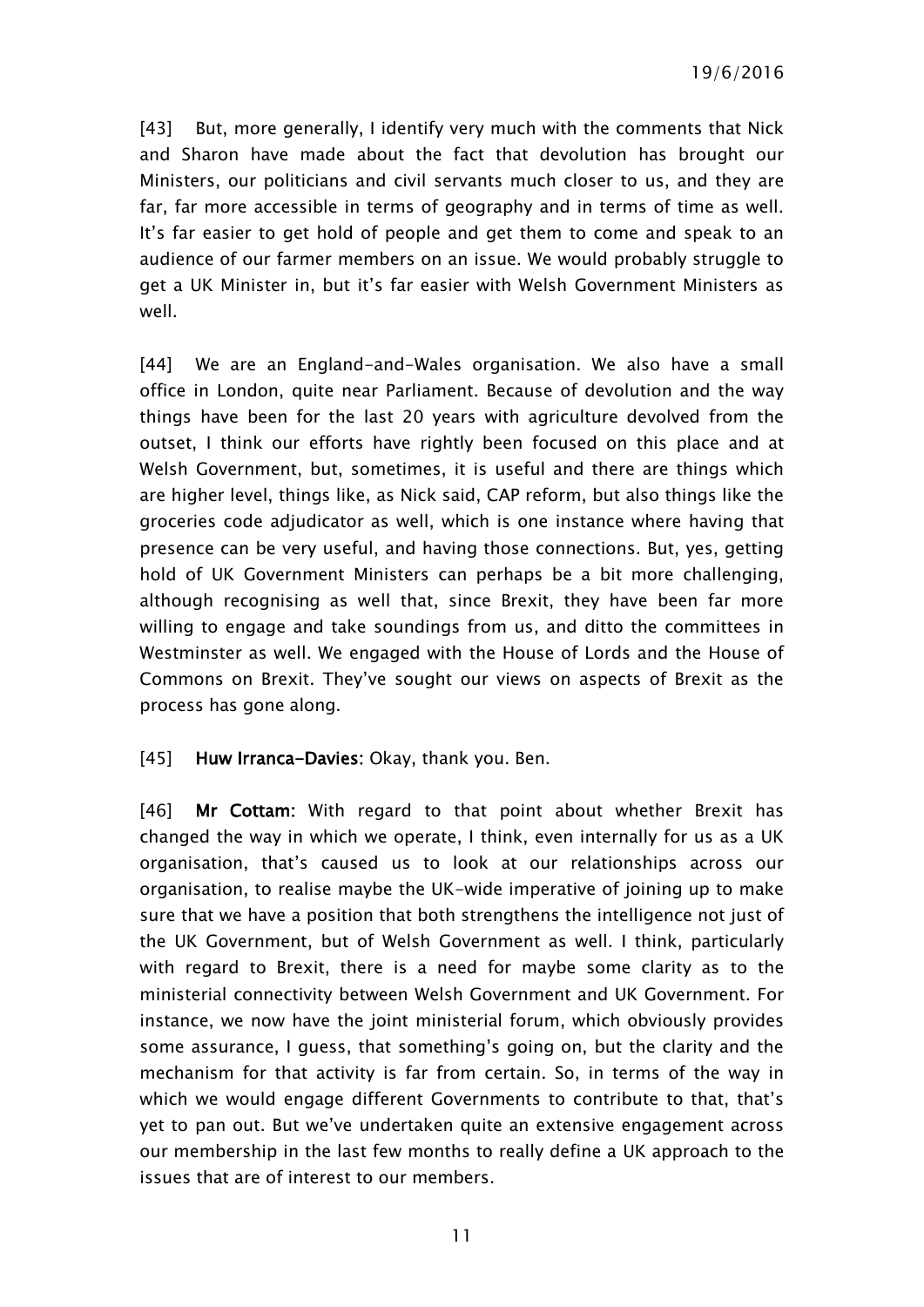19/6/2016

[47] More widely, we're a large UK organisation. We've got significant resource in Westminster that deals primarily with those issues that aren't devolved. I'm always conscious that there are issues that run the danger of falling in between stools, particularly with regard to Welsh MPs and their knowledge and intelligence around the decisions that they need to make and debates that they need to contribute to. So, for instance, it is incumbent on us as FSB Wales to service those Welsh MPs on Wales-specific issues. But there can be this assumption that that just comes from the centre of FSB, so we have to work doubly hard.

[48] With regard to the Welsh Affairs Select Committee, I've got to say that our level of engagement is not actually particularly extensive, whereas our engagement with this institution and the committees is very, very extensive. And some of it is because of that familiarity, and some of it is because of the issue that they are not just individuals, both political and civil servants, who have been here for some time, but we see them most frequently. And I think there is an entirely different level, from my visibility, and an entirely different level of engagement. And the nature of engagement is very different between organisations like ours and the institution of the Welsh Parliament—I'll say it—and the institution maybe of Whitehall and Westminster.

[49] Huw Irranca-Davies: Thanks very much. Stephen, and then we'll go to Jon as well for a wrap-up on this opening salvo. And we'll come back to some of the things that people have flagged up already.

[50] Mr Hinchley: Thank you, Chair. I'll just focus on that question about the immediate impact of Brexit, and I've got some thoughts later for implications and solutions around that. In terms of the immediate impact, I'd agree with all the speakers, and I guess for us as well in the environmental sector, it's because if you take EU frameworks away, or partially away, which provide, if you like, 80 per cent of our environmental legislation, then obviously, by default, the conversation in country and between countries has largely been around that final 20 per cent of flexible legislation that you make yourself, or the flexibility that you have to deliver legislation within those directives. If you take that partially away, obviously it opens up a whole new spectrum of possibility in terms of what each country can do in terms of the conversation that those countries have to have with each other about what they're doing and the co-operation.

[51] So that, I think, already has driven a much more intense conversation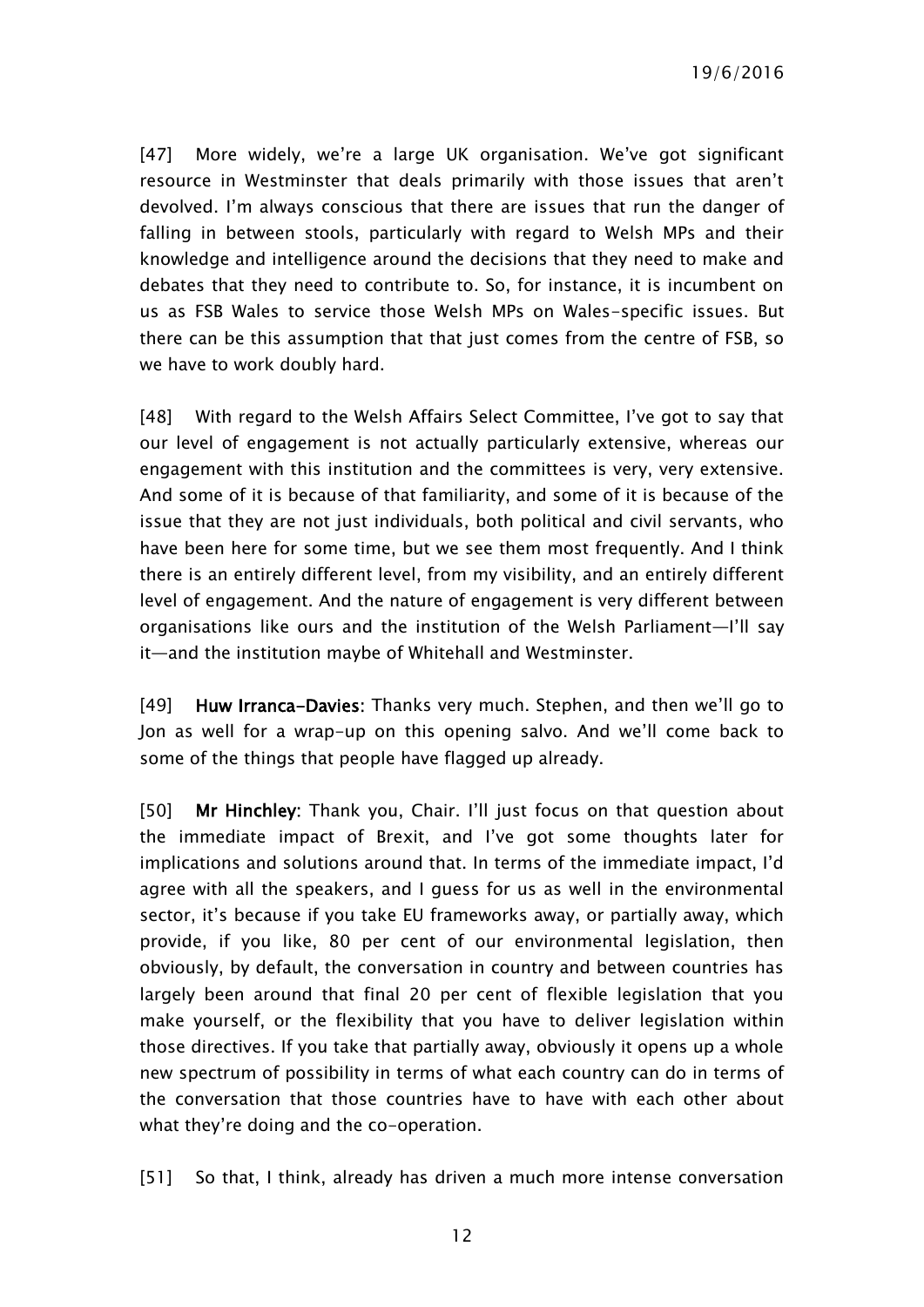within our own organisation, between all countries that are in the RSPB, about the future. But it goes beyond that as well, in the sense that I think we have had to then branch out beyond our immediate silo, because we also felt—you know, it's mainly fought in terms of the EU and other member states. And it's also making us think, 'Well, what should our relationship be in terms of nature conservation be with Norway, or Iceland, or countries outside the EU; what's the special relationship with the Republic of Ireland?' So, there's a four-country dimension, but there's also a beyond-UK conversation that's making us think back from the first principles: 'What do we need to do?'

#### [52] Huw Irranca-Davies: Okay. Jon.

[53] Mr Rae: Thank you. I'll follow the same format to address your question about has Brexit changed the way we operate. Undoubtedly 'yes' for the WLGA. I guess we might be unique in that, actually, we have an office out in Brussels, and one of the things that Brexit's made us think about is where does our influence, or our resource, need to be. Does it actually need to be out there in Brussels, or should it be more focused on London? It's made us work more closely, I think, with our sister associations across the UK. There's no formal structure around UK co-operation, but there are regular meetings between COSLA—the Convention of Scottish Local Authorities—the WLGA, the LGA based in London and NILGA, the Northern Ireland Local Government Association. And it's made us work, I think, closer together. It's provided a focus now for having, I guess, a local government position on Brexit, which has been useful in securing, I think, at least one meeting with Department for Exiting the European Union Ministers. And the undertaking was that there would be future meetings with Ministers. Obviously, the ministerial line-up has changed, so we'll have to see what happens there.

[54] And I guess we're unusual, in the European context, in that we've got a seat on the Committee of the Regions as well. So, local government has a very strong voice in the heart of the EU institutions; indeed, the Assembly also has a seat on that body as well. So, it's really made us think about, at every single level, how local government can influence what's going on, including at the Wales level as well, because we have a seat on the First Minister's task and finish group. So, almost at every single level, we're working on our position.

[55] Huw Irranca-Davies: Okay. That's a really interesting opening salvo. I don't want to focus overly on European Brexit negotiations and so on, but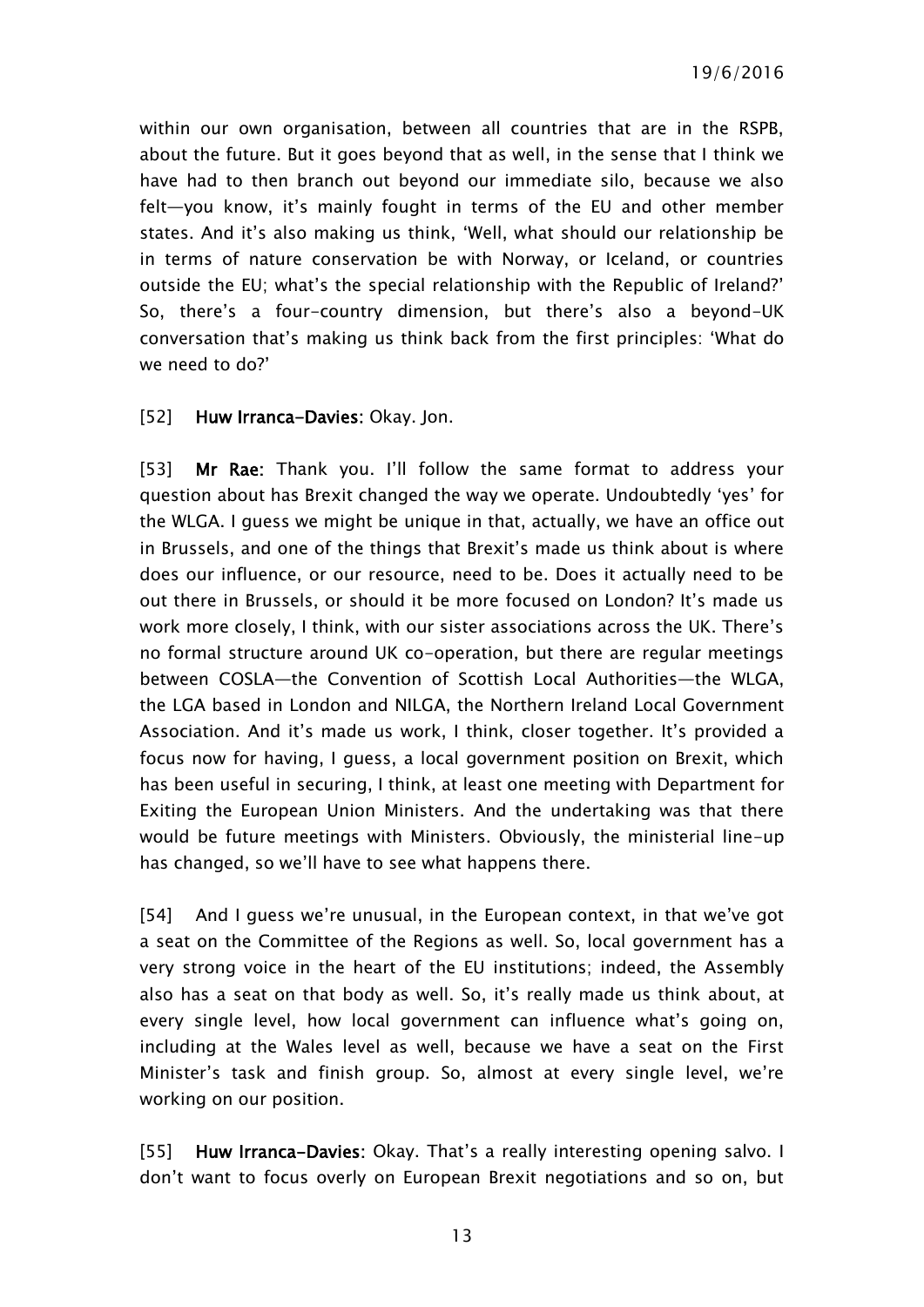one of the things it's flushing out here is this aspect of, going forward, what the relationship is within the UK framework. The First Minister has put forward some proposals for major constitutional reform, in the last couple of days. But, in terms of you, regardless of constitutional reform, it seems to me, from what you're saying, that you're going to need to decide as organisations, both tactically and strategically, where you exert most influence, either on particular policy areas—it doesn't even have to do with the Brexit scenario—but, on particular policy areas, some of you have been doing this for years anyway. But would I be right in saying it's even more important now, in this situation, where it's less to do with Brussels—it's going to be more to do with the UK framework, and Wales and Northern Ireland and Scotland within that, how you get your voice heard?

[56] Mr Thomas: Yes, that's very true.

[57] Huw Irranca-Davies: Okay. Colleagues, by the way, feel free—my fellow committee members—to chip in on this as we go along.

- [58] David Melding: Could I just say—?
- [59] Huw Irranca-Davies: Yes, David.

[60] David Melding: I'll ask a slightly pointed question, and that's: as British governance gets much more significant over areas that were coordinated at a European level previously, how confident are you that the discussions within your own organisations are going to be able to deal with that, so that you don't get to a position where, basically, London does all of Britain instead of really just taking the lead as the first amongst equals, perhaps, in England? Are you confident that that will happen?

[61] Dr Fenwick: I would say, from our point of view, it's a cause of great concern in some respects in that, superficially, we are a very, very small voice at an EU level, but we have many kindred spirits across the EU in terms of Governments that recognise rural communities—you know, because mainland Europe is far more rural than England is, and we are aware of that. So, that is a concern, that even though our voice is superficially less dilute within the UK, we're actually up against a far more urban-dominated viewpoint. So, maybe that's right from a democratic point of view, but it's certainly very concerning for an area such as Wales, where rural communities are so dominant.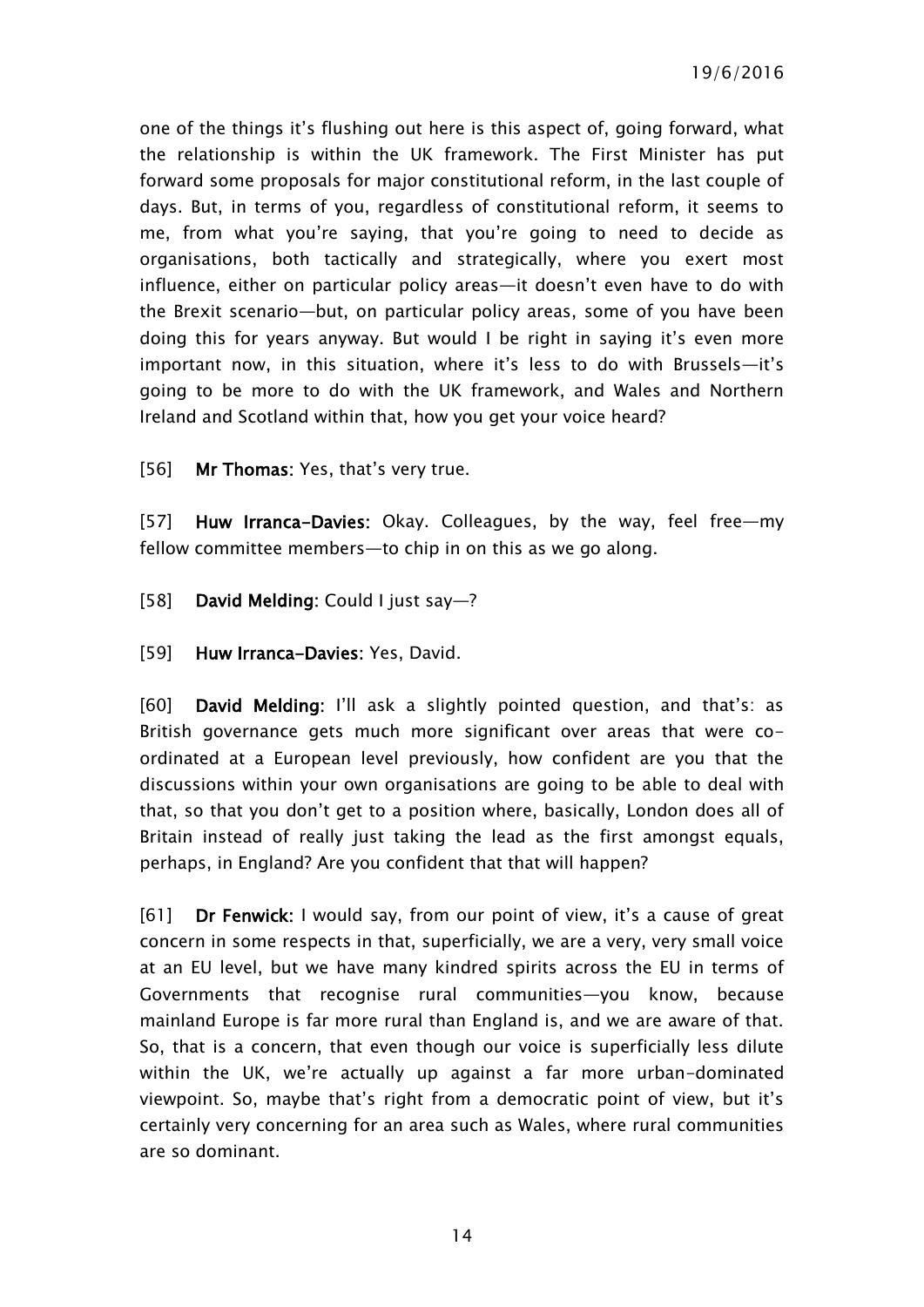[62] One of the key problems that is facing us, Chair, is that the timetable that we are forced into means that, rather than somebody carefully planning what's going to happen, we now have a battleground over devolved issues in some respects, and other battles and decisions that have to be made over a very, very short timetable—I think it's a little over 20 months that things that would normally take probably about a decade to do will have to be done, and that compresses everything that we do into a very dangerous time period, potentially.

[63] Huw Irranca-Davies: Thank you. Stephen, and Nesta then.

[64] Mr Hinchley: I think there is a challenge around centralisation as we go through this Brexit process, but also there's a great threat that Brexit leads to an emergence of a governance gap and a transfer of power from democratic institutions, including Parliaments across the UK and executive Governments, whether that's either in London or, to be honest, Governments in the countries as well. And if you look at the practice at EU level, where the European Parliament does have co-legislative power, where there is quite a commitment from the Commission around stakeholder engagement and lots of processes and technical committees around that—if you look at something like the repeal Bill, where basically all those powers may just go straight to a Minister either in London or in Wales, then I think that's a real concern of ours.

[65] David Melding: That's an interesting point we've not heard before, either—the dynamic at the minute at the European level and its different relationship with the European Parliament.

[66] Yr Arglwydd Elis-Thomas: A Lord Elis-Thomas: Can I just make gaf i wneud un sylw ar hynny? one comment on that?

[67] Huw Irranca-Davies: There's translation on channel 1—sorry, Dafydd.

[68] Lord Elis-Thomas: I do tend to speak Welsh, because it's my human right. That's a joke, by the way—it's all right. It's not a joke at all, but I say it lightly.

[69] Mae gen i broblem ddifrifol I do have a serious problem with the gyda'r papur a baratowyd gan Lywodraeth y Deyrnas Unedig yn Government looking at exiting the edrych ar symud allan o'r Undeb European Union, because it isn't clear prepared by the UK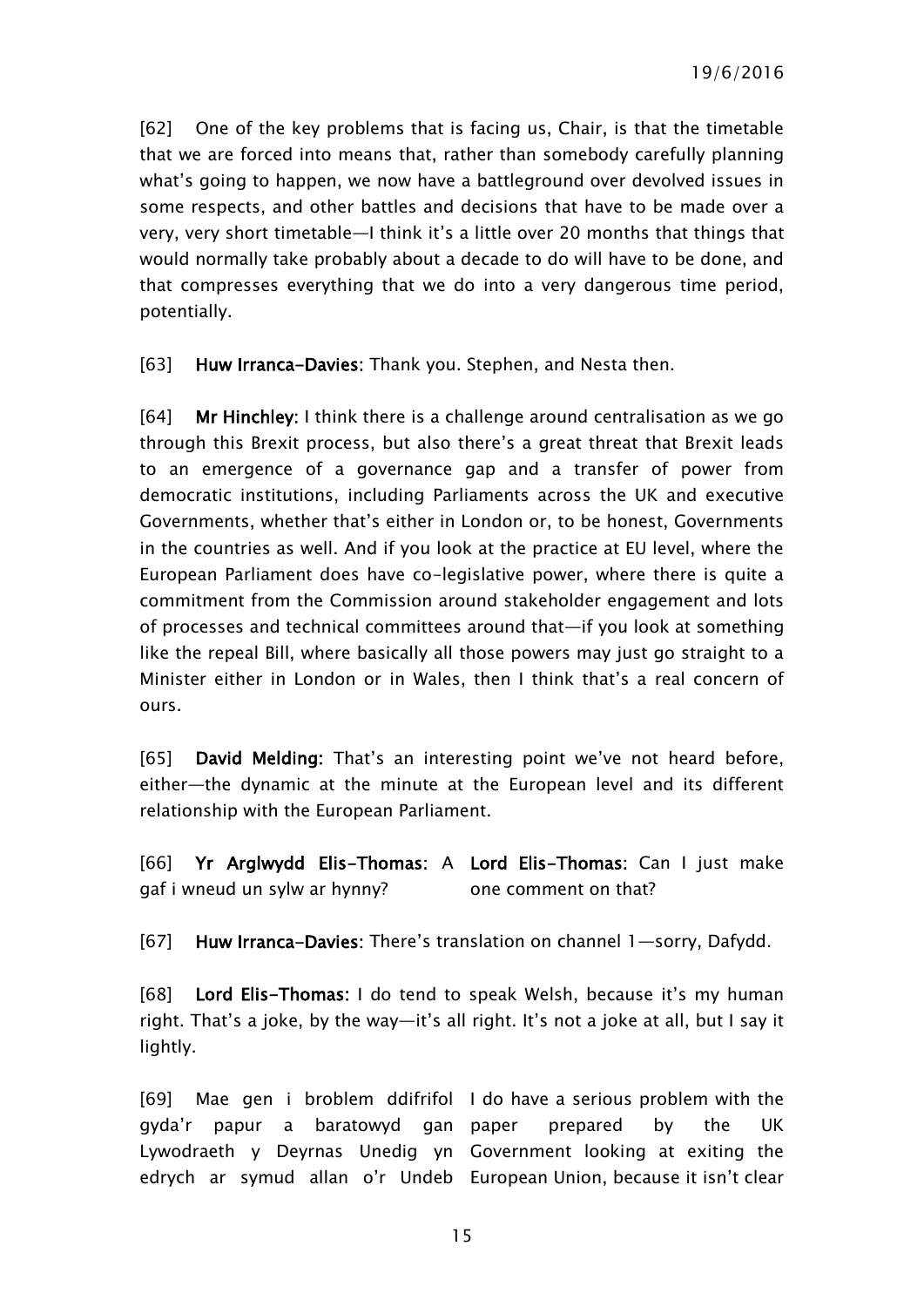o drosglwyddo pwerau o'r Undeb gyda'r Undeb Ewropeaidd yn dod i'r the devolved Governments. Llywodraethau datganoledig.

Ewropeaidd, oherwydd nid ydy o'n in that paper what the process of glir yn y papur yna beth ydy'r broses transfer of powers from the European Ewropeaidd i Lywodraethau would be, and there's a risk that datganoledig, a'r peryg yw y bydd powers may remain, as you pwerau'n aros, fel rydych wedi mentioned, in Westminster, rather cyfeirio, yn San Steffan, yn hytrach na than those powers that used to sit bod y pwerau a oedd yn arfer bod with the European Union coming to devolved Governments

#### 14:30

[70] Rwy'n meddwl bod hynny'n I think that that is an issue of huge fater sydd o gonsýrn aruthrol i bawb concern to each and every one of us ohonom ni o gwmpas y bwrdd yma, around this table, because the oherwydd mae'r perthnasau sydd relationships established here wedi'u sefydlu yma rhwng y sectorau between the voluntary, professional gwirfoddol a phroffesiynol chynrychioli aelodau, ac aelodau etholedig a swyddogion—rydym wedi which we've heard described in the clywed amdano fo yn y rhan gyntaf first part of our discussion this o'r drafodaeth yma—mae'r rheini i gyda mewn peryg os ydy'r grymoedd the powers that used to sit within the a oedd yn arfer bod yn yr Undeb Ewropeaidd ac a oedd yn rhan o broses gyfansoddiadol Senedd Ewrop European Parliament now, with a a phroses gyfatebol yn digwydd yn y corresponding process happening in Deyrnas Unedig, fel wladwriaeth, a phroses gyfatebol yn corresponding process also digwydd yn y seneddau datganoledig—. Rydw i'n siarad rŵan parliaments—. I speak now as one fel un a gafodd y cyfle i fod yn aelod who had an opportunity to be a o bwyllgor Ewropeaidd yn San Steffan member of a European committee in a hefyd o bwyllgorau yn y Cynulliad. Rydw i'n gweld pwysigrwydd y member of committees at the cydweithrediad yr oeddem ni'n gallu Assembly. I do see the importance of ei gael rhwng pwyllgorau ar wahanol the collaboration that we had lefelau yn yr Undeb Ewropeaidd, yn between committees at various levels San Steffan ac yng Nghymru, er in the EU, in Westminster and in mwyn sicrhau newidiadau, a byddai Wales, in order to secure changes

a and member representation sectors, and elected members and officials afternoon—all of those are at risk if European Union and were part of a constitutional process within the aelod- the UK, as a member state, and a happening in the devolved Westminster and who has also been a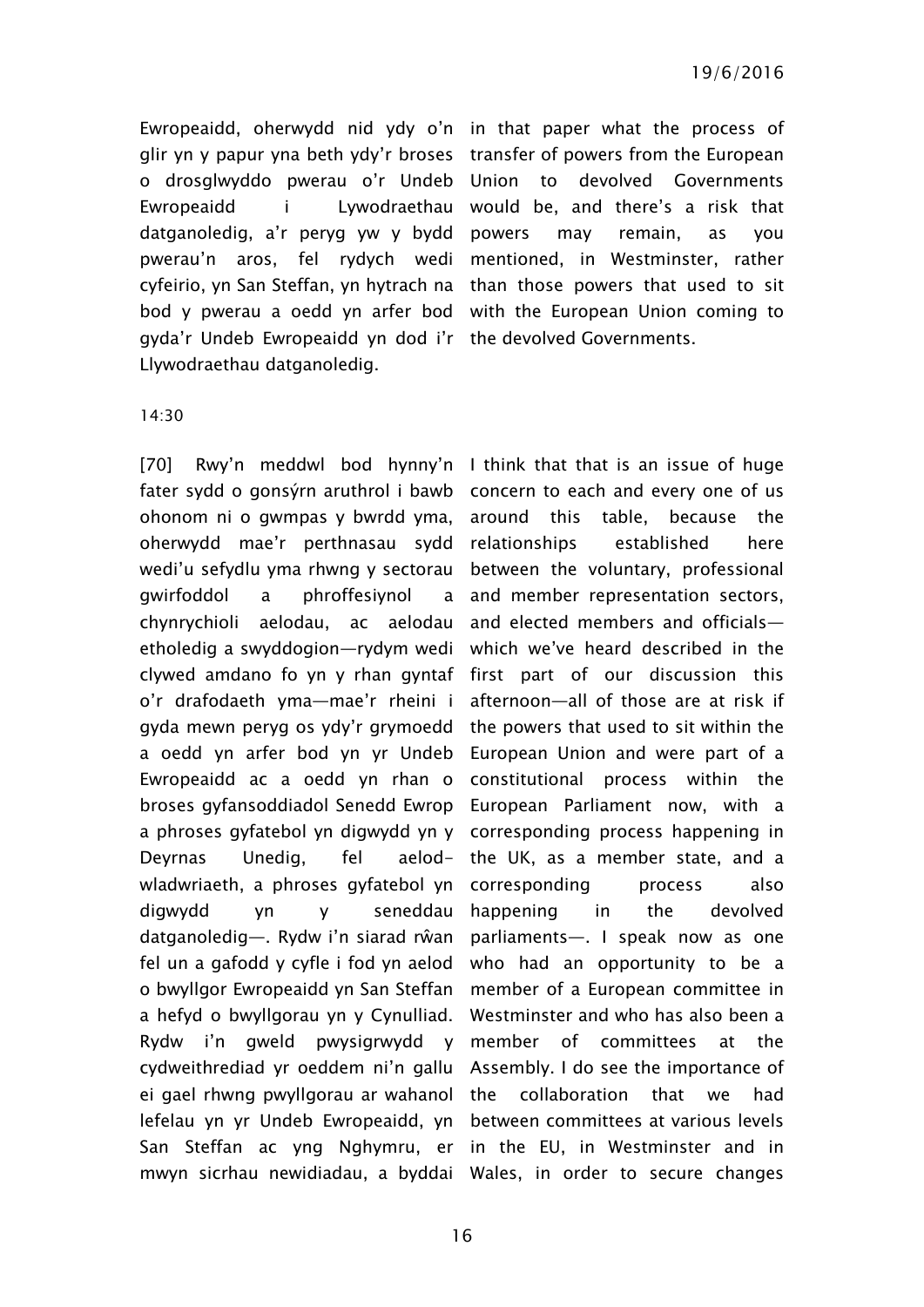hynny'n diflannu'n llwyr os nad ydym and ensure changes. That will yn ofalus. Mae'n ddrwg gennyf disappear completely unless we're bregethu. careful. I'm sorry to preach at you.

[71] Huw Irranca-Davies: No, no-thank you, Dafydd. Nesta.

[72] Ms Lloyd-Jones: Just in relation to since Brexit, the Welsh NHS Confederation are now part of two UK-wide coalitions. One's the Cavendish coalition, which is specifically looking at the workforce and the impact that Brexit could have on the NHS workforce, and then a new coalition has been established looking at other things such as clinical trials. As soon as those coalitions were established, we made sure that there were representatives from the devolved nations, because things are quite different across each nation now when it comes to the NHS, and we wanted to ensure that whatever paper was being put forward as a UK-wide paper wasn't only English. There are little things: the word 'trusts' means different things in England compared to Wales. When some of the papers said 'government' it was sometimes unclear what government was being referred to. So, being part of that coalition sometimes was just raising those questions and track changing 'government'. But, also, what we have found is that we've been able to share that information with Assembly Members, with Welsh MPs and also with the Welsh Government. So, we've been able to take that proactive role with any UK-wide paper that is being produced. Each person in the devolved administrations is then taking those back to their different governments to make sure that they're aware of what's being produced at a UK level and that it's UK-level papers that are being produced, not specific to England.

[73] Huw Irranca-Davies: And because of the policy area you're in, that's an essential thing that you have to do, regardless of where we are with the European discussions. You've had to do it for years. Since we've been in a devolution context you've had to look both up at Westminster and here in Wales. On resourcing, you must be enormously stretched to keep an eye in both directions at once there.

[74] Ms Lloyd-Jones: I think if you work for a UK organisation it's making sure that there is that communication channel there. That is key, because there's me and my colleague who does policy and public affairs, and the NHS covers a lot. So, we've just got to make sure that we link in when we can. Being part of these coalitions is making sure that the Welsh NHS and our members' views are heard. But a lot of the issues are similar, such as medical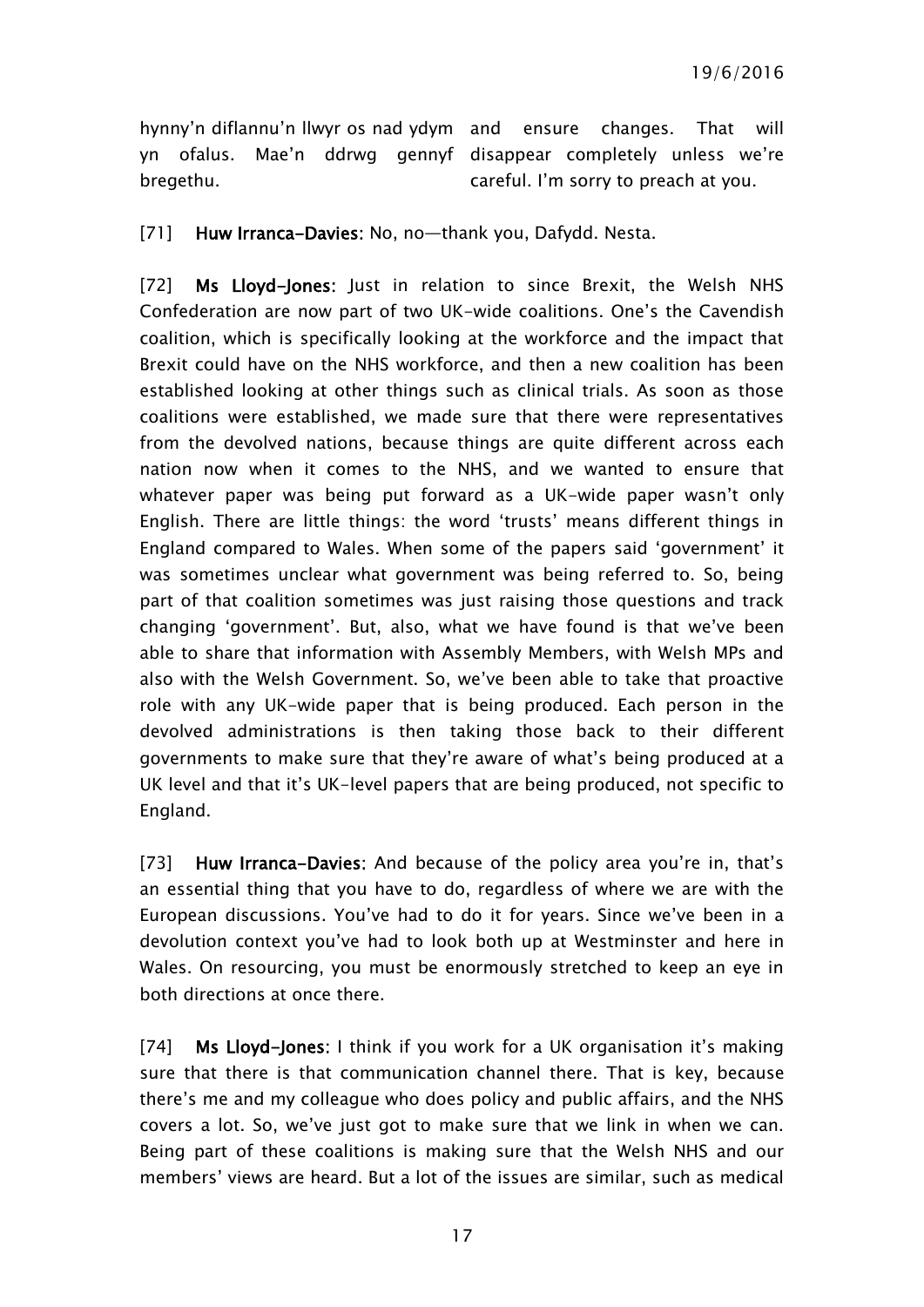recruitment, but there could be pinch points in the Welsh NHS that aren't being felt in the English NHS and it's just highlighting those divergences when we can.

[75] Huw Irranca-Davies: But do you normally catch them before those errors, oversights or whatever are out there being consulted on, or do you pick them up after they've forgotten that little aspect of what's different in Wales or whatever?

[76] Ms Lloyd-Jones: Usually, we do catch them before they come out. So, like many organisations, we have monitoring companies that check both Westminster and the Assembly, and they support us a lot to give us the heads up, so to speak, to know which committees are discussing what aspects and what Westminster committees are looking at as well. So, they're an extra resource.

[77] Huw Irranca-Davies: Okay, thank you. Sharon.

[78] Ms Thompson: Something that Nesta said triggered in me a thought. You're asking what we do internally as organisations. I find that those of us working in the devolved countries have maybe greater, more attuned antennae for picking up some of this small wording. I have changed many of the same words that you have changed in documents—than maybe our UK colleagues. But I wonder then: the suite of MPs that you're presenting this UK paper to, how many of them are attuned to what is devolved and what is reserved when you're speaking to them? I think one of the things that might have to happen in a post-Brexit world—because this is why a lot of this is happening, but it should be happening anyway, as you say—is understanding what the decisions are and what the votes are on in Westminster. I think, quite often people are voting on things that are actually maybe only impacting on England.

#### [79] Huw Irranca-Davies: Yes. Ben.

[80] Mr Arnold: Thank you. For my opening salvo, just to say a big 'thank you' for the invitation to come. As we outlined in our response, it really is a very important issue—worth having effective engagement with Westminster for a whole variety of reasons. Brexit, of course, is just one of those examples and I would absolutely agree with Dafydd's comments on concerns about how that might work for Wales as we go through that process.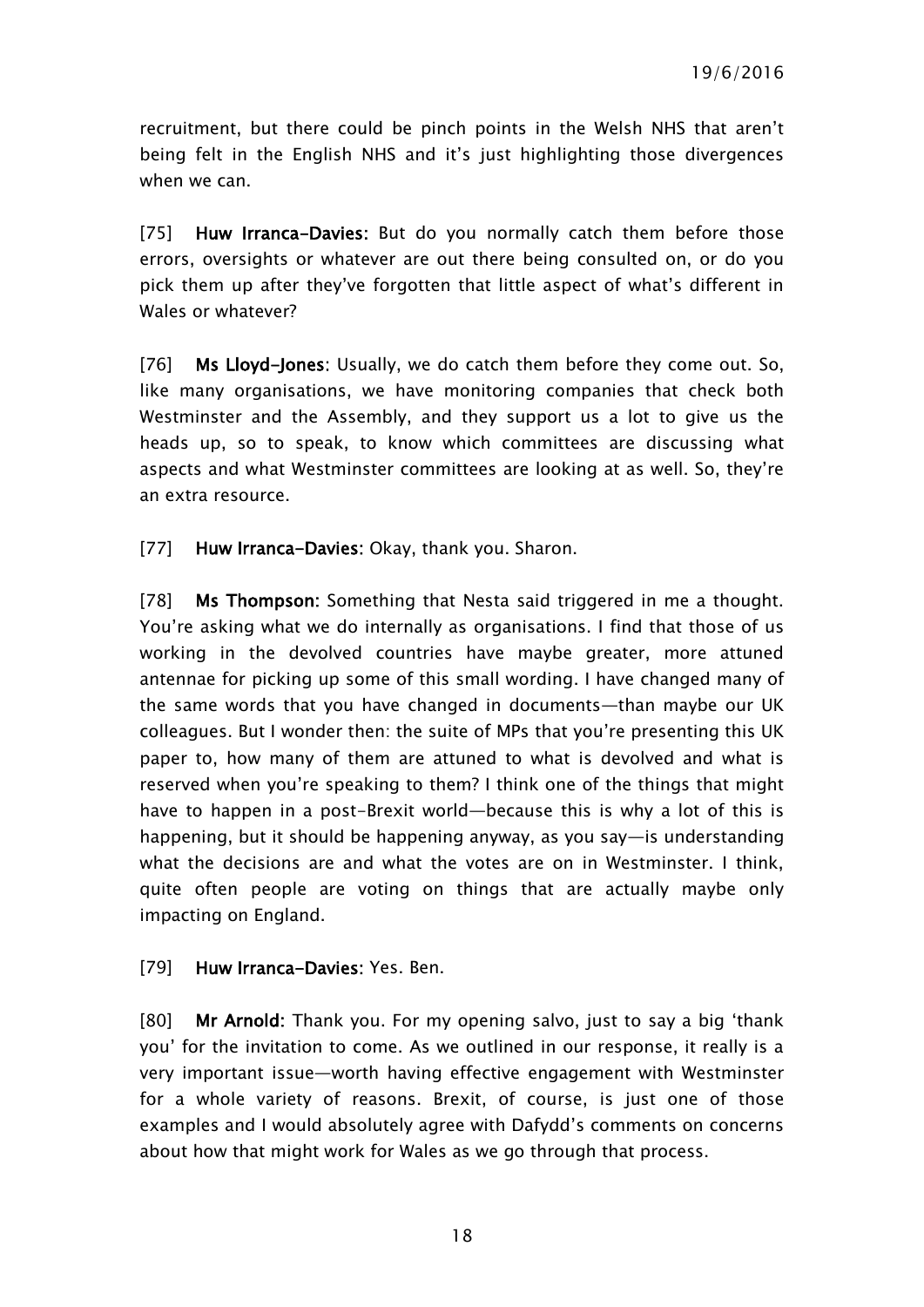[81] Higher education is one of those areas where—. Education is devolved. though with the exception of research councils, and in practice that means there's a large matter of devolved matters, partially devolved matters and non-devolved matters, which nevertheless, because we operate in a UK environment, have a massive impact on Wales and the higher education sector. The proposed use of the Henry VIII clauses does mean that we have very limited opportunity to scrutinise and input those processes, where our past experience of things like the Wales Bill and the Higher Education and Research Act 2017 all show the importance of that and the valuable role that this committee has played in amongst others. Really, it's going to be a very large job for us on the legislative front alone simply to monitor and untangle all of those complicated arrangements, particularly in the light that we've also got the implementation of the Wales Act 2017 at the same time. Something like procurement, which is EU legislation but has been changed by the Wales Act—that could be very complicated. We need to have a proper process for scrutiny and one that we can input into it to avoid unnecessary mistakes as far as possible and come out with sensible legislation and policies. So, thank you for bringing us along today.

[82] Huw Irranca-Davies: Thank you very much. Okay, I want to pull it-. I understand why we're all, at the moment, in everything we go to—we always get sucked into this vortex of Brexit and so on, so I want to pull it away from that for a moment and go on to some other interesting things for us as a committee, such as whether you notice any difference in the ease of engaging with Government at different times, particularly with party political differences. Do you as organisations find things get strained or not at all there's no difference when there are different party-political colours at either end of the M4? Do you find it makes no difference whatsoever? Is it more to do with purely personalities of whoever happens to be Secretary of State and whoever the lead officials are that you're engaging with? That's quite an interesting one for us as to whether you see a difference in what Governments make up both ends of the M4. Huw, do you want to kick us off?

[83] Mr Thomas: That is a very interesting question. I think, as you've picked up, though, a lot of it does come down to personalities and how people do get on, or not, with each other because that can be very important. I think, in terms of agriculture, it is purely a devolved matter. There aren't the jagged edges, really, between Westminster and London, where they might rub up against each other, where part of it might be devolved and part may not be so. I think that because of that fairly clean break, it may make it a little bit easier from our perspective, I would say. I think a lot does come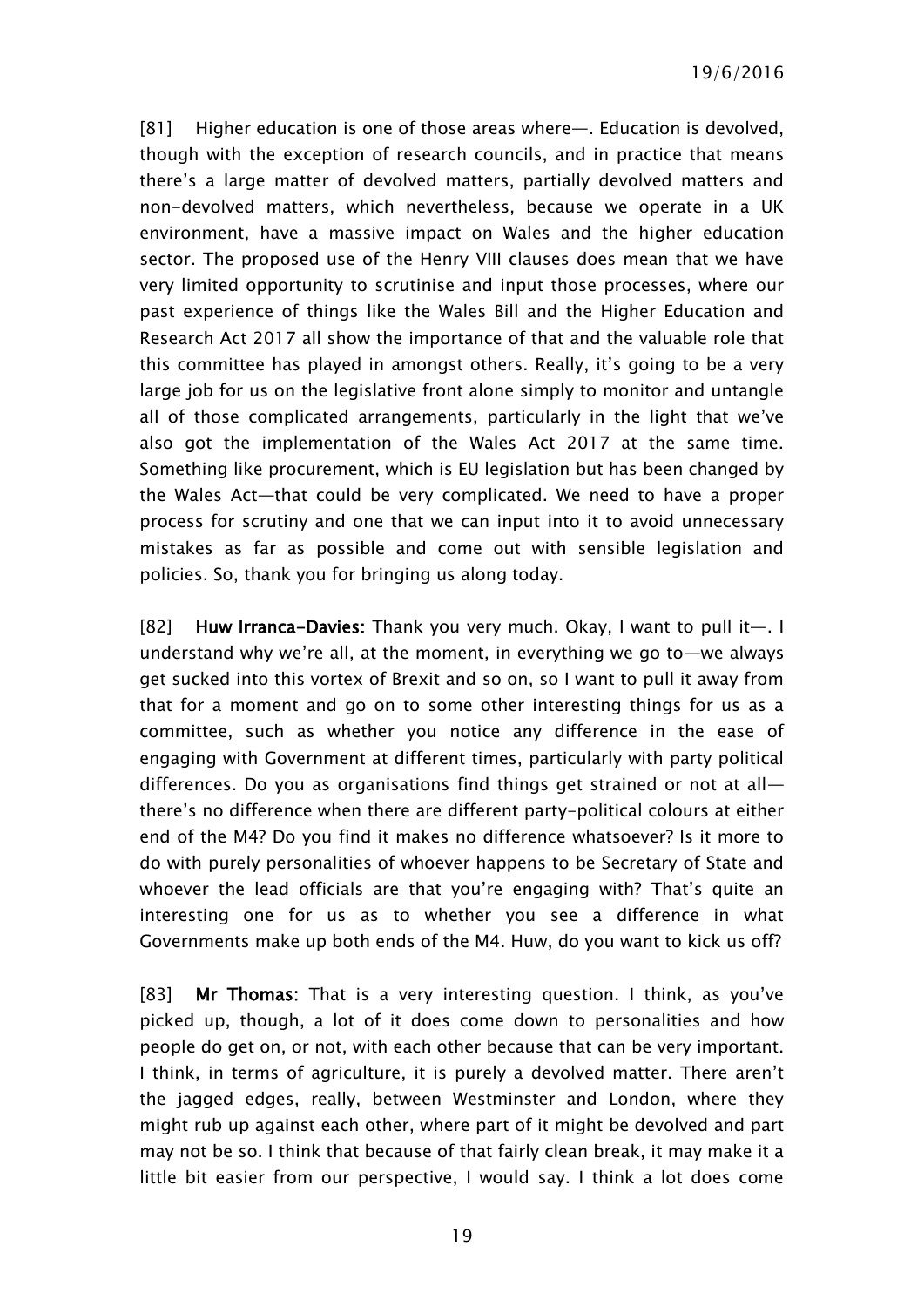down to personalities. Sometimes there can be elements of, perhaps, oneupmanship or 'not invented here' and perhaps being too proud to follow an idea that's come from elsewhere. One fairly recent example of where there was tension between Cardiff and Westminster was over the Agricultural Sector (Wales) Bill, of course, and that, obviously, had to be arbitrated in the Supreme Court in the end. But, thankfully, we don't find ourselves in that sort of situation too often. Taking away the European framework, which will—sorry, I don't want to go back to Brexit again—but when that disappears, we are opening a can of worms then.

[84] Huw Irranca-Davies: Okay. Nesta.

[85] Ms Lloyd-Jones: I think the relationship usually is fine, but I think, in my time, during the general election in 2015, there was a significant amount of spotlight on the NHS in Wales, which was unprecedented, really, especially by the UK media, and it was very difficult for our members, and also for the Welsh Government, to respond. So, that's why it is always positive to have independent research and analysis from organisations such as the Nuffield Foundation, but, I think, in that election especially, there were tensions between both Governments due to the fact that the NHS at that time—I think in the recent election the NHS wasn't the No. 1 issue, but in 2015 it was—. There was a significant spotlight then on the NHS in Wales.

[86] Huw Irranca-Davies: But did that mean that your dialogue and engagement was difficult? I mean, were you in the situation where, whether it was responding to consultation, or whether it was those back-channel meetings with officials and representatives of your organisation—did they become more difficult? Were they coloured by the massive fire-storm that was going on outside politically?

[87] Ms Lloyd-Jones: I think our office in London were supportive, and they were supportive of the NHS in Wales, and making sure that when we discussed things like the challenges of the NHS Wales, they were highlighting that the challenges were also in England, Scotland and Northern Ireland. So, we had to work very closely with our London offices, and they also spoke with the Ministers at Westminster to highlight some of the issues that we were trying to put forward. But they did that engagement, while we did the engagement with all parties, as part of the election process. But I think the UK media and the media in general had a big impact on it.

[88] Huw Irranca-Davies: Right. John.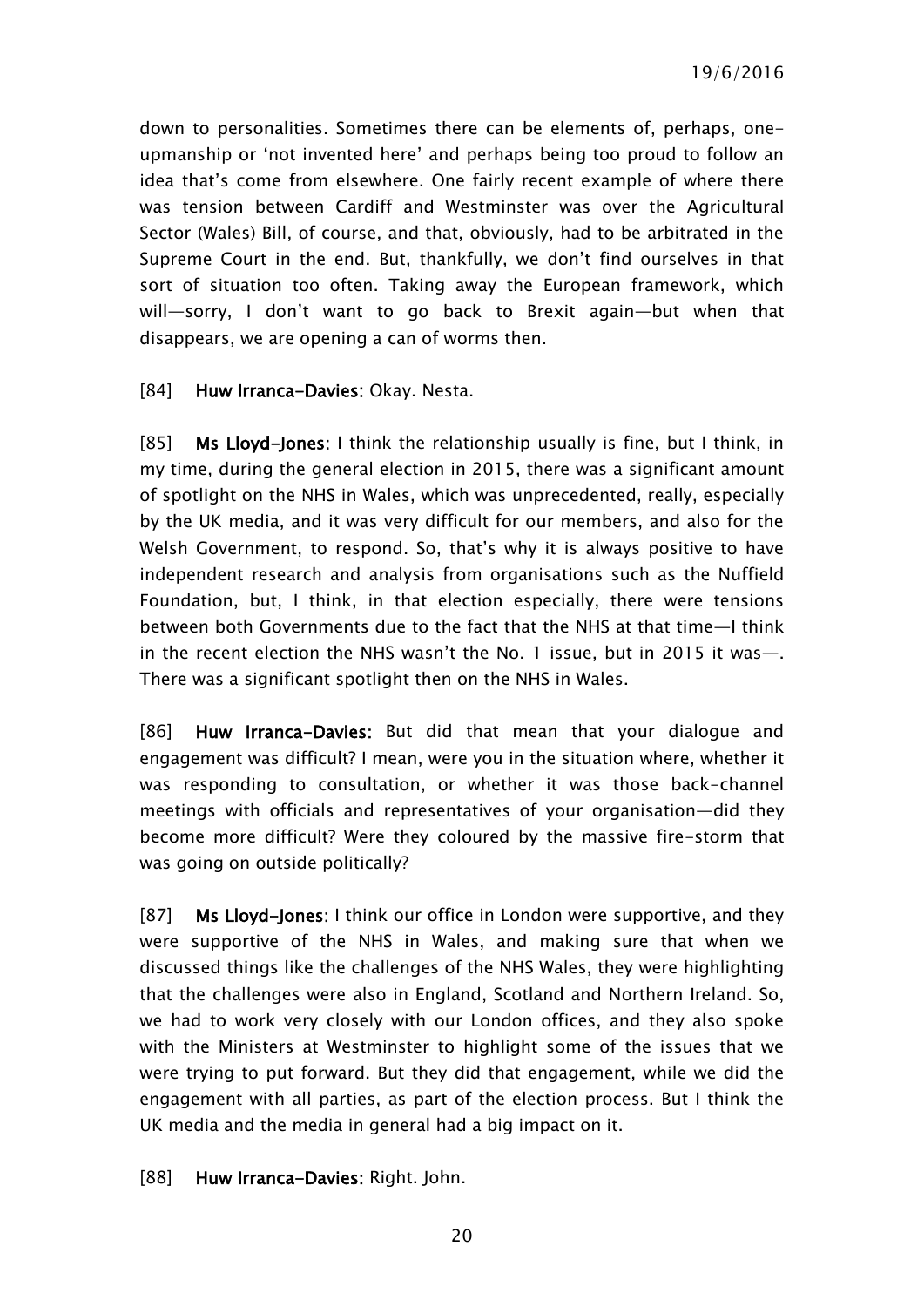19/6/2016

[89] Mr Rae: I was just going to mention that our experience as local government will cover a number of policy areas that aren't necessarily devolved, and we work with a number of UK Government departments. I think that the things that drive differing relationships tend to be the culture in those departments, more than the individuals—or personalities anyway themselves. And just two kind of examples: my colleagues, I think, who work on migration and Syrian refugees et cetera have a strained and difficult time at the Home Office. And I think that's again, perhaps, down to their culture, and an area where, actually, I don't think there would be much difference—or sometimes not much difference—between us and the UK Government, whereas on another policy area, where I do have some in-depth knowledge, on welfare reform—not something many of my leaders are keen on—actually we have a really good working relationship with the Department for Work and Pensions—very, very good engagement. We've got a lot of officers who spend quite a lot of time up in London, being asked questions. And I think that's again maybe down to the fact that local government is maybe delivering a lot of this. So, where there's a kind of reliance on local government to get something done, we're everybody's best friends.

[90] Huw Irranca-Davies: Right, okay. Nick, you've been waiting patiently, and then we're going to come to Ben.

[91] Dr Fenwick: Firstly I would agree with Huw in terms of those issues that are political, which can cause problems, and Huw did give one of those examples. But even when there were the same administrations on both sides of Offa's Dyke, there were certain issues where it was felt either that there was a sort of possessiveness over policies—at that time, maybe, because devolution wasn't that old—but also some of it is down to ignorance as to what is and isn't devolved. The NHS and the press have been mentioned, and I think we all will have heard quite regularly things that really perpetuate ignorance about where the line between what is and isn't devolved lies.

14:45

[92] I think that the mainstream media does, or has done, a great disservice not only to devolution in perpetuating misapprehensions as to what devolution is, but in terms of reporting what EU government systems look like. If you ever went out there, or if you go out there now, you will see a cross-section of people from France and Germany all reporting on some very, very important decision that, in the short term, could affect us, and you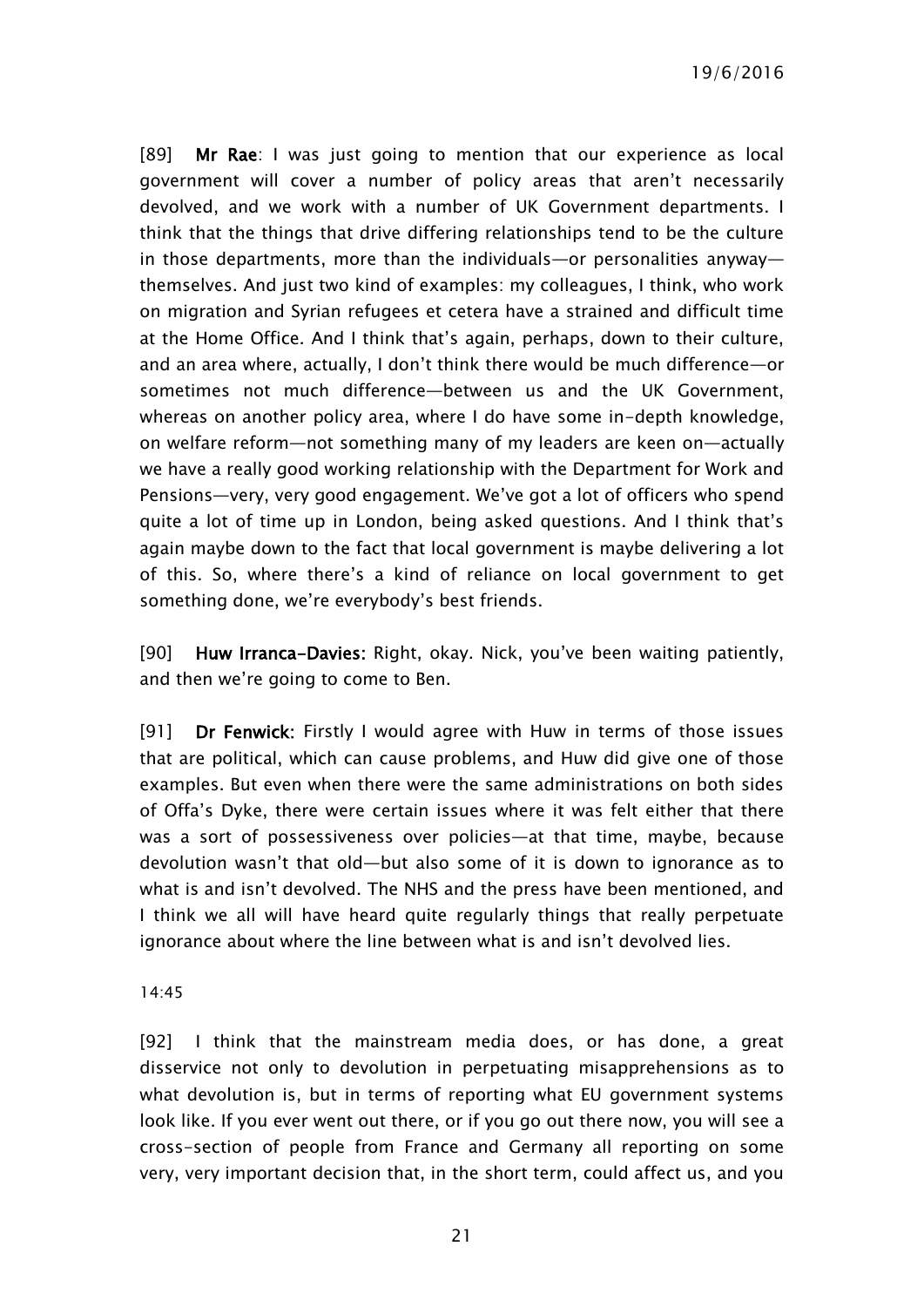won't see any media from the UK. We have very much an inward-looking island mentality, and that mentality extends to an English-centric mentality. So, you'll regularly hear a report about the NHS, or it could be agriculture things where they're reporting it as effectively an English issue that extends to Scotland, Wales and Northern Island.

[93] Huw Irranca-Davies: Yes, okay. Now, what I'm going to propose we do—. I won't stop yet—in about four or five minutes, we're going to pause to just have a quick refresh and then start again there, but before we do, Nick no, sorry, Ben.

[94] Mr Cottam: Thanks very much. Just to quickly reflect on Nick's last comment, I'd agree that the media doesn't do us a great favour. If I take, for example, towards the end of last year, a concern that arose among businesses about business rates revaluation and the impact that that was going to have. Chiefly at that point, specifically, that was relating to the English system. Of course, we had a UK-wide media—most of Wales consumes that UK media—that didn't take the time to differentiate that, actually, it was a different system here. I don't doubt that Assembly Members had a fair volume in their mailbag of confusion from businesses.

[95] What I would say—I think that I can maybe give you an example of the problems caused by different politics and different political colours. If we look at 2008, over the financial crisis, there was a response here in Wales where the then First Minister convened what I think was then still called the business partnership council. It was a jointly chaired session with the Secretary of State for Wales, who, obviously, was a Labour parliamentarian, and there was this notion that team Wales was getting together around the table to decide to maybe help inform a way forward.

[96] Given Brexit, and after the Brexit vote—I don't wish to dwell too much on Brexit, only to use this as an example—we made the case, actually, that there should be a similar approach, but, of course, the political colours are very different, and there was very, very much more reluctance to have that same situation. It's not intentional that my members should have to account for politics. What they look for is political leadership from wherever that may come at the most appropriate level. I think there is an expectation that we have the structures and we have the engagement that ensure that Parliaments come together at times like that.

[97] Huw Irranca-Davies: Okay. Dafydd, yes, and then I'm going to bring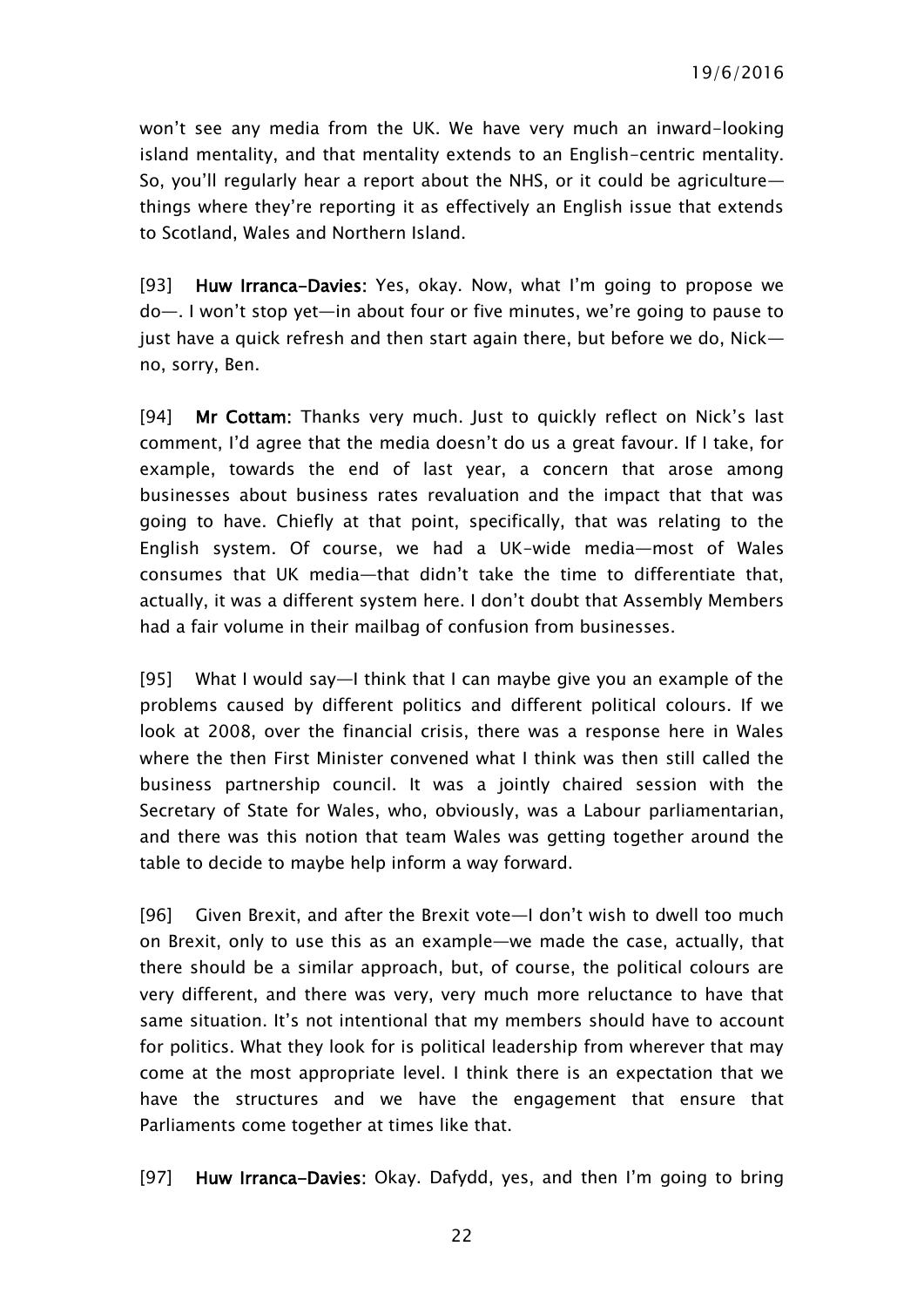Ben in as well.

[98] Lord Elis-Thomas: I'm very tempted to comment on that, and I will. What concerns me is that you've got formal constitutional structures, which are set out in legislation, but more importantly you've got the informal constitutional structures that you've just described. If a precedent has been set that people should respond in a particular way, then that should be continued—there is no case for not having it. I don't know where the objection came from, but I've seen so much of this over the years, where the interrelationship between Wales and Westminster is far too determined by what suits the party politics—I can speak of 'a plague on all your houses' on political parties, I suppose, in one sense—but the party politics of particular contexts prevent people like yourselves, or indeed the people of Wales, from having their voices heard. This is something I think we should report on, Chair, because if we don't do that then we are missing an opportunity to point out that this is not just about what is written in the statutes of the Government of Wales Acts. It is what the practice of good governance of the United Kingdom is, really.

[99] Huw Irranca-Davies: Your point is very telling, there, and your members would not expect politics to get in the way of—.

[100] Mr Cottam: It might seem naïve, but nevertheless—. [Laughter.] But I think there is an expectation. There is expectation, interpretation of the public interest, which isn't necessarily in most people's eyes tainted by politics.

[101] Huw Irranca-Davies: I'm going to allow Ben to have the last word before we recharge our coffee cups and so on, but just to comment, we're also running, alongside this, a citizens panel as well. One of the themes that we raised with them and that they discussed was that, in the eyes, perhaps naively, again, of the public, they would just expect that Government is there to govern well, and that Parliament is there to do its scrutiny well and not to get blown off course by the politics of the moment, and so on. I guess we, as politicians, would probably look at that and say, 'Hey, this happens now and then', but in the grand run of schemes, I think that is an interesting message: that the structures and the people need to be there on the understanding that it's in the good of the country and the good of the people we represent. How we get there is a whole other question, as Dafydd has rightly said. But, final words from Ben.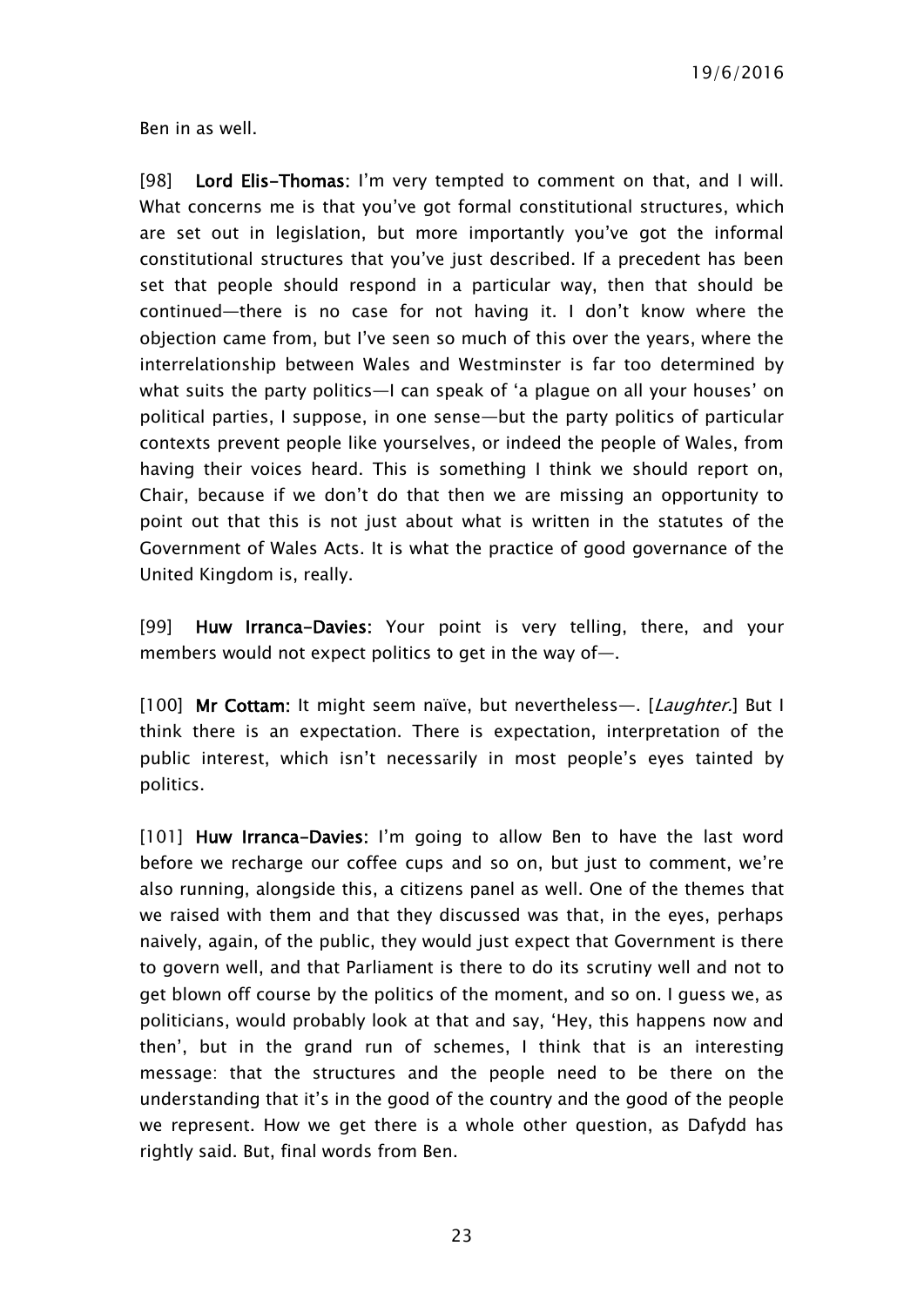[102] Mr Arnold: Thank you. Obviously, personalities and culture, I think, are extremely important, but I think one of the key things we would push in our submission was that, really, a lot of these problems can be addressed further by more structured formal arrangements. That's an area we would look to improve on, perhaps. So, for instance, under the Higher Education and Research Bill, we expressed concerns about the operation of the UK research councils and UK Research and Innovation. Really, what we got there is that we weren't able to get the changes to the Bill that we wanted, which would address issues of representation and joint working, but what we were able to do from that was get some very important commitments to looking at the memorandums of understanding. Just to highlight, I think some of the issues that we have about working on joint UK policy matters are equally coming forth in things like the industrial strategy, where I was pleased to note that the Welsh Government submitted a letter that pointed out the need for a mechanism that would clarify how decisions were going to be developed and reached. I think that's the sort of level that we need to actually—if we haven't got it covered by legislation, that's the sort of level that we need to get into, in order to make sure that the Welsh interests are actually there and represented. Because we felt—to recover my words from earlier—that simply the traditional method of working with Wales doesn't match the current state of devolution, which is UK policy consultation with everybody and Wales falling in alongside that. That's not strong enough to protect, I don't think, the Welsh interests in some of these areas. So, we welcome that, and we'll be pursuing the memorandum of understanding further.

[103] Huw Irranca-Davies: Very good. Quite fascinating that in some of the evidence that we've had to date, former Secretaries of State and so on have been—'dismissive' would be the wrong word—but have given scant regard to things like memorandums of understanding, but I do recall, as a junior Wales Office Minister, curiously, just how—

[104] Lord Elis-Thomas: Not that junior, surely.

[105] Huw Irranca-Davies: But perhaps because I was a junior Wales Office Minister, how important they were to guide officials in their discussions. So, it may well be that the Secretary of State never sees it, never pays more regard than signing off the MOU, but in terms of the day-to-day working between officials in Whitehall and Welsh Government and elsewhere, it's the document that guides how they do it. So, it's interesting, as you were saying, that drilling down to that level and making them work, and making them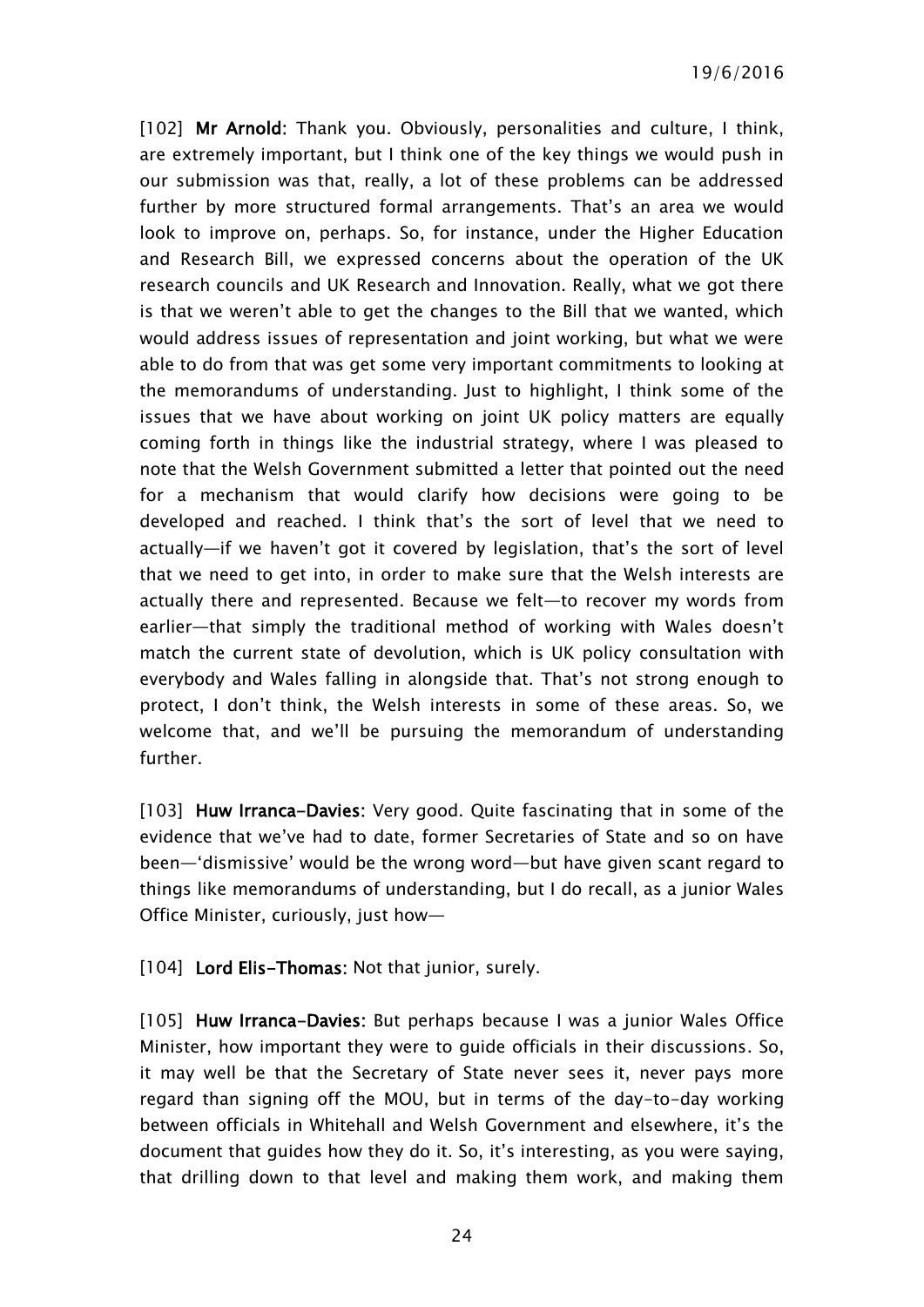bite, is key.

[106] We're going to pause there for a brief moment just for a small comfort break and to recharge your glasses, as we'll reconvene as soon as you're back in here in about five or 10 minutes. Thank you very much for that first session. Very good indeed.

> Gohiriwyd y cyfarfod rhwng 14:55 a 15:03. The meeting adjourned between 14:55 and 15:03.

[107] Huw Irranca-Davies: Welcome back to this afternoon's session of the Constitutional and Legislative Affairs Committee stakeholder session on our stronger voice for Wales inquiry. We had a very interesting first session, and now we're back to drill a little bit deeper into some of the ways forward we might be thinking about to improve working between Governments, between Parliaments, and also with wider civic society as well, and industry and the third sector. Now, Dai, would you like to take us forward into this area? And we're going to drill down a little bit deeper, I think.

[108] Dai Lloyd: Diolch yn fawr, Dai Lloyd: Thank you very much, Gadeirydd. Rydym ni wedi bod yn sôn Chair. We have been discussing the am bethau eithaf uchel-ael i fyny at highbrow issues so far. I was going rŵan. Roeddwn i'n mynd i ganolbwyntio ar ran arall nodiadau y byddwch chi wedi'u cael, hynny yw, beth sy'n digwydd ar lefel committee level—committees here in pwyllgorau—pwyllgorau yn fan hyn this place at the Assembly, and of yn y Cynulliad, ac wrth gwrs eich profiad chi o bwyllgorau yn San committees in Westminster as well. Steffan. Mae rhai ohonom ni hefyd yn Some of us are also members of aelodau, yn naturiol, o bwyllgorau other committees; for example, I eraill; er enghraifft, rydw cadeirio'r pwyllgor iechyd yn fan hyn. And, of course, what we want is to Ac, wrth gwrs, beth rydym ni ei eisiau hear your perception of how our ydy eich syniad chi o sut mae ein committees here work individually, pwyllgorau ni yn fan hyn yn gweithio and also as compared to how the ar eu pennau eu hunain, a hefyd same kinds of committees work over mewn cymhariaeth â sut mae'r un math o bwyllgorau'n gweithio i fyny specifically, what could Assembly yn San Steffan. Gofyn yn benodol, committees improve in the way that felly, beth y gallai pwyllgorau'r we operate? And also, are you

i to focus on another aspect of the o'r notes that you will have received, what happens on a your experience of i'n chair the health committee here. Westminster. So, to ask

25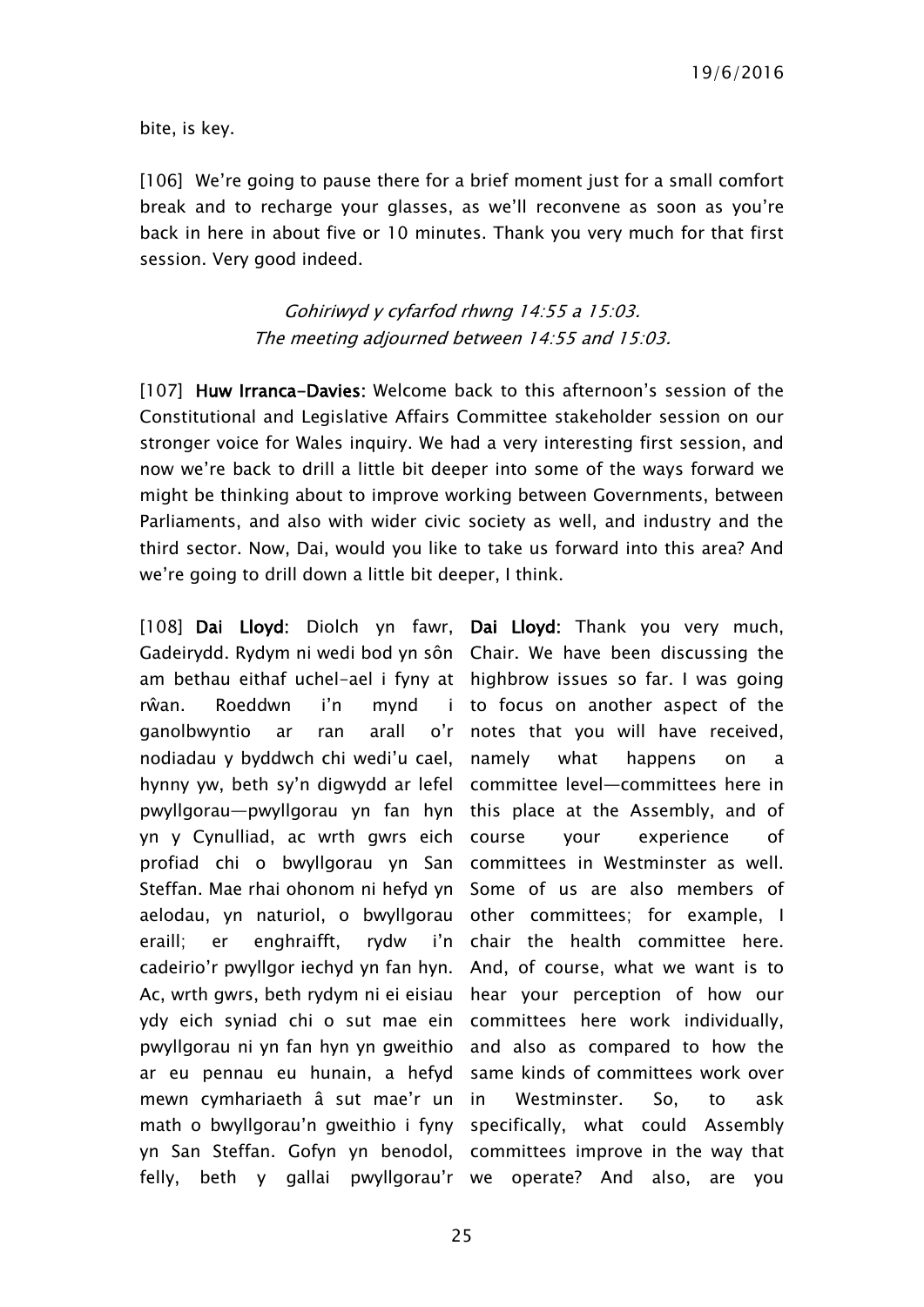Cynulliad yma wella yn y ffordd content with the way that we consult? rydym yn gweithredu. A hefyd, a How easy is it for you to consult with ydych chi'n hapus efo'r ffordd rydym whatever committee on whatever ni yn ymgynghori? Pa mor hawdd ydy inquiry it is holding? Is the method of hi i chi ymgynghori efo pa bynnag bwyllgor, efo pa bynnag adolygiad worse—with committees in this sydd yn mynd ymlaen? A ydy'r dull place, between different committees gweithredu yn wahanol—yn well at the Assembly, as compared to neu'n waeth—efo'r pwyllgorau yn y committees in other alternative fan hyn, rhwng gwahanol bwyllgorau institutions, if we could put it that yma yn y Cynulliad, o'u cymharu efo way? Thank you. pwyllgorau mewn sefydliadau amgen, os rhown ni o fel yna? Diolch yn fawr.

different—better or

[109] Huw Irranca-Davies: Diolch, Dai. So, we're throwing that out, and Nesta, you'd like to kick us off.

[110] Ms Lloyd-Jones: As I think I highlighted briefly when I first spoke about how the Welsh NHS Confederation has a very good relationship, firstly, with the Health, Social Care and Sport Committee—I'm not saying that because Dai is the Chair of that—but we've, over the years, built very good relationships with the clerking team. So, as I highlighted, whenever there is an inquiry, we usually find out before it's made live to give us the time to source the representatives from the NHS or find the best people, really, to give evidence. We've started doing that now with other committees as well, because the NHS and health aspect has been covered in other committees, such as the economy committee. It looked at the apprenticeship levy, and the clerk contacted us to say, 'This could be something that—you know, we would like to hear from you.' So, they sometimes proactively come to us as well, which is positive, because we then prioritise our work.

[111] When it comes to Westminster, like I said, the Welsh Affairs Committee did an inquiry two years ago on cross-border health. The clerk did contact us, and asked us to give evidence, and that was very positive, but there was a lot of work that I had to do around talking about devolution and the different context, and raising awareness of devolution because there wasn't that understanding there. So, there was something that we had to do a little bit of work around to make sure that they were asking for the right people to give evidence.

[112] Huw Irranca-Davies: It's fascinating; I'll bring others in. With the Welsh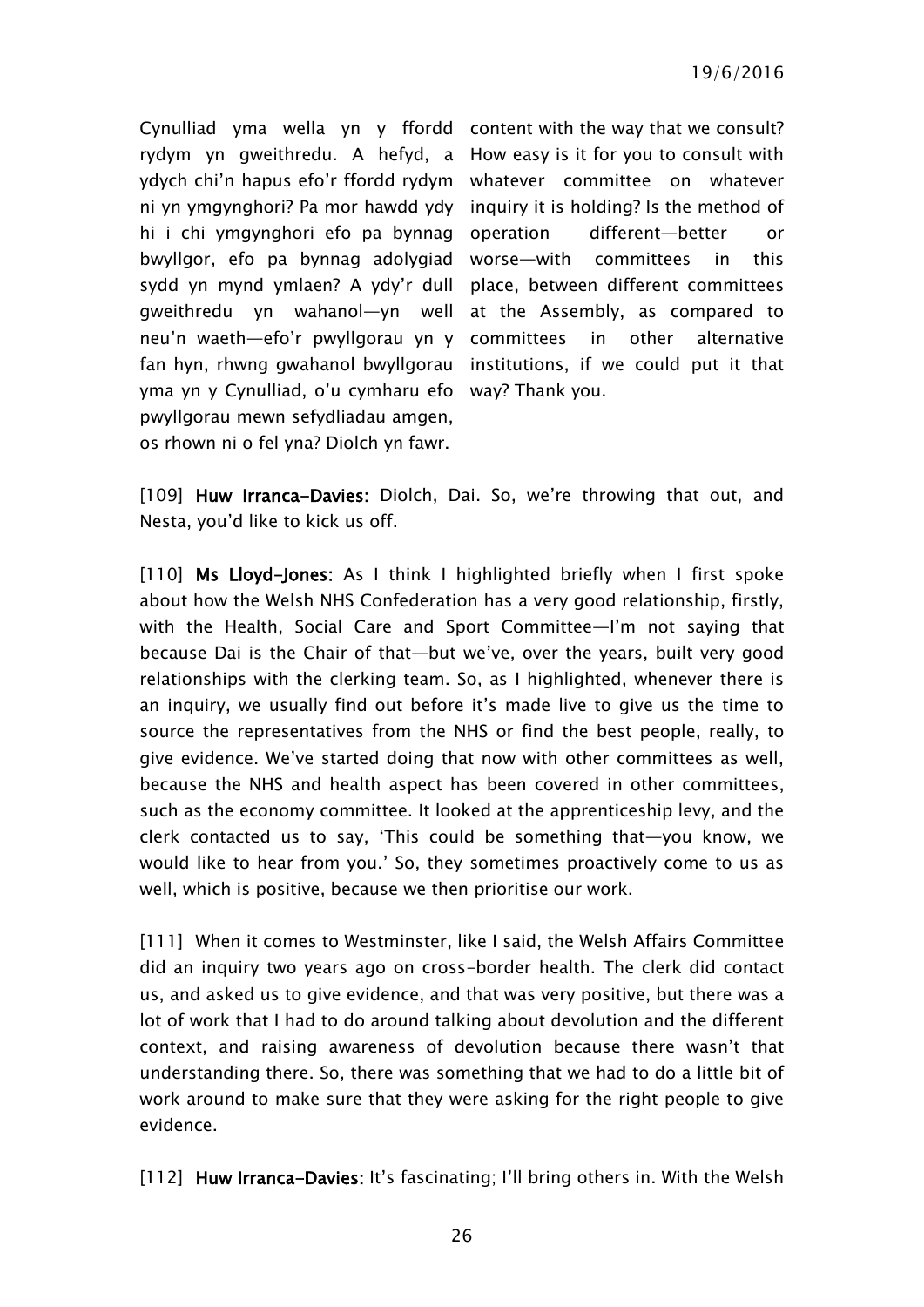Affairs Committee—and this isn't a criticism of the clerks at all—you'd have thought that would be the committee that would know the devolution context, and possibly even who'd be the right ones.

[113] Ms Lloyd-Jones: Yes, and I think, also, it was because it was early days, they hadn't received written evidence. So, it was discussions around fundamentals around the NHS, around choice, against voice, and about how the cross-border flow worked. So, some of the questions were very complex, but some of the other aspects weren't—. It was use of language, saying, 'We want NHS trusts to give us evidence' and I said, 'Well, what we're talking about when we talk about trusts is three and not hospital providers.' So, there was small detail like that that I had to clarify as part of the process.

[114] Huw Irranca-Davies: Have you had engagement with other Westminster committees at any time?

[115] Ms Lloyd-Jones: No. Like I said, the London office do a lot with the health committee, and we would liaise and feed in as and when. So, we usually leave that committee to our London office.

[116] Huw Irranca-Davies: Sharon.

[117] Ms Thompson: So, probably quite similar to Nesta's experience: I would say that it is a very positive experience working with the committees here in Wales, both those that are doing legislative scrutiny—which is obviously a more recent activity—but also wider committees covering inquiries such as this. I would say the access is good, the engagement is good and we're regularly asked, both individually as the RSPB, but also the wider environmental non-governmental organisation sector collectively. I would say, again, pre Brexit, our experience was probably limited to the inquiry with the most influence over the area of our interests, which is currently the Climate Change, Environment and Rural Affairs Committee. It's only more recently that we've started to branch out.

[118] Having also given evidence at Westminster committees, both on legislative scrutiny and inquiries as well, what I'm less clear on here—and I think it's a shame because there's good access here—is there are good reports written, there are generally pretty good recommendations, but I am not clear how influential those recommendations coming out of the committees are here, whereas, in my own experience, I have seen committees produce recommendations in Westminster and those go on then

27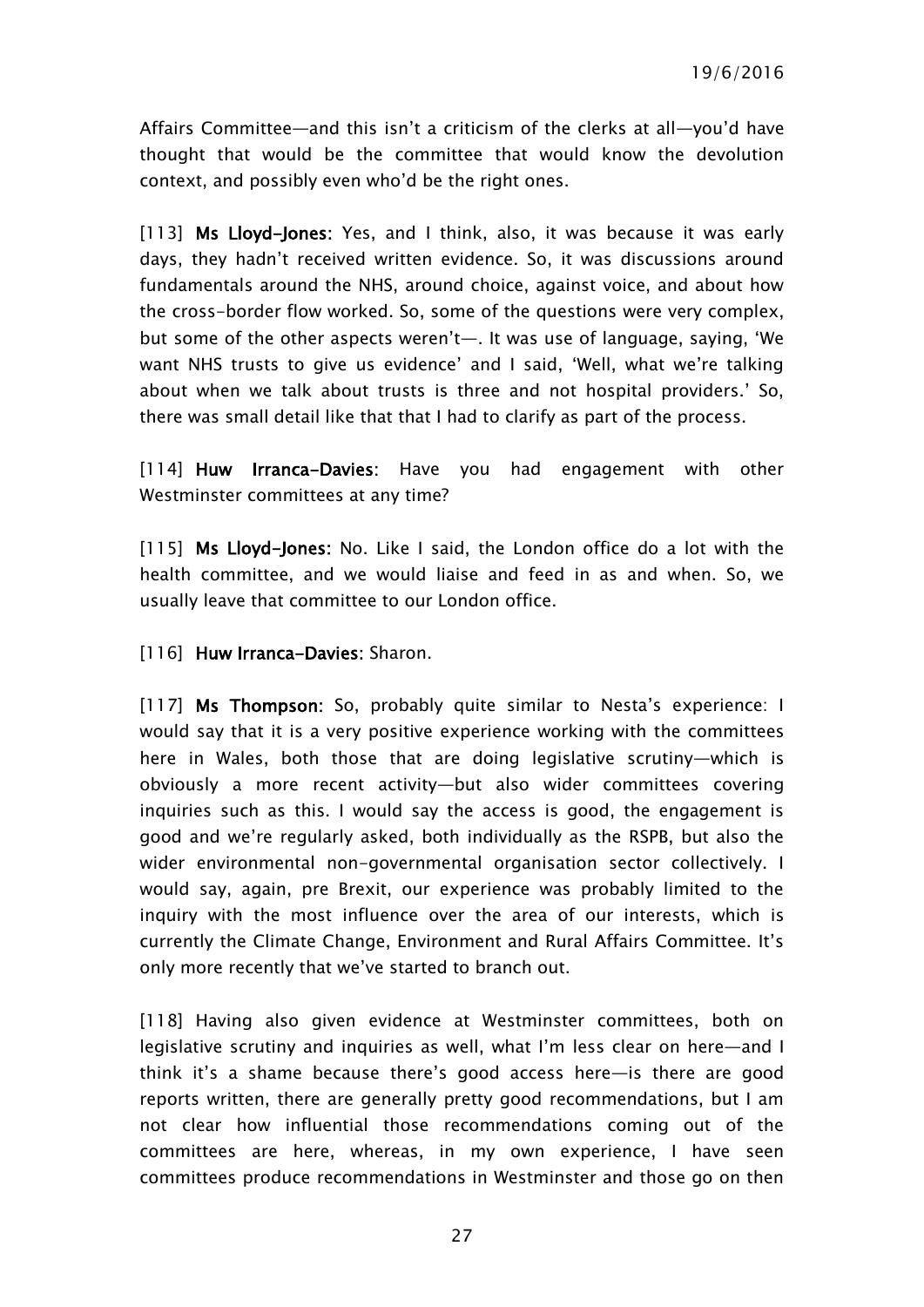19/6/2016

to have influence. It would be a shame that the chain between good democratic engagement is then lost when it makes that sort of break between the political Government and the executive Government. So, I think that's something that could be improved. Maybe it's just transparency. Maybe it is happening and we just can't see it. So, can we publish how those recommendations have been taken into consideration, and have a greater understanding of it? But, if it's more than just transparency, then we probably need some sort of discussion and debate about why we are doing this if it's not having any influence. I think we definitely should be doing this, because it's part of the democratic process, but how do we then go to the next stage where it actually influences the decisions that are taken?

[119] Huw Irranca-Davies: And you're clear that, at a Westminster level, the reports that are produced and the recommendations that flow, they have a greater airing, they're more likely to end up in—

[120] Ms Thompson: Well, I can't speak across the board. It's just from my own experience and a relatively narrow field, but I have seen it change the policy as a result. So, I suspect it's not across the board. I suspect it isn't universal. Engagement isn't bad in Westminster—it's pretty good—but it's a much bigger place; it can kind of get lost. I have a lot of sympathy—there are a lot fewer people trying to cover a lot of stuff in terms of doing parliamentary scrutiny here in Wales, so I don't know how you all fit it all in. So, the level of scrutiny obviously isn't going to be the same level of detail all the time. It would be nice, maybe, if we could do that. But, as I say, from my own experience, I've been able to join the dots and see the connection between giving evidence and recommendations and changes to policy in Westminster. That has maybe not been as explicit or overt or obvious here.

[121] Huw Irranca-Davies: Interesting. Okay, okay. Jon—. I'm going to take that, by the way, as a compliment about how hard we all work here. Just before we move on, just note that. Will you note that?

[122] Ms Summers: Yes. [Laughter.]

[123] Lord Elis-Thomas: This is the difficulty-that's a matter for Government or Ministers. So, clearly, you're not very effective at lobbying the Government directly. [Laughter.] As a Government supporter-as an independent Member.

[124] Ms Thompson: That's when—in legislation—using the Parliament can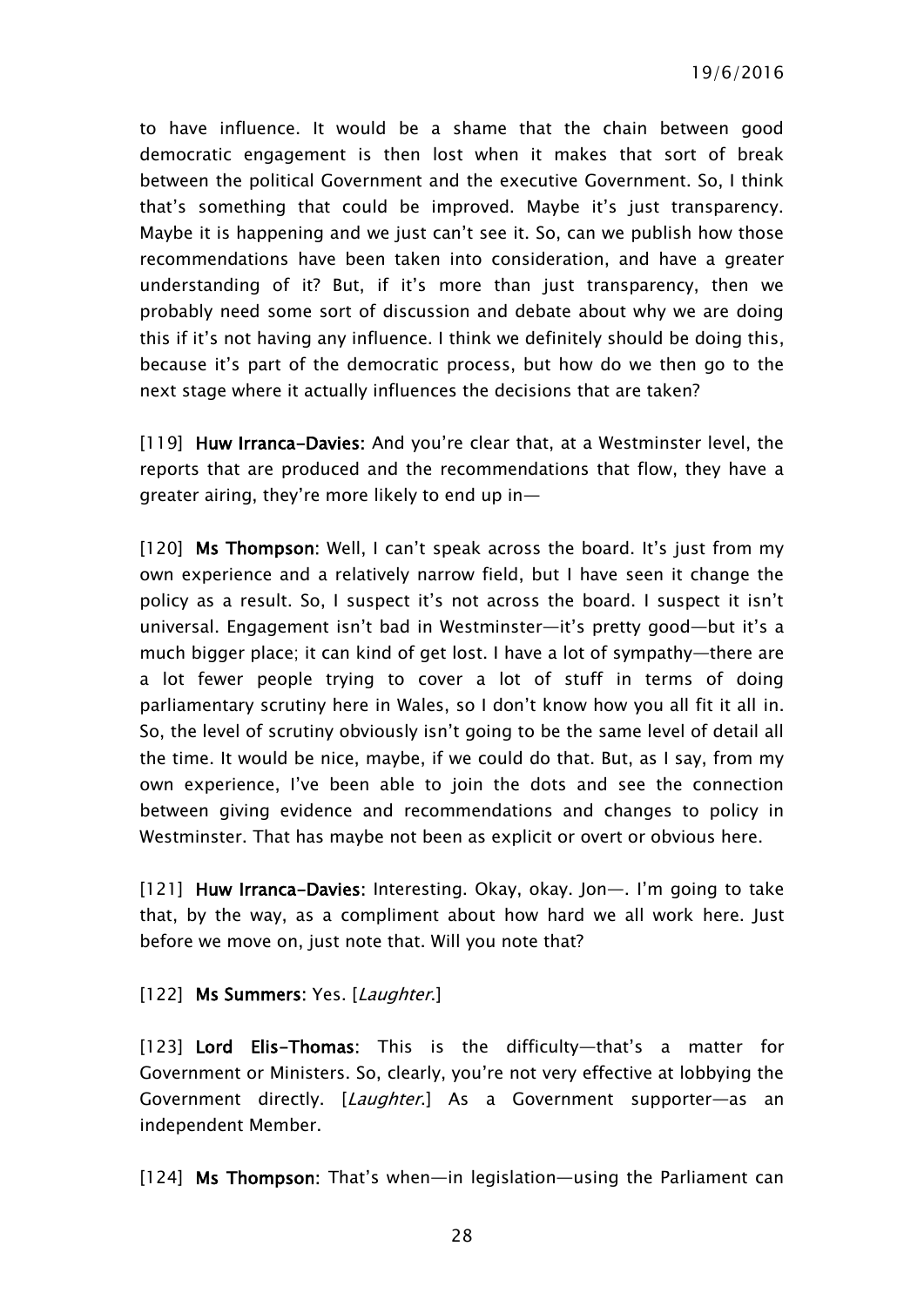be very effective, actually.

[125] Lord Elis-Thomas: Oh, of course. Then you should mobilise the Members more effectively to produce better amendments that the Government has to accept.

[126] Huw Irranca-Davies: That would be interesting. Right. Okay. Jon.

[127] Lord Elis-Thomas: Well, I mean-. It's open house, Chair. [Laughter.]

[128] Huw Irranca-Davies: Yes, absolutely.

[129] Mr Rae: I think almost every other day the WLGA are down giving evidence either to some inquiry or through some legislative process. Most of my interactions, either through the Finance Committee or the Public Accounts Committee, I think, represent—. Being a representative umbrella organisation, I think sometimes the WLGA is seen as the portal for all local government, and it kind of misses the fact that we're a very rich tapestry of communities all around Wales. I noticed just recently, actually—from speaking to the second clerk of the Finance Committee last week, I realised they're doing an inquiry at the minute into the financial implications of legislation, and they're taking evidence from us this week, but they're actually going up to Beaumaris, up in Anglesey, in July, which I think is a great way of engaging our friends in communities up there. So, it would be good to see a little bit more of that, more of that kind of outreach, I think, because otherwise you just get the WLGA voice, which tends to be—you know, we have to hold 22 sometimes different views together, and we can be quite—. You know, if we've got a line on something, sometimes it's quite a bland line. But I'd agree very, very strongly with what, is it, Sharon down there just said that when you see some—. I tend to think of these committees as all highly influential bodies, and it sometimes is a mystery to me why some of the recommendations are ignored.

#### 15:15

[130] Huw Irranca-Davies: But is that a difference between here and Westminster, do you think? Because I certainly know many examples where committee reports in Westminster are scurrilously dismissed by Ministers.

[131] Mr Rae: Yes. I think the UK Government's on a really sticky wicket if it ignores something that the committee has said in the UK Parliament. I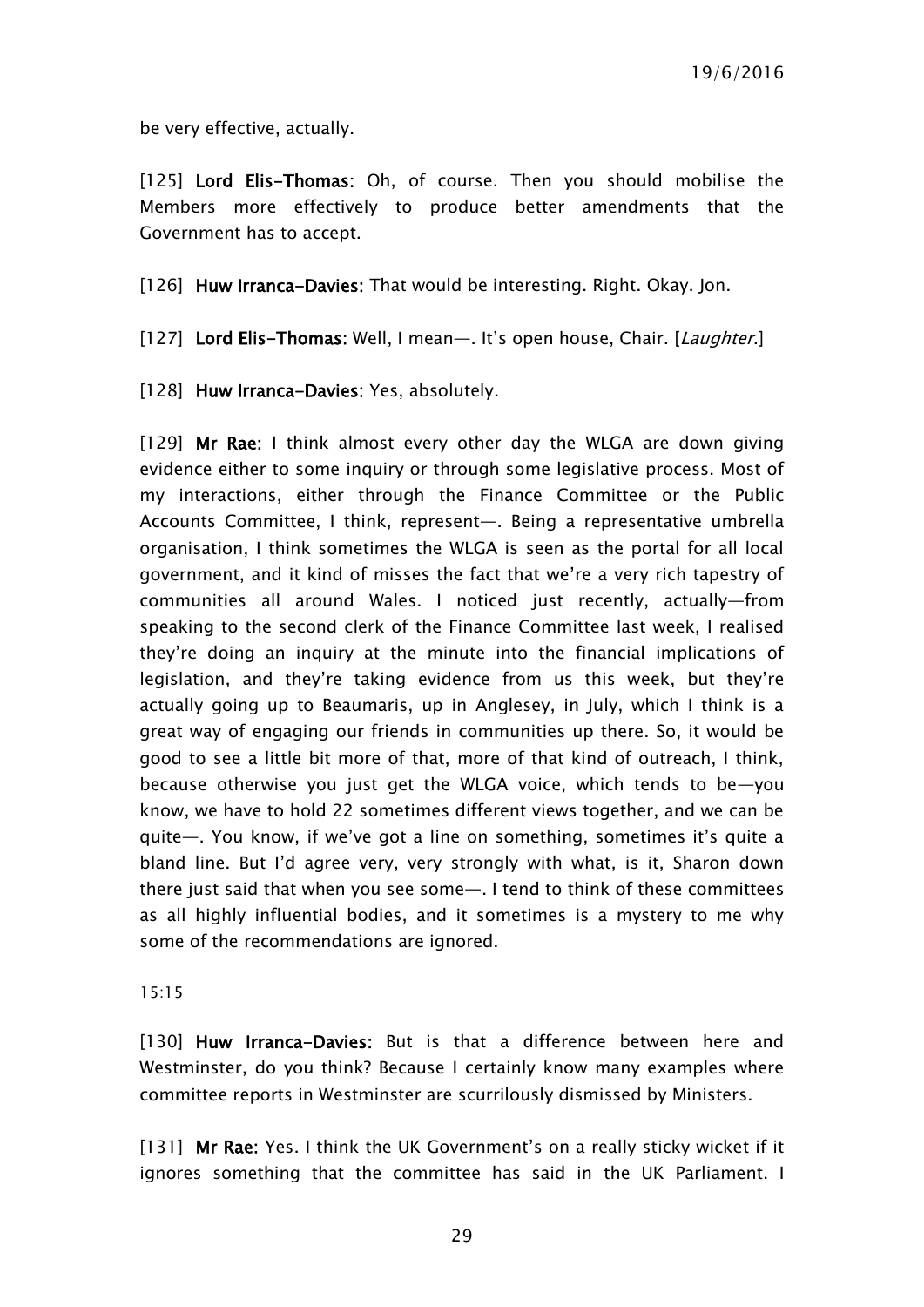couldn't think of any specific example, and actually that's one area where—. We don't actually provide much evidence to the UK Parliament. We do tend to rely on the Local Government Association, of which we are—. All 22 councils in the WLGA are corporate members of the LGA, so that's a service we demand of them, sometimes. We have input into it.

[132] Dr Fenwick: Chair, can I suggest that it depends, really. I doubt there's very much difference, and I would guess it's where the balance of powers lie, the majority, et cetera, that is there. I'm also aware of many, many examples where recommendations have been accepted, and of course it depends whether you like those recommendations or not as to whether you're happy with them being rejected or not, doesn't it?

#### [133] Huw Irranca-Davies: Yes. Okay, Ben.

[134] Mr Cottam: But that ought to deliberately extend the love for the committee system here. [Laughter.] I think our experience of the Assembly committees is on the whole very, very positive. I would term the engagement very, very much day to day, which is very beneficial for an organisation like ours. We are—albeit, yes, we're here to represent businesses, but the breadth of businesses means that the breadth of that activity is really quite significant. I think what we do feel sometimes is the volume of that consultation, so, if I look at the Economy, Infrastructure and Skills committee, recently there have been two pieces of work. In each case, we've been given a month to gather an evidence base, and it is as imperative to us as it is for many organisations to make sure that we have an evidence-based view. So, marshalling that view can be quite significant, so I guess, in terms of the workload on us, I'm always mindful when you times that across a number of committees. But I would characterise that relationship as a dayto-day relationship, and, in fact, the EIS committee was up in Glasgow last week and met with FSB Scotland—met with counterparts in Scotland—to get their view on city deal in Glasgow, which is great. They could have met with us and said, 'Bearing in mind what you know from what your colleagues have done up in Scotland, what do you think?', but, actually, I hope that the committee got a different or a more particular perspective from my colleagues up in Scotland. So, I think that activity, where the committees go out, is very, very positive. What I would suggest is that there's—and Members will be much better attuned than I am—. We are necessarily, similarly, an aggregated view of the business community, and I think there are individual perspectives, and individual stories are very, very important. So, the mechanisms by which we engage individuals and smaller organisations are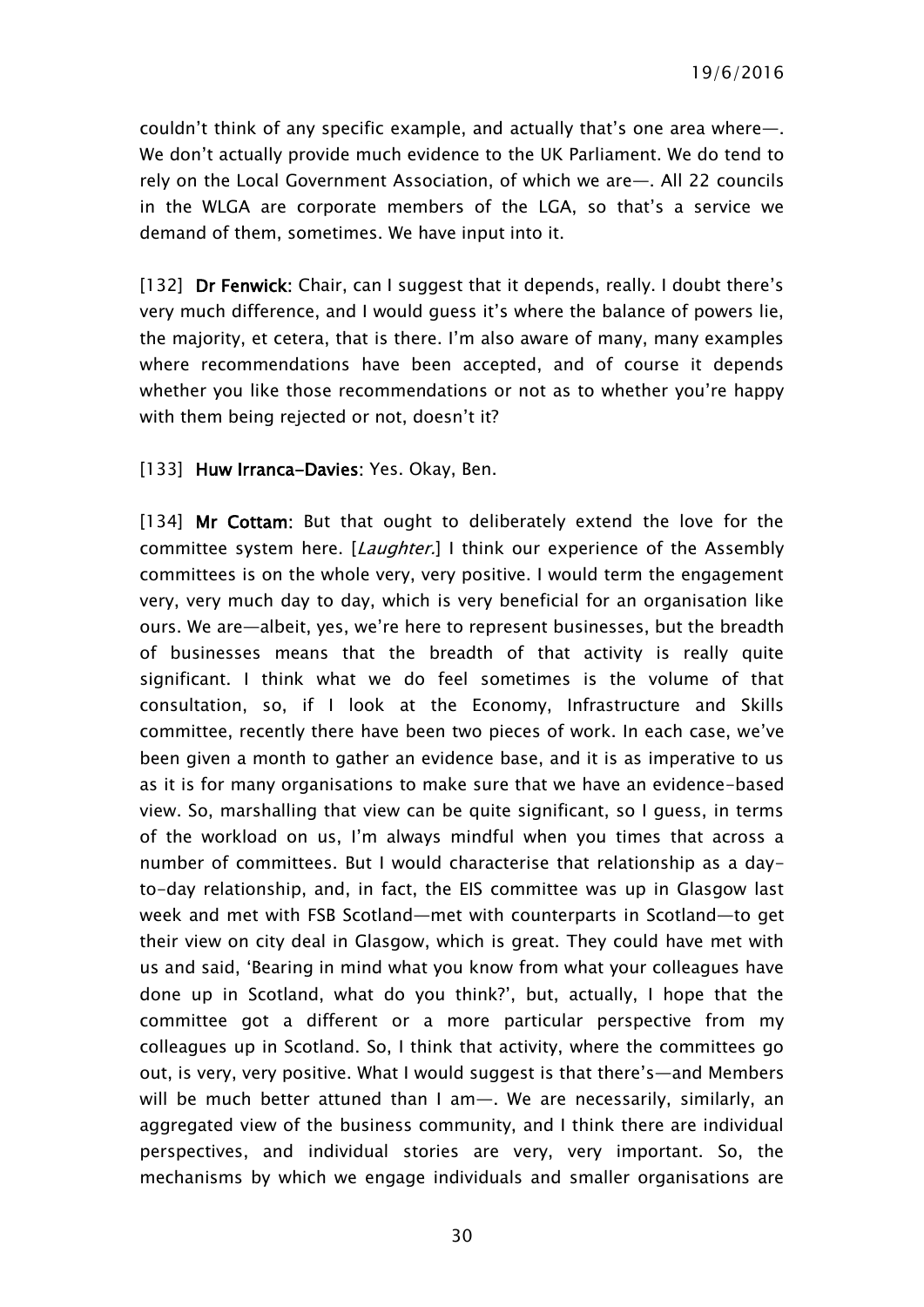still, maybe, the 'to do', if you like. And just one very quick reflection: I guess whereas I would characterise the relationship as a day-to-day relationship with Assembly committees, I think, with the best will in the world, the relationship with maybe the Welsh Affairs Select Committee isn't necessarily as day-to-day. And I think some of that is geographical issues, but probably there is more of a job of work for us to make sure that that communications gap is closed, and we don't just automatically cast our eyes down here in Cardiff Bay.

[135] Huw Irranca-Davies: Right, okay. I'm going to come to David in a moment, but, Huw, you wanted to come in on this.

[136] Mr Thomas: Thank you very much. I think, speaking as a representative of farmers, it goes without saying that the committee we deal with the most is the environment, climate change and rural affairs committee. But I think, since Brexit and some of the political developments we've seen recently, we've broadened that engagement, really, to the external affairs committee, this committee, and the Finance Committee. I think we have a good engagement and good relationship with the clerks, and it's always a fairly straightforward process and people take you through the process of preparing evidence and giving evidence. I think, as Ben said, sometimes the volume of work—and perhaps, if things come simultaneously from different committees, you haven't always got a huge lead-in time, especially when you need to consult and engage with your membership to have a determined policy view, really.

[137] In terms of other themes, the climate change committee, the environment and climate change committee, is without a Chair at the moment, as well. It's in a bit of a hiatus there. It would be—

[138] Lord Elis-Thomas: It's contrary to Standing Orders, the situation. That's all I can tell you—

[139] Mr Thomas: Okay.

[140] Lord Elis-Thomas: —in my view.

[141] Mr Thomas: So, resolving that would be desirable—getting that resolved. But, from our point of view, I think we'd probably like to see Ministers and Cabinet Secretaries perhaps appear a bit more frequently before committees as well to be scrutinised on their work. It doesn't happen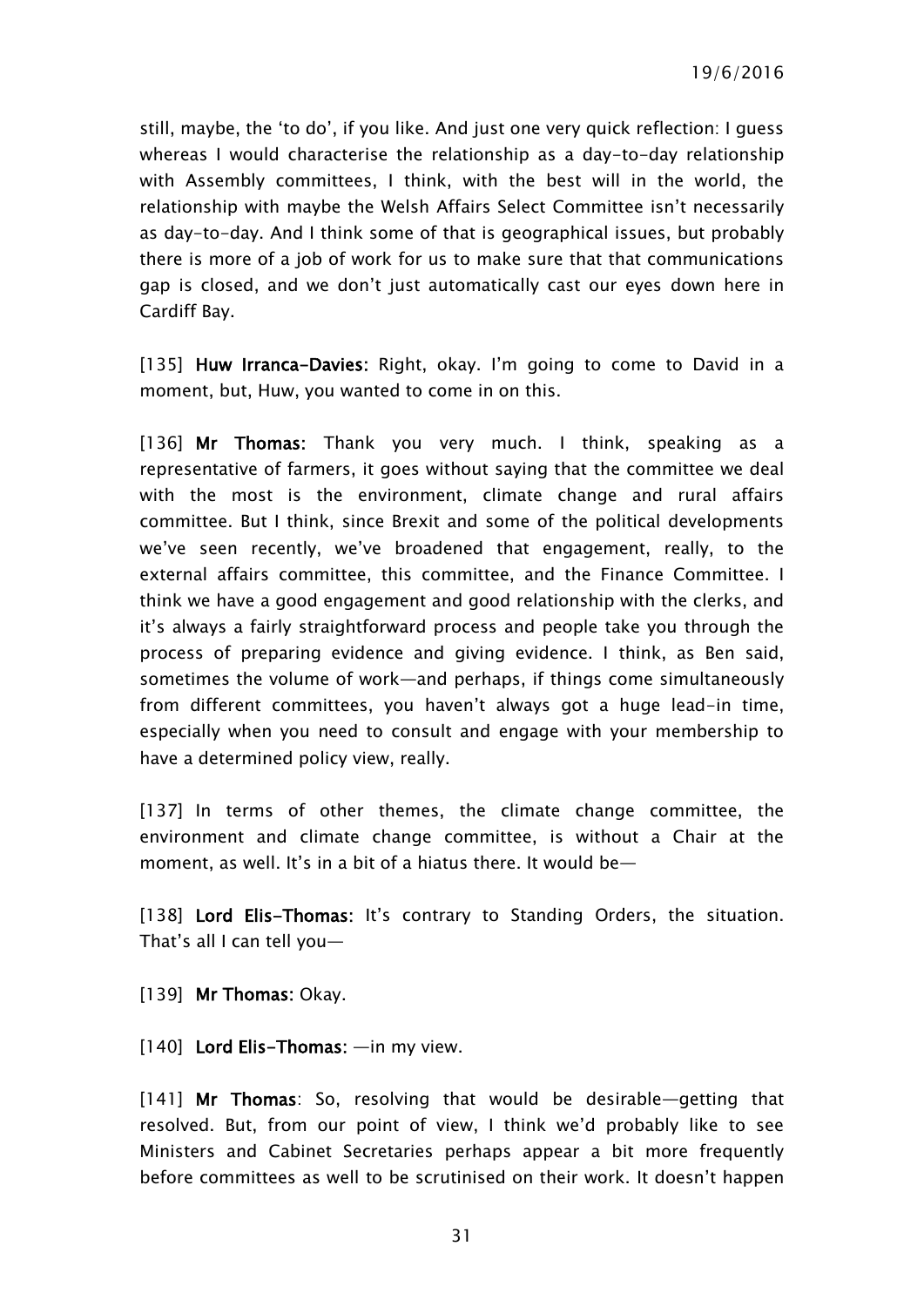perhaps as often as maybe we would like.

[142] Huw Irranca-Davies: Okay. Which leads us to a nice—. Oh, sorry—

[143] David Melding: I just wanted to end the love-in, if I can. [Laughter.]

[144] Huw Irranca-Davies: Okay, you're going to end it in a moment, David, because you're also going to take us on to another area, I think, but, Ben, you wanted to come in on this.

[145] Mr Arnold: Yes, thank you. Our experience of working with the committees has been very positive and there are very strong, good examples of the positive roles that this committee and, for instance, that the Children, Young People and Education Committee and the Finance Committee play in contributing to the legislation. In particular, things like the Higher Education (Wales) Act 2015 were immeasurably improved by it. So, I think there's, on the one hand, very good engagement for Wales legislation. I'd query whether we've still quite got the right mechanisms when it comes to UK legislation that is about Wales and devolved issues, because that requires a legislative consent memorandum and I wonder whether there's sufficient scrutiny certainly, it's not equal scrutiny at the moment—for legislation coming out of Parliament on that. And, in our response, we highlighted one issue where perhaps the committee itself felt that there wasn't time to follow up on some of those concerns and explore those responses and feed back into the system. So, I do think that perhaps there's an opportunity to look at those mechanisms to see whether Wales could be more in control of the policy in devolved areas in that respect.

[146] Huw Irranca-Davies: Do you have any suggestions?

[147] Mr Arnold: Well, one that was floated that certainly merits consideration was the joint committee idea, and perhaps if that would expedite looking at—

[148] Huw Irranca-Davies: In which case, David, please.

[149] David Melding: I don't want to start there, because I think we do need to disturb some of the complacency. I will go on to that.

[150] Huw Irranca-Davies: Yes.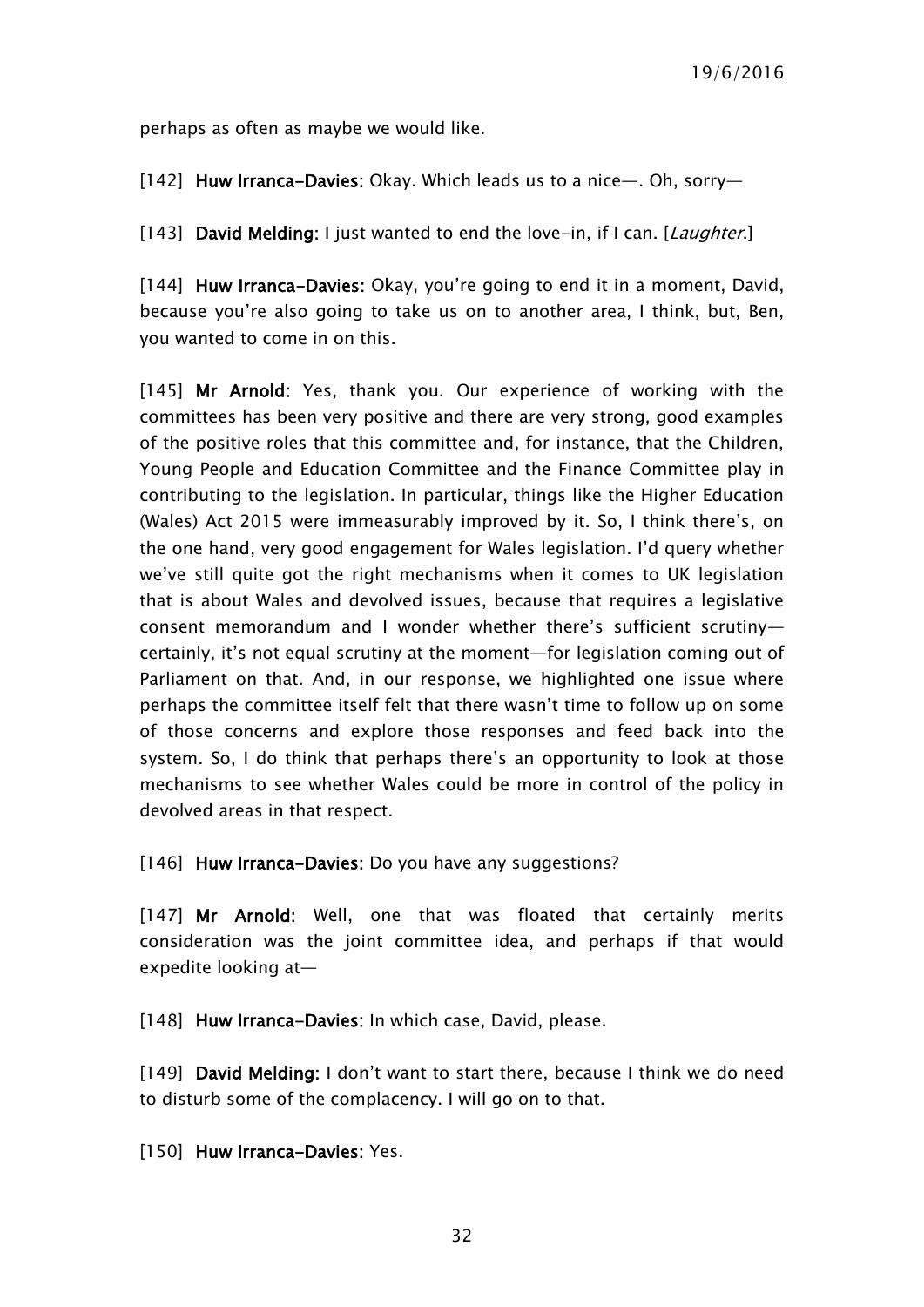19/6/2016

[151] David Melding: We heard from one academic—Scottish—saying that the day-to-day contact is definitely a plus and you get it in small polities, and, Scotland, it is larger than us, but still in that category. But he said that the real danger is this imperative, this desire to look for consensus, and often what gets missed is that there are real choices in politics and, by not identifying them sometimes, you actually end up, in your legislative scrutiny work and policy reviews, letting the Executive get away with it. Do you think that this is fair? And are you edgy enough with us, sometimes? Perhaps you ought to be going away feeling really annoyed sometimes, because you feel that the committee's disagreed with you or the report has gone against something that you really put forward.

#### [152] Huw Irranca-Davies: Nesta.

[153] Ms Lloyd-Jones: One aspect is, because we have those conversations with the clerks, there have been instances where they've said, as some people have highlighted, 'We need a response within a week'. And, because the relationship's there, I can say to them, 'You can't have it in a week, but you can have it in 10 days'. And, also, what's been happening is that I meet with the research team and talk to them about the key priorities and issues coming from the NHS.

[154] So, for example, two years ago, there was an inquiry on the cancer delivery plan and I said to the researchers, 'The issues that I've highlighted there, if you broaden it to cover all delivery plans, all long-term conditions, you will get more evidence, and you'll have consistent messages'. So, it's working with them around making the best use of the time of a committee that is extremely busy—as all committees are busy—so there is that dialogue that is happening. Sometimes, the conversations aren't always easy ones on behalf of the clerking team and myself, but, most of the time, we do come to some form of an agreement that is best for our members and best for the Chairman and the committee.

#### [155] Huw Irranca-Davies: Nick.

[156] Dr Fenwick: Thank you. I'm sure Mr Melding is well aware that we, like others, will be blunt in what we tell committees we think should be done, and then it's the committees' prerogative to either accept or reject that. But I would absolutely agree with Huw in terms of the need to scrutinise Ministers more regularly on their views on those same subjects. When I first came to work for the FUW, getting on for 15 years ago, I know that, constitutionally,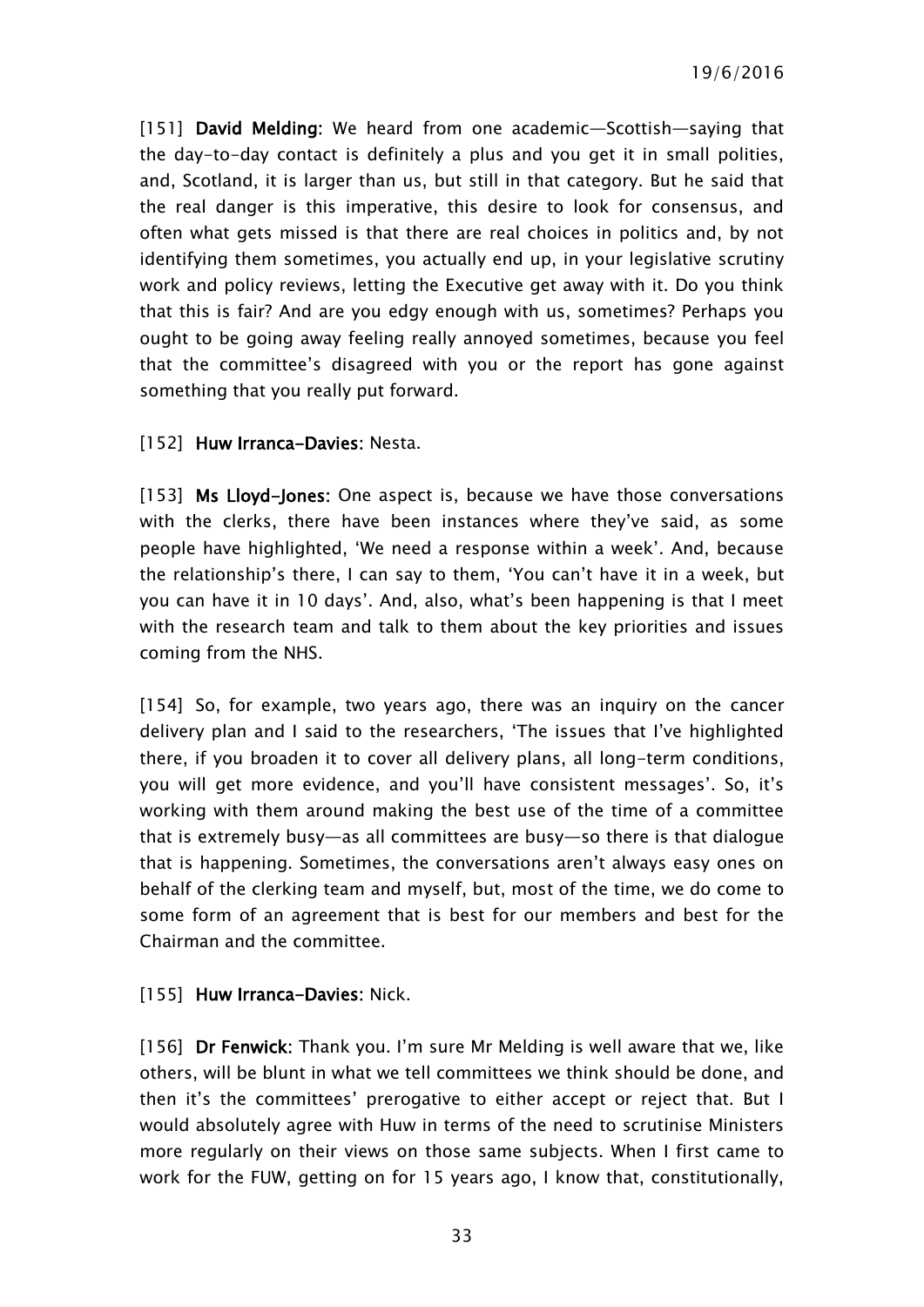things were different then, but I think the highlight of the week or the fortnight would be watching Carwyn Jones answer questions in front of the Environment, Planning and Countryside Committee. That was a very, very different—I was very junior then, I didn't really understand what was going on, but it was a very different experience. I'm not suggesting for a minute that's certainly not a criticism of current committees or Members. I know things have changed since then in terms of the way in which the Assembly is run, but something more along those lines, I think, would bring greater transparency to the democratic processes that go on here.

[157] David Melding: So, you think committees perhaps should spend more time on or give a higher priority to general scrutiny of the Minister.

[158] Dr Fenwick: Yes.

[159] David Melding: They'll obviously invite Ministers in on topics, but—

[160] Dr Fenwick: Yes, and that's not a criticism of the Minister. It's that it's important for transparency.

[161] David Melding: Would you like an input to that? When I chaired the Committee for the Scrutiny of the First Minister, we used to ask people to submit questions. Before Mr Corbyn, I used to say, 'Joe from Llangollen asks this.' [Laughter.] Actually, it's very effective—

[162] Huw Irranca-Davies: It was you who started this.

[163] David Melding: Well, perhaps—

[164] Lord Elis-Thomas: You have a lot to answer for, David. [Laughter.]

[165] David Melding: But, also, would you like to be involved in that, because I think, with the scrutiny of the First Minister, we got in touch with all sorts of organisations for suggestions?

[166] Dr Fenwick: I think it is as important to contact organisations regarding such things as it is to receive individuals' questions or queries. Often, there's a danger that individuals cannot see the broader picture. A hill farmer sees things from a hill farmer's point of view, and a lowland farmer sees things from a lowland farmer's point of view and often doesn't understand the other's point of view. Our job is to represent the broad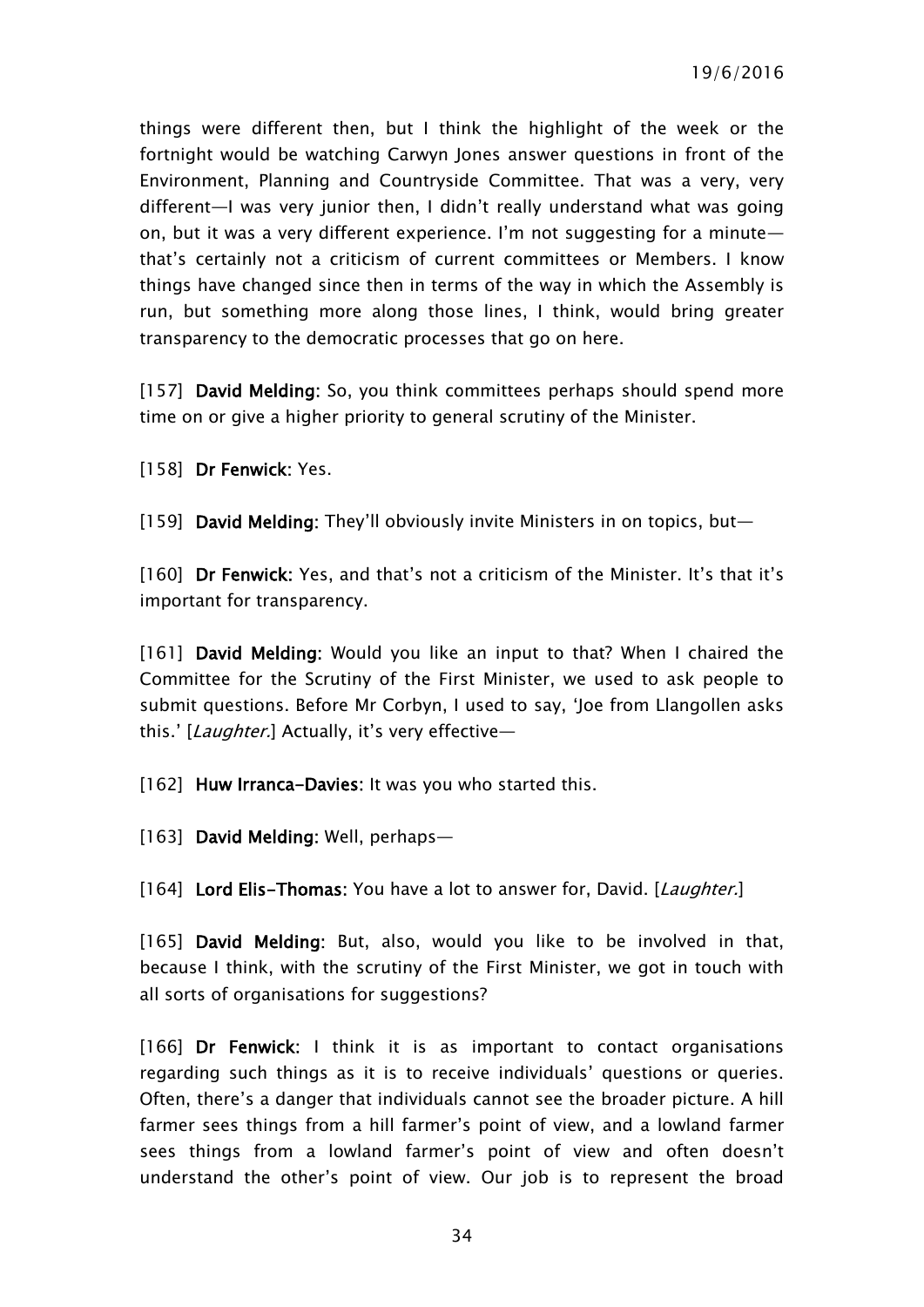picture.

[167] David Melding: I suspect the farmers unions are pretty robust, but do any of you feel slightly inhibited sometimes about feeding issues through to committees and saying, 'You could really pin the Minister on this, and that we need to know why this decision was made or what the two options are around accountability', or do you sometimes think, 'Well, we want to keep good relations with the Minister, who may even be partly responsible for funding our organisation'? How does this all work?

[168] Huw Irranca-Davies: Nobody's willing to answer that. [Laughter.] Go on, Jon.

[169] Mr Rae: I'll try. We're a politically led organisation, so I know, sometimes, when I go down there accompanied by politicians, leaders of the local government association, I think they are careful. Let's just say that they're careful in what's said at committee.

- [170] David Melding: Interesting.
- [171] Huw Irranca-Davies: Huw.

[172] Mr Thomas: I think this gets back to comments made before. Wales is quite a small place. By no means would it take a genius to work out where some line of questioning, perhaps, had come from. So, I suppose there is that balance to be struck between maintaining good relations and holding people to account, but, certainly, we do feel that Ministers could appear more frequently in front of committees and for there to just be, as Nick alluded to, the sort of scrutiny that, perhaps, Carwyn Jones was subject to in the EPC in days gone by. That sort of periodic cycle of scrutiny would be useful.

[173] David Melding: Perhaps now I should take this on to the-

[174] Huw Irranca-Davies: Ben and Sharon, did you want to just answer that briefly?

[175] Mr Cottam: Part of my point had been picked up by Huw. I think we're ever mindful of balancing our audiences, but, from the FSB's perspective, the reason that we go out and get that evidence is not only to improve the decisions, but to improve the discussions that help inform those decisions,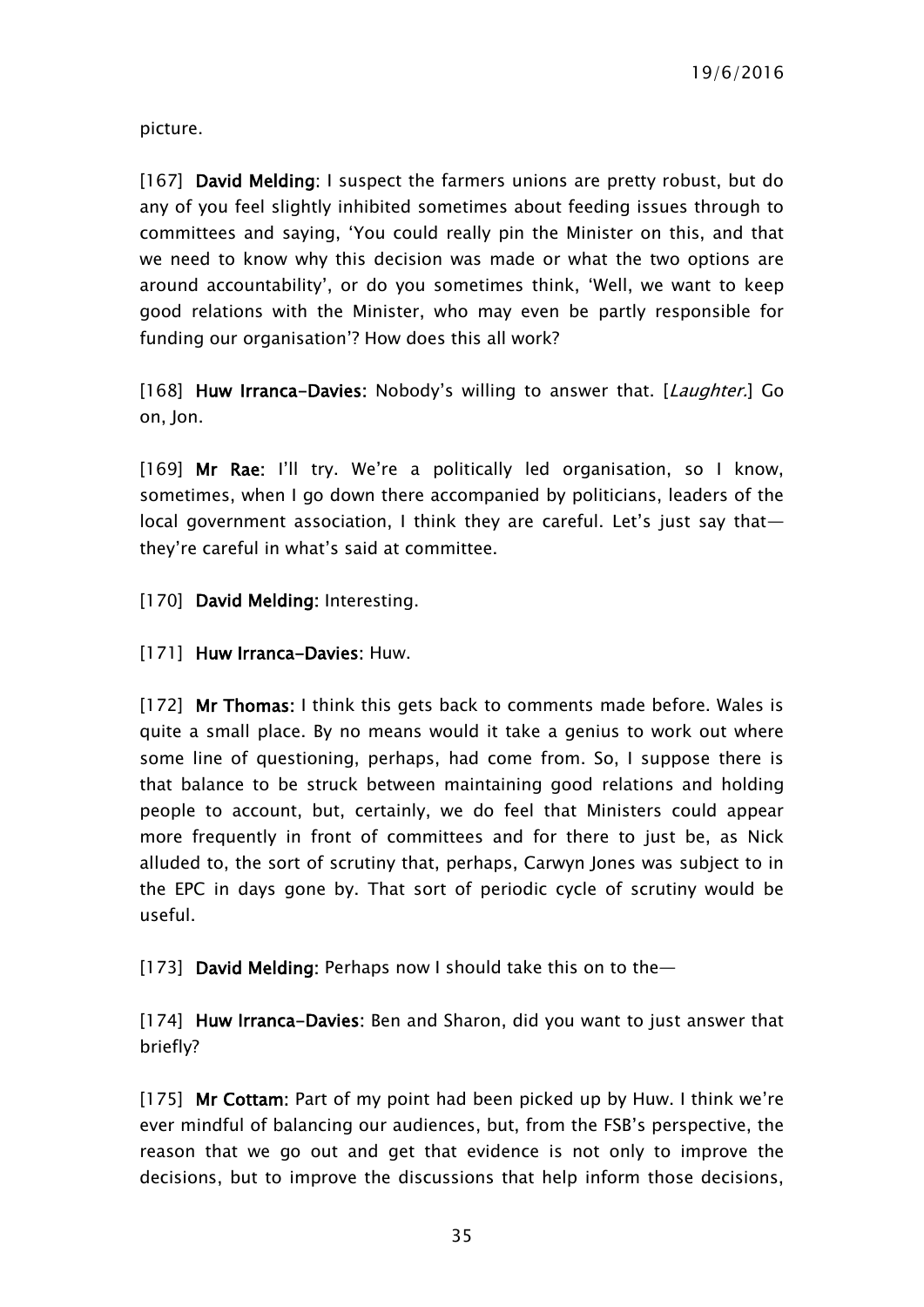whether they come from committee or whether they come from Ministers. I think there can be an inhibition at times about critiquing Government, critiquing Ministers, but I'd like to think that we balance that as best we can. But it is definitely a balance that we feel, yes.

#### 15:30

[176] Ms Thompson: It's maybe not that different, but I think if there was an issue that we thought was imperative, that we highlighted, that we would definitely do there, you might be a bit tactical about doing it every time that you showed up to committee. As you say, there's balancing some of that against where progress has been made. I think, to some extent, it comes back to what level of detail can be got into in the scrutiny. Then you kind of implied in your question: are we not making the most of ad hoc opportunities? So, I'm talking about it in terms of, if there was an inquiry, we would go and give evidence, and if we thought something was bad, we would say it was bad. But are there other opportunities that are more ad hoc that we're not taking because we don't know they exist?

[177] David Melding: As time is racing by, I'm not sure if this is the final area, but it's certainly the other area I've been asked to talk about. The British Government's increasing—we've talked a bit more perhaps about how the Governments co-operate, and the possibility of a council of Ministers, but certainly over farming policy, environment, when it comes to regional aid a lot, much to do with higher education as well. These are clearly big issues that are devolved, but a co-decision, I suppose, at some level, is involved. Do you think that the legislative equivalent of that ought to be done, or some of it, through more effective co-operation between our Assembly committees and, say, Westminster's? Should there be more joint working, joint meetings even, when we are dealing with some of these questions that perhaps formerly would have been dealt with more in terms of European governance in setting the broad frameworks?

#### [178] Huw Irranca-Davies: Stephen, yes, go on.

[179] Mr Hinchley: Thank you. So, yes, I think I'd like to pick up on that question and relate to the two bullets at the end of the strand 2 policy matters on inter-parliamentary working, but also in the context of Brexit, because I think it's very relevant. The first thing I'd say is that, in terms of inter-governmental working, I support the conclusion in the Welsh Government's recent paper that, effectively, our existing inter-governmental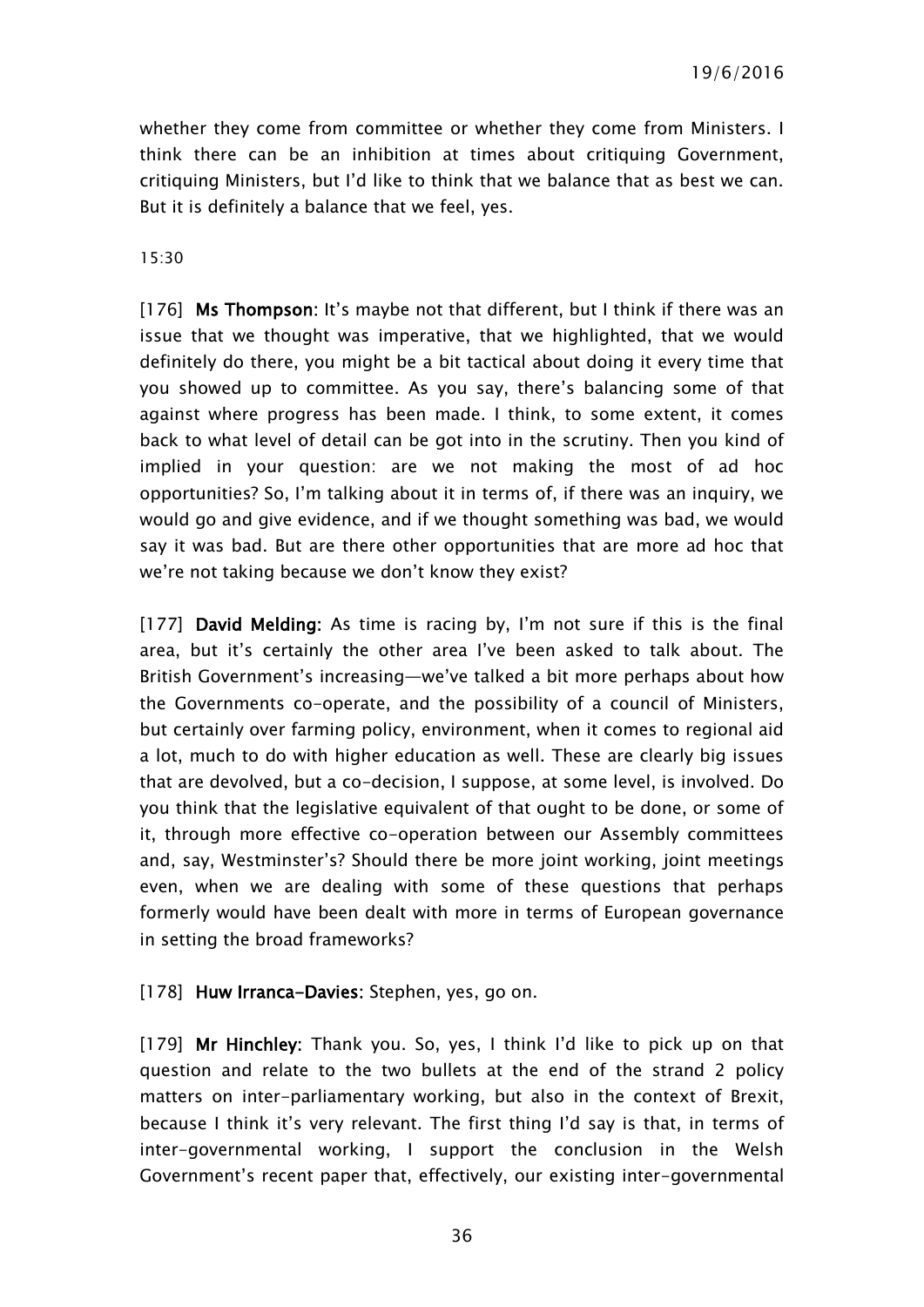machinery is no longer fit for purpose, and then I think that also leads to conclusions around what we should be thinking about in terms of interparliamentary working. I think you raise the UK Council of Ministers, and this goes back to the point earlier about transfer of executive power. If you have a UK council of Ministers that's potentially taking decisions behind closed doors with no parliamentary scrutiny, either at Westminster or devolved level, and then those Ministers come back to their countries and effectively deliver a fait accompli, then I think that's very bad for (a) good policy making, but (b) public trust in our democracy and our decision-making institutions. So, I do fundamentally believe that, in the context of Brexit, we do need to reinvent our democracy and the way that parliaments work together. I think, for you personally, besides the individual policy areas, maybe you should consider having an inquiry with your equivalents in each of the four countries, if you like—Westminster, et cetera—on these particular topics and how, constitutionally, parliaments need to hold their governments to account as we go through, now and beyond this process. Going back to the conversation right at the beginning, is this going to be enduring? Is this need for co-operative working across four countries going to last beyond Brexit? Yes, it will, in a totally different world for the next decades until the next big political event. So, this is enduring.

[180] So, I would really encourage you to grow your ambition, think about the potential for working with other parliaments, and get stuck in also to UK Government civil servants, if that's possible. There's a civil servant being appointed, Philip Rycroft, at the Department for Exiting the European Union with specific responsibility around how Brexit and devolution plays out. He should be brought to account in the devolved legislatures as to how the Government's taking that proposal forward.

#### [181] Huw Irranca-Davies: Nick.

[182] Dr Fenwick: I think, Chair, all things being equal, were it not for Brexit, there would be a clear distinction between those issues that should be discussed by, maybe, joint committees—things that affect the whole of the UK, but also have a significant devolved element—and those issues that are completely devolved. One might become concerned if they were involved—if there was a joint committee, for the sake of argument, between the Environment, Food and Rural Affairs Committee and the Climate Change, Environment and Rural Affairs Committee, and yet it was a completely devolved issue, there would be some dilution of devolution. And I think that is the concern maybe at the moment in that you start to dilute stuff, and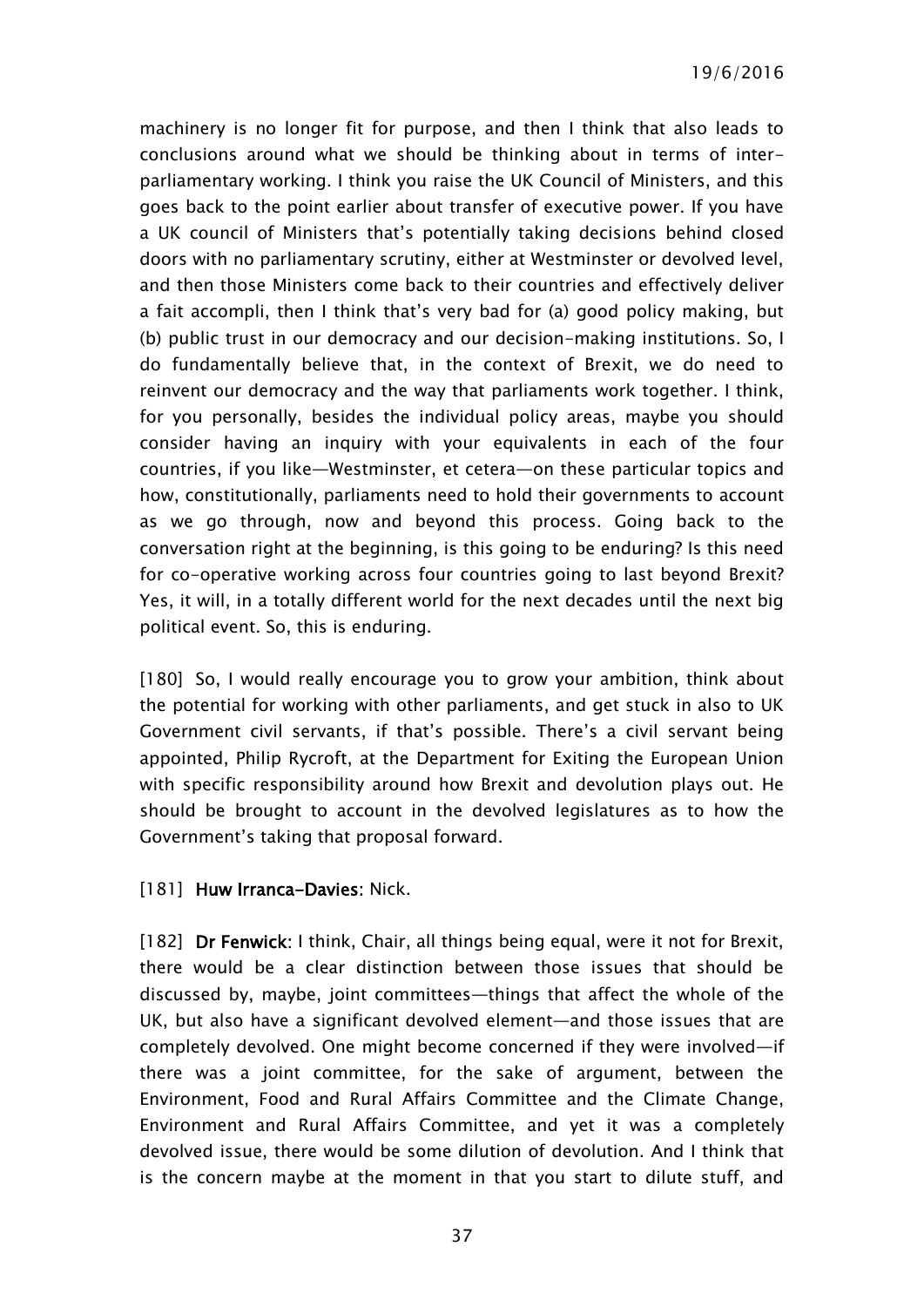almost inadvertently start to transfer powers to those who may never have even been to Wales. So, there is a word of caution there about, commercially, being slightly selfish. Having written maybe six very similar submissions to different committees—in the House of Lords, House of Commons et cetera, including one that extended over to the Republic of Ireland, I think; a sort of a joint Celtic committee—they were very similar sets of questions but all slightly different. From a selfish point of view, with regard to things like that, absolutely, joint working should be undertaken.

[183] Huw Irranca-Davies: So, from your point of view, Nick, it should be a-. I notice your note of caution on actually diminishing the focus and the strength of a committee here by inadvertently diluting it by mixing in with other ones, but you would be in favour of some carefully chosen joint committee work where you were covering broadly the same area that would be of help to—. It might well be that committees come to different conclusions and produce different reports based on the same evidence, but they could actually hear the same evidence if they draw different conclusions.

[184] Dr Fenwick: That would make complete sense, and I think that the real value of committees, be they here or in the two places in London, is that the discussions are far more mature, there are far less politics, and that more destructive Punch and Judy-type politics is certainly left outside of the door. That's the huge value of committees. And, again, that's another reason why Ministers would be called in front of committees like this, because you leave the Punch and Judy stuff outside and you ask far more pertinent, less loaded questions.

[185] Huw Irranca-Davies: Dafydd.

[186] Lord Elis-Thomas: I'd just like to comment on that and say how much I entirely support what Nick said, because, in the field of agricultural policy, I certainly remember meetings—one in Armagh, for example, in Northern Ireland—involving the politicians from the Republic, from the north and from the UK. And because it was agricultural policy, we were all in agreement, and I think there's a great strength in that. I'm concerned, especially in the area of agriculture, that this is not being sufficiently discussed at the highest level in the UK at the moment. And if we can't, from Wales of all places, push this one, what are we doing here?

[187] Huw Irranca-Davies: But what strikes me-Nesta, you want to come in—on this is how do you decide, on this basis of a stronger voice for Wales,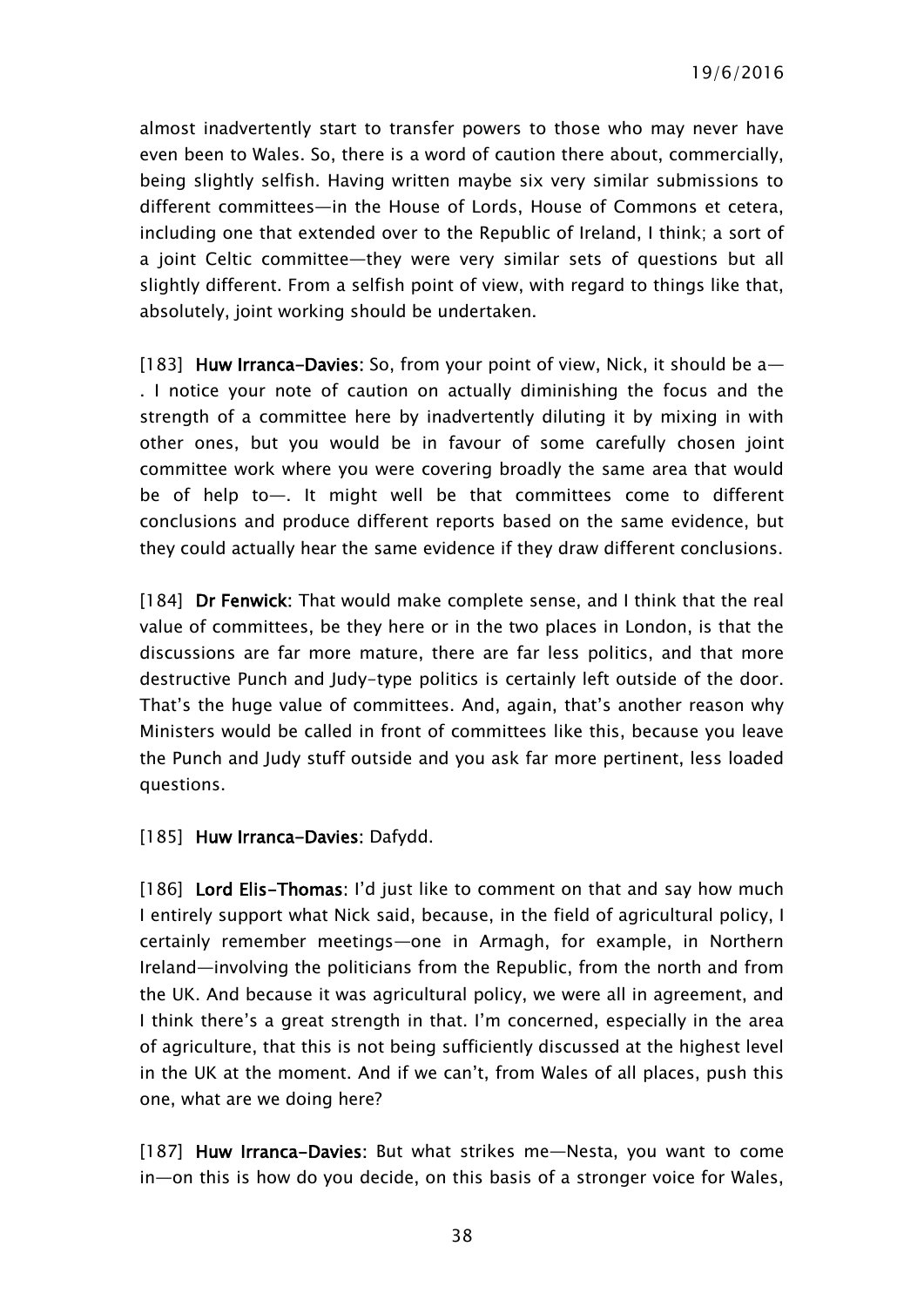where the correct approaches to joint working take place that really do strengthen that voice, and where you don't actually get dragged into somebody else's agenda that you diminish the voice of Wales. But, Nesta, you wanted to come in on this.

[188] Ms Lloyd-Jones: Just in regards to joint committees, I think that we would support joint committees in certain areas, such as the Welsh Affairs Committee cross-border committee. The then Minister gave evidence to the Welsh Affairs Committee; they came to the Senedd and gave evidence. The report they published was for Westminster, and I know the Welsh Government considered their recommendations, but there was a lot of information. Twenty thousand English residents are registered with GPs in Wales, and 15,000 Welsh residents are registered in England. So, there are cross-border flows here, but then there is a cross-border flow between Scotland and England, and Northern Ireland and the Republic. So, it's looking at whether there are joint recommendations, such as on information. When you look at the NHS, how many patients or people who are residents of Wales even know that the NHS and health is devolved? And there is significant policy divergence, and it's increasing year on year. So, having a joint committee, especially on something like cross-border patient flow or something like medical recruitment—because, again, when we go out to recruit, we're recruiting across the UK and Europe, and the workforce pressures that we're facing in Wales are the same across the UK—something like that, again, would be beneficial, so that we're not just looking at medical recruitment in Wales, but having medical recruitment across the UK, because even slight changes in immigration rules affect Wales but affect other UK nations as well.

[189] Huw Irranca-Davies: I wonder, because I've only relatively recently arrived here at the Assembly, whether something we should be looking at, when committees put together their future agenda and so on—and the message that we've heard from people in other evidence sessions is that we should get on with doing things—that one of the things we should be doing is looking at where the opportunities are for joint scrutiny as we look ahead across different thematic committees. And it might be in a year ahead that there is no particular need to do it, or it might be that two or three say 'Well, of course this is blindingly obvious.' Do we automatically do it? I suspect we don't. I suspect some committees spot something, but maybe we ought to be systematically saying 'We should scope this' in the same way that we have, curiously, up until now, with European proposals coming forward—scoping what's coming forward from this commission, that commission and the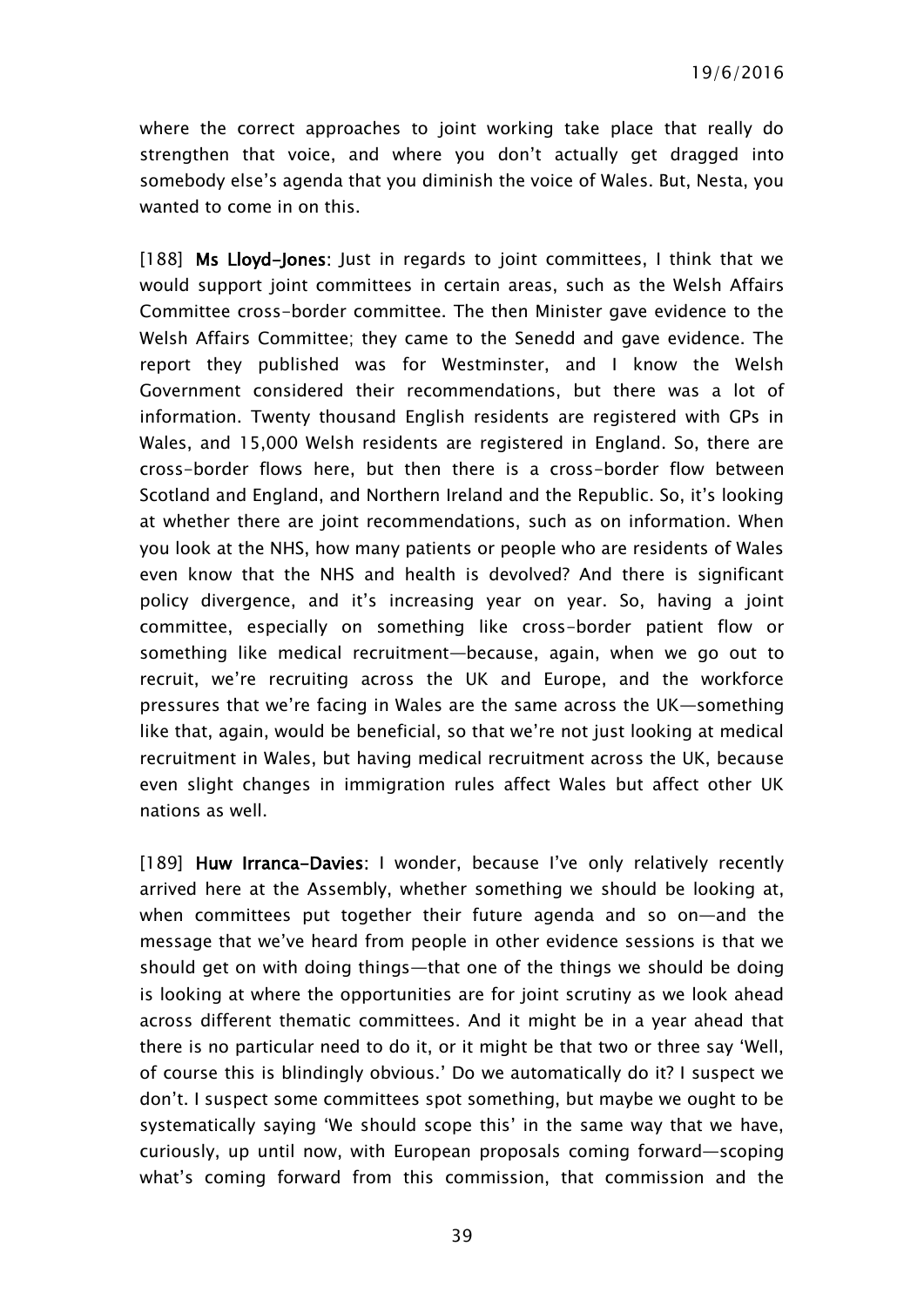other, where we should intervene, where we should start. Go on, Ben.

[190] Mr Cottam: I think the notion of joint committees would not only promote the understanding between the institutions and members within the institution, but also, crucially, for external stakeholders, such as in my constituency, it promotes maybe a confidence in the way in which scrutiny is undertaken and the nature of decision making overall. And I think there's an opportunity to say that whereas you would do this despite Brexit, Brexit is a catalyst given the volume of engagement that we know is probably coming down the line.

[191] Huw Irranca-Daives: Thank you very much. I think we have almost rounded off here on what we needed to discuss, but I just wonder, before letting you all go, whether we could ask if there's anything you think that we haven't covered on this issue of a stronger voice for Wales. Whether it's inter-governmental, inter-parliamentary, the way that civic society works, is there anything blindingly obvious that you think we are missing? Off you go, Stephen.

[192] Mr Hinchley: What I would say is that I don't think the UK Government and the UK Parliament are going to take a lead in this area. So, we note with interest, I guess, the call for a constitutional convention, but I think it's going to have to be up to devolved Governments, Parliaments and civil society more generally to move forward with that themselves, to create this conversation. It's not going to just come, because obviously, everyone in London is just so focused on the challenges of delivering Brexit itself. So, I'd really encourage you, I guess, not to wait for a response necessarily, but to think how we can create this conversation across the UK dynamically without having to necessarily wait for Westminster and the London Government, and they can catch up as you lead.

[193] Lord Elis-Thomas: Can I come back to you? Because I'm one of your ordinary members. I would encourage you as an organisation, as a strong UK-wide organisation, with international standing, to help us.

[194] Mr Hinchley: Can I come back? I just want to say that, actually, we're about to commission, with the WWF, the Institute for Government to do a piece of work with us precisely on this issue, which we'll hopefully get started soon, and maybe some of you can be involved in that, but to then widen that out into both Westminster and Whitehall in particular, I guess, where we want to influence that conversation.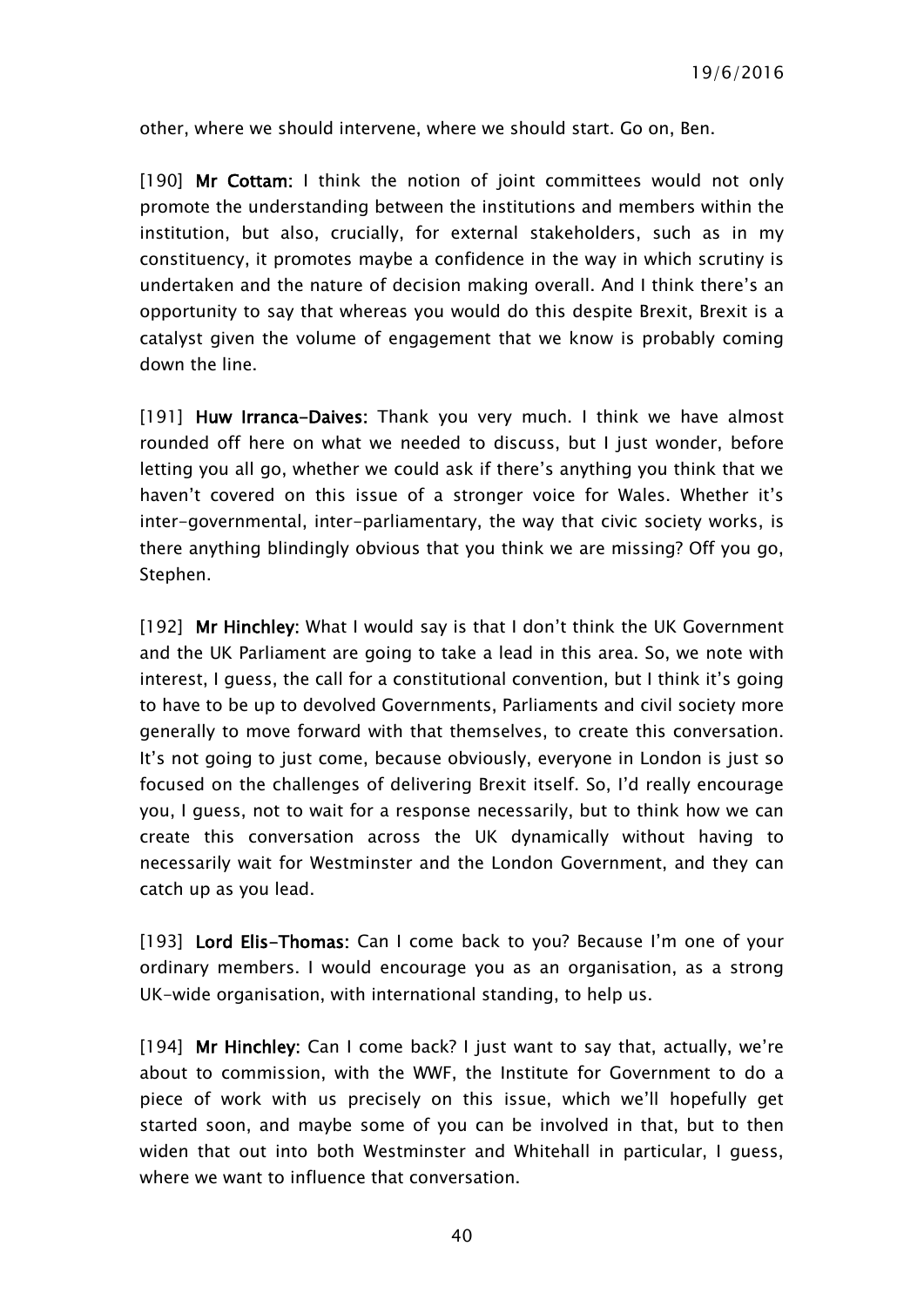[195] Lord Elis-Thomas: We've been meeting with the Institute for Government ourselves. We have that network as well.

[196] Mr Hinchley: Yes. I think it's a good network.

[197] Huw Irranca-Davies: Indeed. Jon.

[198] Mr Rae: Just to remember that we're dealing here with multilevel Governments, so don't forget, not only principal unitary authorities, but also town and community councils. And just on the area of that penultimate topic of joint scrutiny, this is an issue for local government as well, with more regional kind of approaches to service delivery. Ben mentioned the city regions. Then there's going to be more and more joint scrutiny within local government, and, in fact, there has been since the 1972 Act, I think.

[199] Huw Irranca-Davies: Okay. Now, you don't have to comment on this, but I'm looking around, and just out of interest to you, Philip Rycroft was mentioned, and we hope to be taking evidence from Philip Rycroft on 10 July, I think. So, he's there. I think this has been a very useful session for us. It's helped to confirm some of our thoughts, but it's also probably stretching us in some other areas as well. If you do have any other thoughts when you go away from this, saying, 'I wish I'd have said this', then do feel free to get in touch with Tanwen, with us, and we will factor that in as well. But please keep engaged with us. Tanwen, do you want to—?

15:45

[200] Ms Summers: It's just that Ben was asking to speak.

[201] Huw Irranca-Davies: Oh, I'm sorry. Ben.

[202] Mr Arnold: I was going to just go back to the point about the importance of the memorandum of understanding, I think, for us. Another case example, I think, would be Brexit. It's going to be important not just to make sure that we're looking at legislation, and making the right decisions; it's actually about how we communicate them. That sort of stuff needs to be in agreements between the relevant authorities, at different levels. For instance, the difficulty of co-ordinating announcements over European student support funding, I think, highlights the absolute importance of addressing that in going forward, and I don't see more legislation curing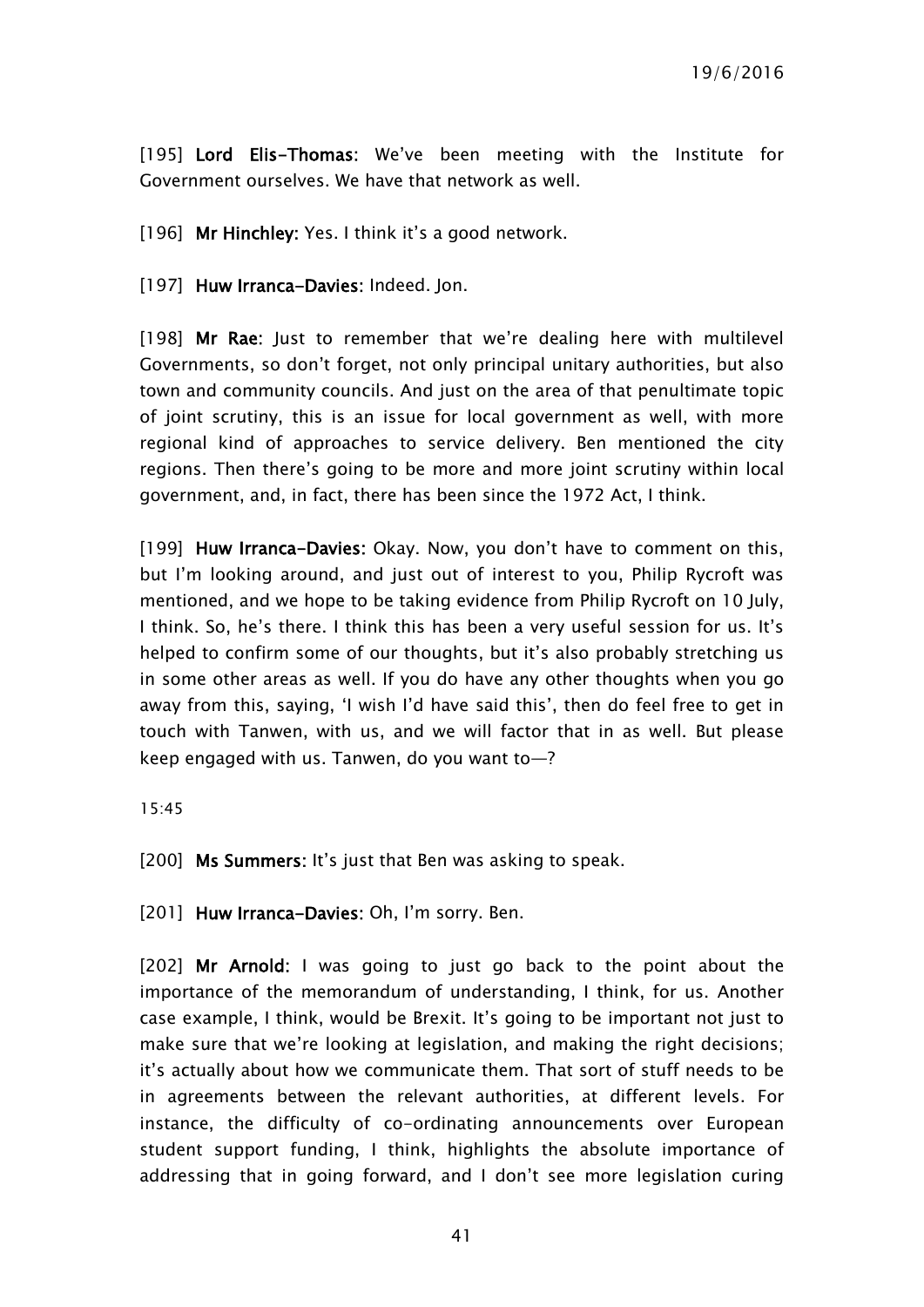that. We've got to tackle it-[Inaudible.]

[203] Huw Irranca-Davies: Good. Thank you very much. Well, in which case, we will call a halt to the session. Thank you very much for attending and sharing your thoughts with us. We'll have a brief pause now while we clear the room, clear the gallery, and we have some items of business that the committee is going to carry on with. I was only joking before when I said you could stay. You have to go now, I'm afraid. But I believe there are some Welsh cakes still in the room opposite. Thank you all very much indeed.

[204] As we change over, could I just ask committee members: are you happy, under Standing Order 17.42, to invite the committee to resolve to exclude the public for this part of the meeting, and to go into private session for a moment, while we change over? Are we content? We'll move into private session, please.

> Gohiriwyd y cyfarfod rhwng 15:48 a 15:49. The meeting adjourned between 15:48 a 15:49

## Papurau i'w Nodi Papers to Note

<span id="page-41-0"></span>[205] Huw Irranca-Davies: Good afternoon. Welcome back to the continuation of this afternoon's session of the Constitutional and Legislative Affairs Committee. After our substantive element there, with the stakeholder roundtable, we now move on to remaining business. Under item No. 3, we have several papers to note. Paper 1 is a letter from the leader of the house re the Compulsory Purchase of Land (Vesting Declarations) (Wales) Regulations 2017. Paper No. 2 is a letter from the Finance Committee re Natural Resources Wales's annual accounts 2015-16, and there's also a letter under paper 3 from the Cabinet Secretary for Finance and Local Government re the Landfill Disposals Tax (Wales) Bill. On those three items, are Members content to note?

[206] David Melding: I am, but I do think there's—. The letter from Simon Thomas, does that require us to do any work in terms of the—? There does seem to be an oversight in our Standing Orders here in terms of what happens when accounts are delayed for proper public scrutiny and follow-up and then it disturbs a notional reporting timeline. So, I don't know if we need to do anything to help them resolve that.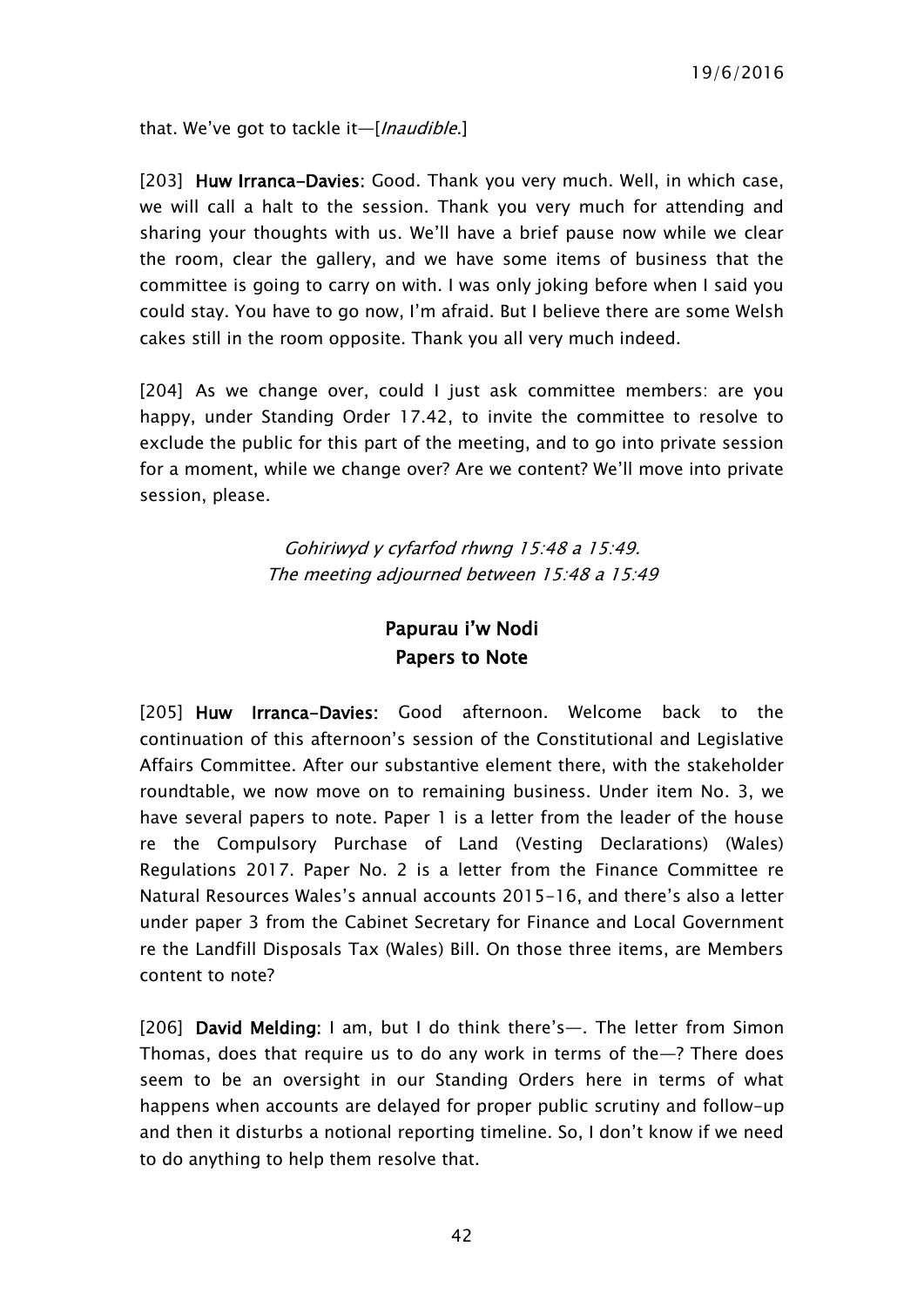19/6/2016

[207] Huw Irranca-Davies: I think our understanding is that the slightly larger, more detailed letter that went to the Finance Committee—it's primarily aimed at them to pick this up and resolve it, but perhaps we could ask, through the back channels, to just discuss this to see whether or not there is anything we need to pick up. But I think, David, your point is right. We've been copied into it, but I suspect it's for the Finance Committee to actually pick up on this one. But we will check that, just in case. On that basis, are you content to note those three?

[208] Then if we move to paper No. 4, a letter from the First Minister on the Welsh Government written statement 'Brexit and Devolution', and, of course, the accompanying paper that we've been sent as well. If Members do want to discuss this, we can. We could move into private session to discuss it, or are you all happy to note it, the fact that we've been sent, as other committees have, the paper? Happy to note. Thank you very much.

15:51

# <span id="page-42-0"></span>Cynnig o dan Reol Sefydlog 17.42 i Benderfynu Gwahardd y Cyhoedd o'r Cyfarfod Motion under Standing Order 17.42 to Resolve to Exclude the Public from the Meeting

Cynnig: Motion:

bod y pwyllgor yn penderfynu that the committee resolves to gwahardd y cyhoedd o weddill y exclude the public from the cyfarfod yn unol â Rheol Sefydlog remainder of the meeting in 17.42(vi). accordance with Standing Order 17.42(vi).

Cynigiwyd y cynnig. Motion moved.

[209] Huw Irranca-Davies: Then finally, under item No. 4—that's all the papers to consider. Under item No. 4, under Standing Order 17.42, we'll resolve to meet in private if you're content. Okay.

Derbyniwyd y cynnig. Motion agreed.